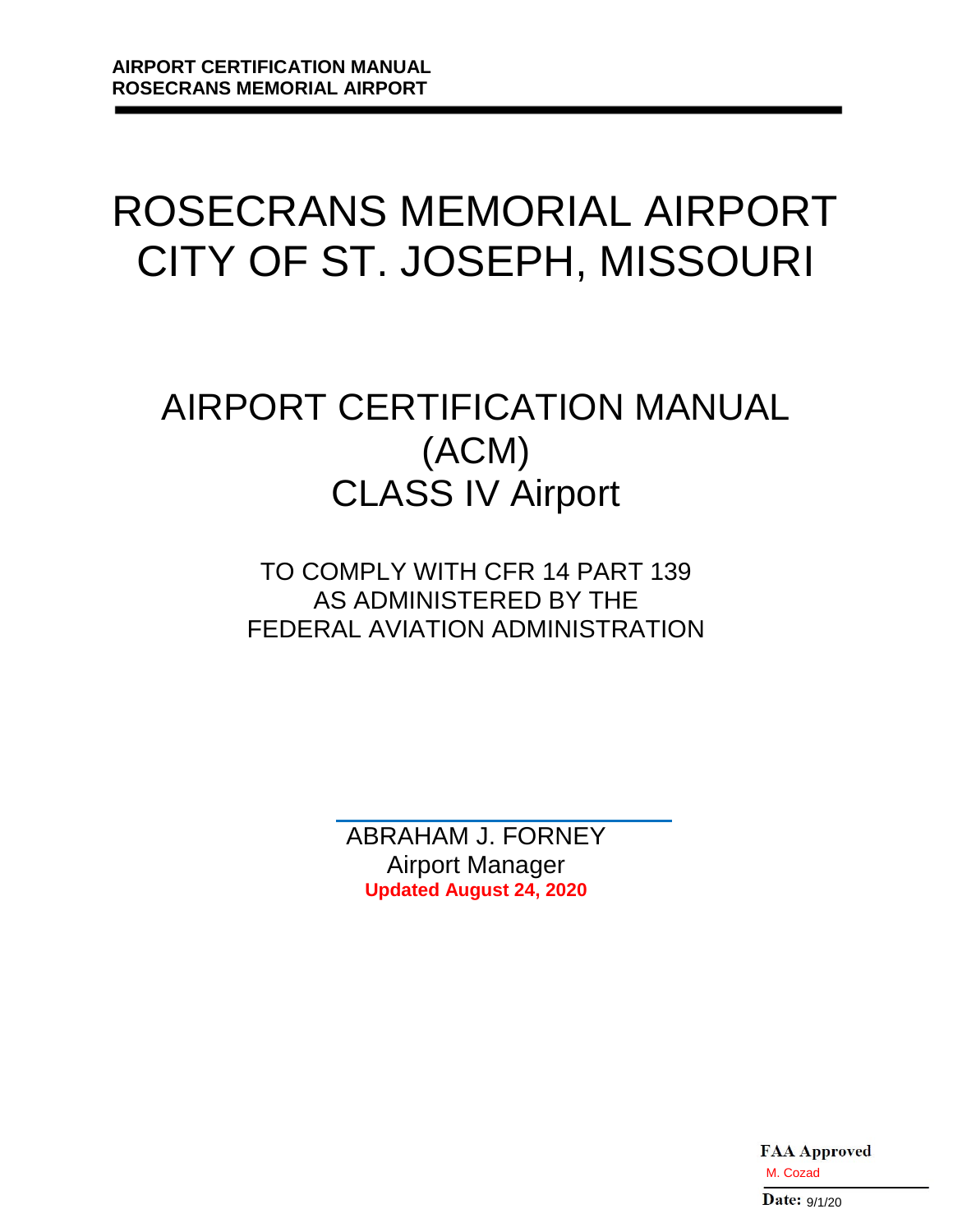# **AIRPORT CERTIFICATION MANUAL PAGE REVISION LOG**

| <b>Original Page</b> | <b>Date</b> | <b>New Page/Section/Item</b>                                        | <b>FAA Approved</b><br><b>Date</b> |  |  |
|----------------------|-------------|---------------------------------------------------------------------|------------------------------------|--|--|
|                      | 4/7/2020    | <b>ACM Submitted Electronically</b>                                 |                                    |  |  |
| $309-1$              | 8/24/2020   | Insert: (current edition)                                           |                                    |  |  |
| $311 - 1$            | 8/24/2020   | Insert: (current edition)                                           |                                    |  |  |
| $311 - 2$            | 8/24/2020   | Insert: (current edition)                                           |                                    |  |  |
| $311 - 4$            | 8/24/2020   | Insert: (current edition)                                           |                                    |  |  |
| 319-1                | 8/24/2020   | Update Phone #: 2632                                                |                                    |  |  |
| 319-2                | 8/24/2020   | <b>Correct Personal Alert Safety</b><br>System                      |                                    |  |  |
| 319-3                | 8/24/2020   | Insert: consecutive calendar<br>months                              |                                    |  |  |
| $321 - 1$            | 8/24/2020   | Insert: consecutive calendar<br>months<br>Update Phone #: 2632      |                                    |  |  |
| $321 - 2$            | 8/24/2020   | Insert: consecutive calendar<br>months                              |                                    |  |  |
| $325 - 1$            | 8/24/2020   | Insert: consecutive calendar<br>months                              |                                    |  |  |
| $327 - 2$            | 8/24/2020   | Insert: consecutive calendar<br>months                              |                                    |  |  |
| $327 - 3$            | 8/24/2020   | Insert: (current edition)                                           |                                    |  |  |
| $327 - 4$            | 8/24/2020   | Insert: (current edition)                                           |                                    |  |  |
| 329-4                | 8/24/2020   | Insert: consecutive calendar<br>months                              |                                    |  |  |
| $337 - 1$            | 8/24/2020   | Insert: consecutive calendar<br>months                              |                                    |  |  |
| 339-2                | 8/24/2020   | Insert: (current edition)<br>Insert: consecutive calendar<br>months |                                    |  |  |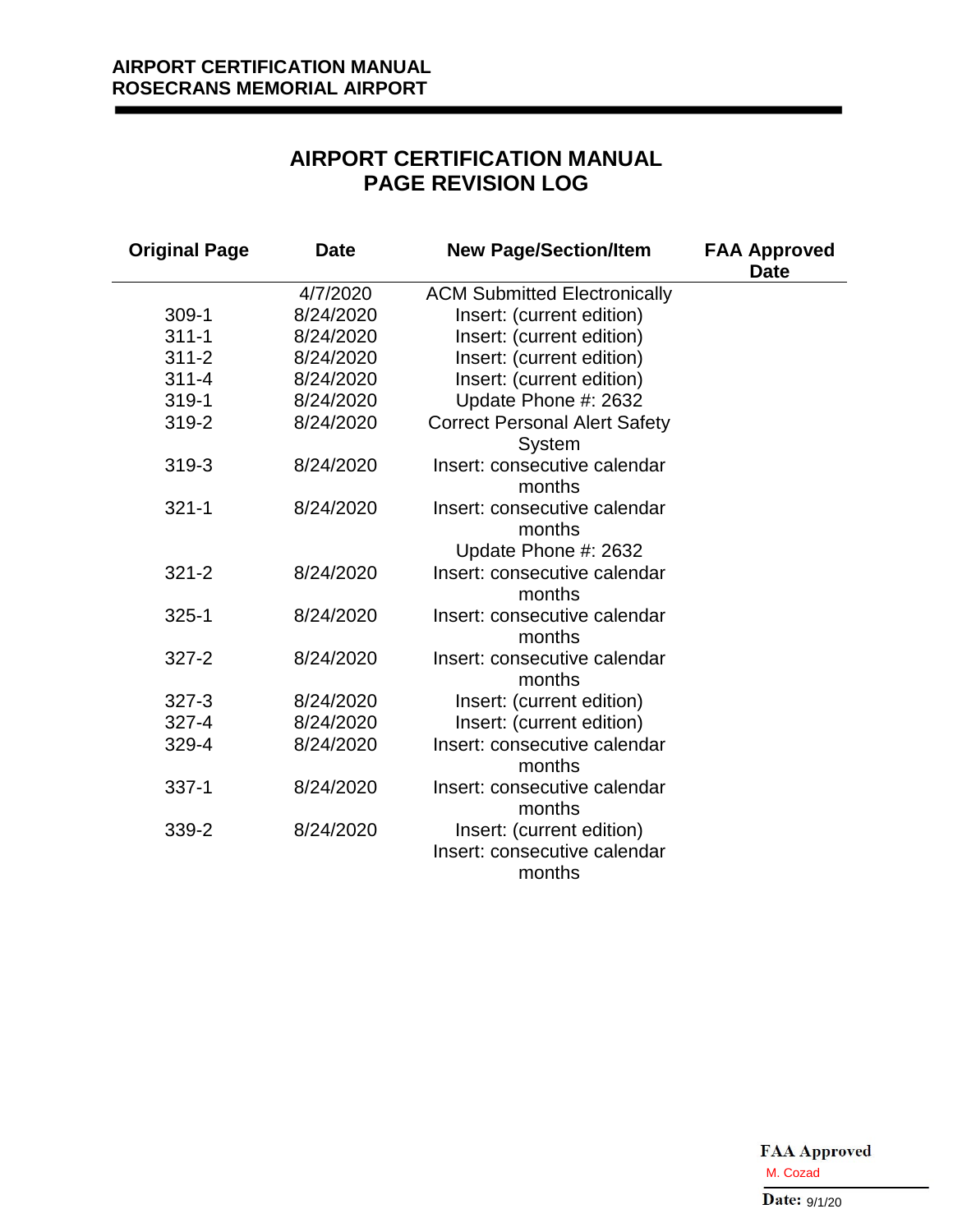# **AIRPORT CERTIFICATION MANUAL DISTRIBUTION LIST**

The official file copy of the Airport Certification Manual is maintained in the Airport Manager's Office.

Copies or portions of the Airport Certification Manual, including all revisions and amendments, are distributed to the following:

Main Body of the ACM

- 1. Public Works and Transportation Administration
- 2. Airport Administration
- 3. Airport Maintenance
- 4. Express Flight, Inc. (FBO/Fueling Agent)
- 5. STJ ATC
- 6. STJ ANG Headquarters
- 7. STJ ANG Fire Department

## Airport Marking and Sign Plan (Appendix A) in addition to Main Body of ACM:

- 1. Airport Manager's Office
- 2. Airport Maintenance
- 3. ATC

## Airport Emergency Plan Only (Appendix B):

- 1. Airport Administration
- 2. STJ ANG Fire Department, City of STJ Fire Department
- 3. STJ Police Department, Buchanan County Sheriff, STJ ANG Security
- 4. Mosaic Life Care , Life Net Air Medical Transport
- 5. Public Works and Transportation Administration

## Wildlife Hazard Management Plan (Appendix C)

- 1. Airport Manager's Office
- 2. Airport Maintenance
- 3. ATC

## Snow and Ice Control Plan (Appendix D)

1. Same distribution as main body of ACM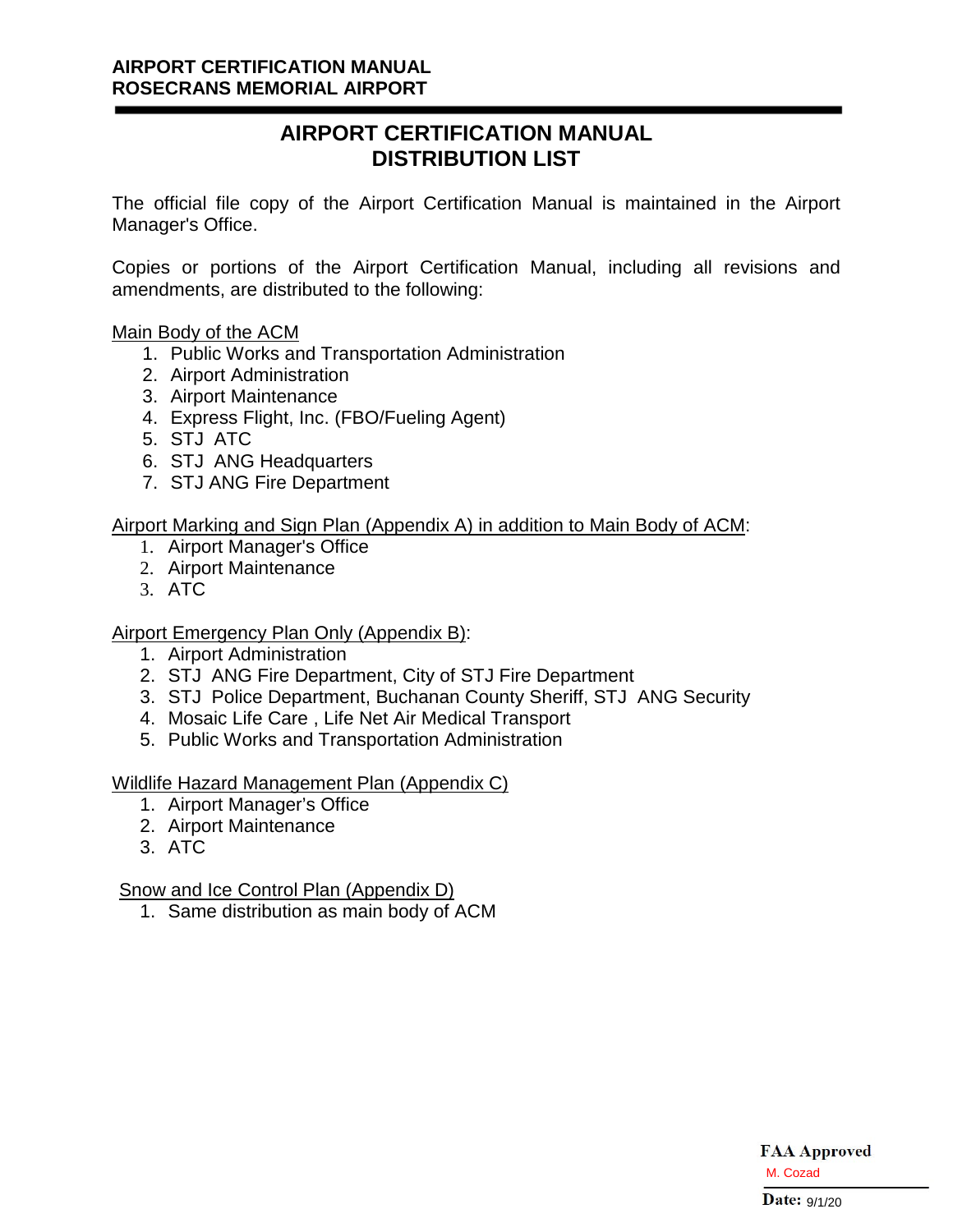## **AIRPORT CERTIFICATION MANUAL ROSECRANS MEMORIAL AIRPORT**

# **AIRPORT CERTIFICATION MANUAL TABLE OF CONTENTS**

- SECTION 101 GENERAL
- SECTION 105 INSPECTION AUTHORITY
- SECTION 113 DEVIATION TO PART 139 REQUIREMENTS
- SECTION 115 FALISIFICATION, REPRODUCTION, OR ALTERATION OF CERTIFICATES, REPORTS, OR RECORDS
- SECTION 201/205 ACM MAINTENANCE/REVISIONS
- SECTION 301 RECORDS
- SECTION 303 PERSONNEL
- SECTION 305 PAVED AREAS
- SECTION 309 SAFETY AREAS
- SECTION 311 MARKING, SIGNS, & LIGHTING
- SECTION 313 SNOW AND ICE CONTROL (see Appendix D)
- SECTION 315 ARFF INDEX
- SECTION 317 ARFF EQUIPMENT & AGENTS
- SECTION 319 ARFF OPERATIONAL REQUIREMENTS
- SECTION 321 HAZARDOUS MATERIALS
- SECTION 323 TRAFFIC & WIND INDICATOR
- SECTION 325 AIRPORT EMERGENCY PLAN (see Appendix B)
- SECTION 327 SELF-INSPECTION PROGRAM
- SECTION 329 PEDESTRIANS & GROUND VEHICLES
- SECTION 331 OBSTRUCTIONS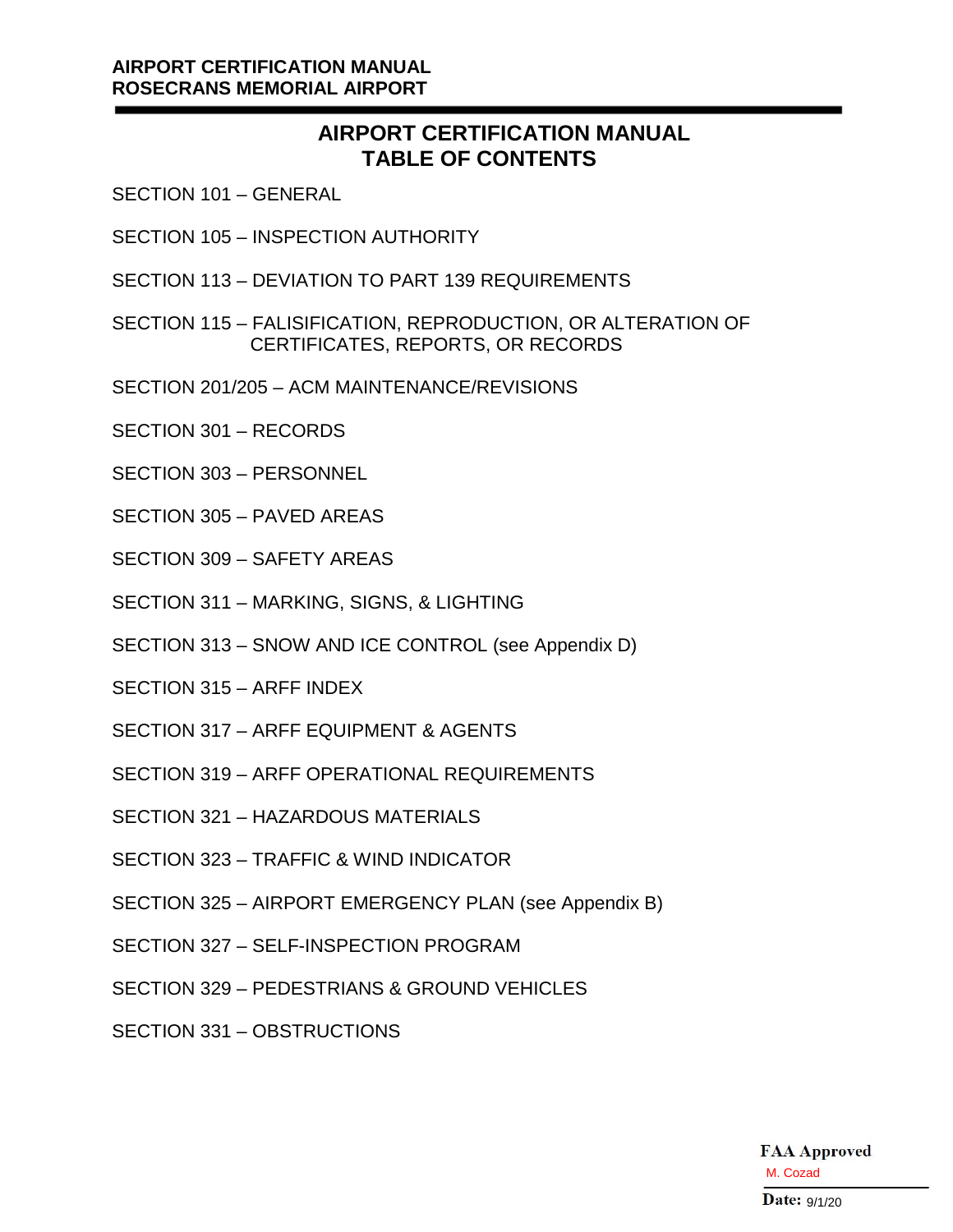## **AIRPORT CERTIFICATION MANUAL ROSECRANS MEMORIAL AIRPORT**

- SECTION 333 PROTECTION OF NAVAIDS
- SECTION 335 PUBLIC PROTECTION
- SECTION 337 WILDLIFE HAZARD MANAGEMENT PLAN (see Appendix C)
- SECTION 339 AIRPORT CONDITION REPORTING
- SECTION 341 IDENTIFYING, MARKING, & LIGHTING CONSTRUCTION AND UNSERVICEABLE AREAS
- SECTION 343 -- NON-COMPLYING CONDITIONS
- APPENDIX A AIRPORT MARKING AND SIGN PLAN
- APPENDIX B AIRPORT EMERGENCY PLAN (& Grid Map)
- APPENDIX C WILDLIFE HAZARD MANAGEMENT PLAN
- APPENDIX D SNOW AND ICE CONTROL PLAN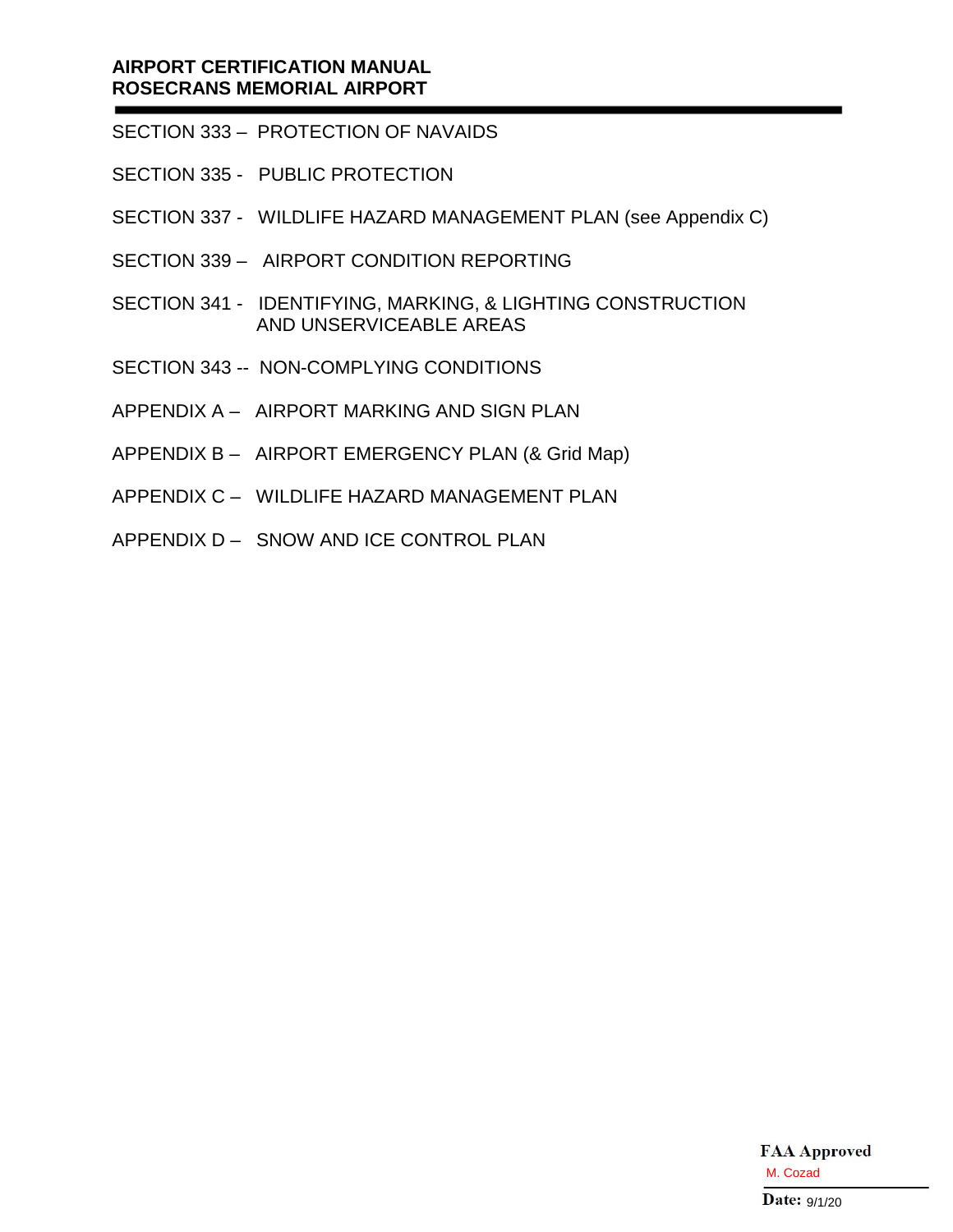# **SECTION 101-- GENERAL**

## **A. ADMINISTRATOR'S ADDITIONAL PROVISIONS, LIMITATIONS, & EXEMPTIONS**

- **1. Additional Provisions None.**
- **2. Limitations None.**
- **3. Exemptions None.**

## **B. AIRPORT INFORMATION**

## **1. ADDRESS AND PHONE NUMBER**

Mailing address:

Rosecrans Memorial Airport 100-B NW Rosecrans Road St. Joseph, MO 64503 [aforney@stjoemo.org](mailto:aforney@stjoemo.org) Phone Number: 816-271-5374

## **2. LOCATION**

The Rosecrans Memorial Airport (hereinafter referred to as "**Airport**") is located approximately 3 miles west of downtown St Joseph, in Buchanan County, Missouri.

## **3. AIRPORT OPERATOR/CLASS**

The airport is owned and operated by the City of St. Joseph and operates as a Class IV airport under 14 CFR part 139. An Airport Advisory Board is appointed by the City Council in an advisory capacity.

## **4. RUNWAY AND TAXIWAY IDENTIFICATION SYSTEM**

The runways carry the standard magnetic heading identification, which are as follows:

- Runway 17-35 150' x 8061'
- Runway 13-31 75' x 4797'

Taxiways are identified by a single letter and include the following:

- Taxiway A Parallel to Runway 17-35
- Taxiway B Connect to Runway 17-35 and13-31 (Non Part 139)
- Taxiway  $C -$  Stub taxiway for Runway 17-35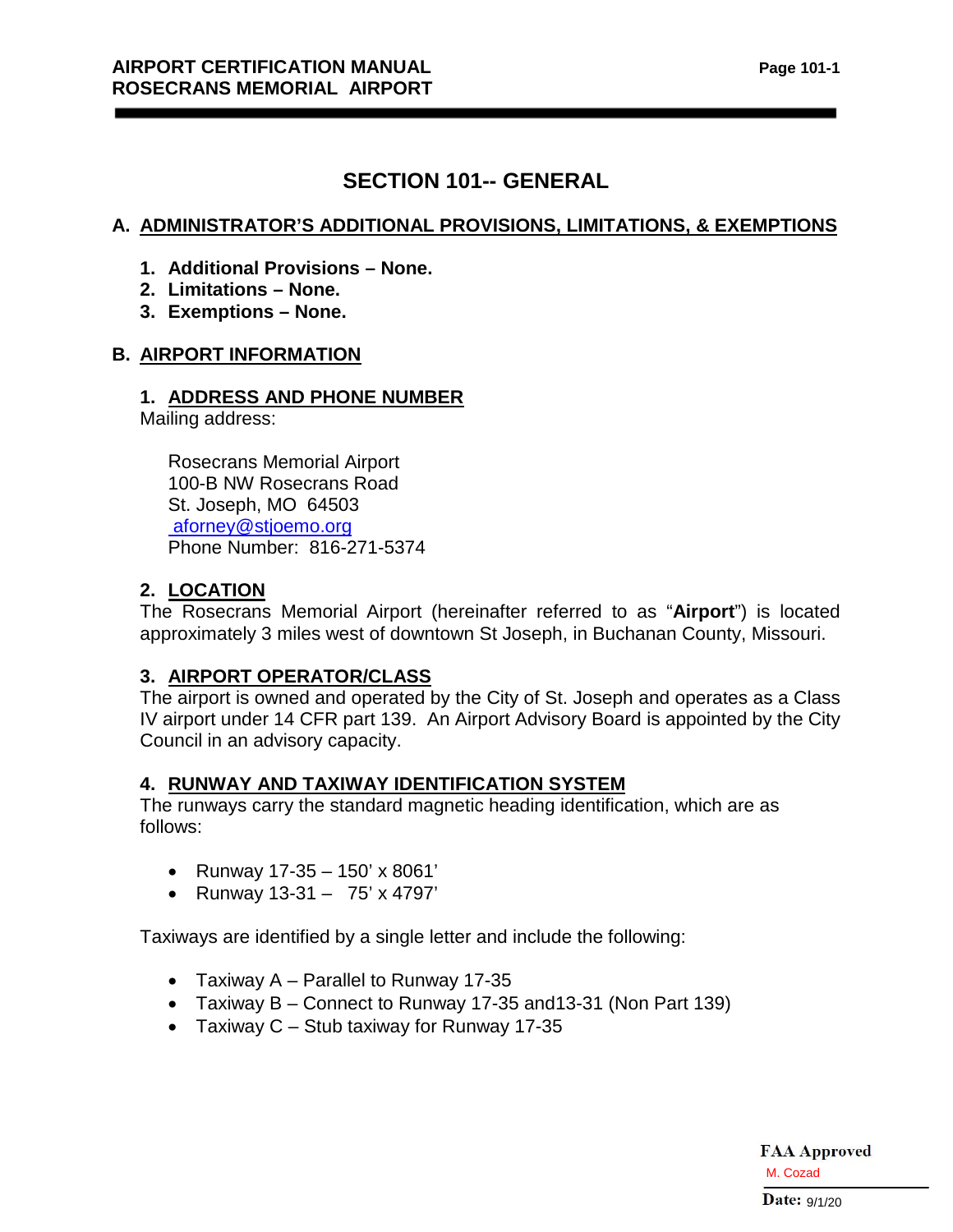## **5. APRONS**

The apron areas are as follows:

- FBO Apron 450' x 900' (North Civilian Section)
- Terminal Apron 450' x 600' (South Civilian Section)

## **6. AREAS AVAILABLE FOR AIR CARRIERS**

### Movement Areas

The following movement areas are available for use by unscheduled large air carrier aircraft:

• Runway 17-35 and Alpha, Bravo East and Charlie Taxiways

## Apron Areas

The Terminal Apron is the only apron available for large air carrier aircraft.

## **7. AREAS NOT AVAILABLE FOR AIR CARRIERS**

The following areas are not available for use by air carriers and are excluded from airport certification requirements:

- Runway 13-31
- Bravo West
- ANG Apron
- T-Hangar area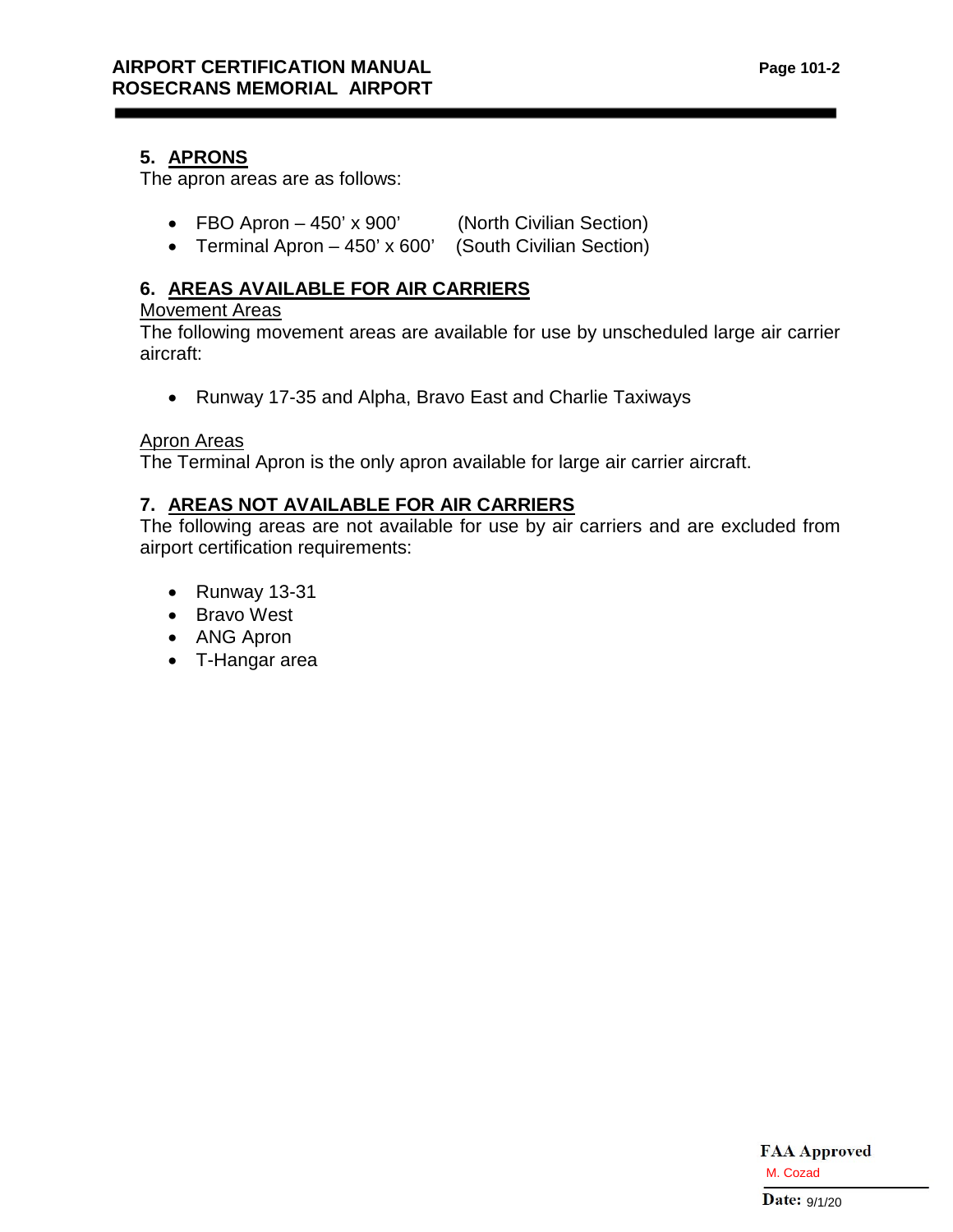# **SECTION 105 – INSPECTION AUTHORITY**

The Airport shall allow the Administrator to make any inspections, including unannounced inspections, or tests to determine compliance with 14 CFR Part 139.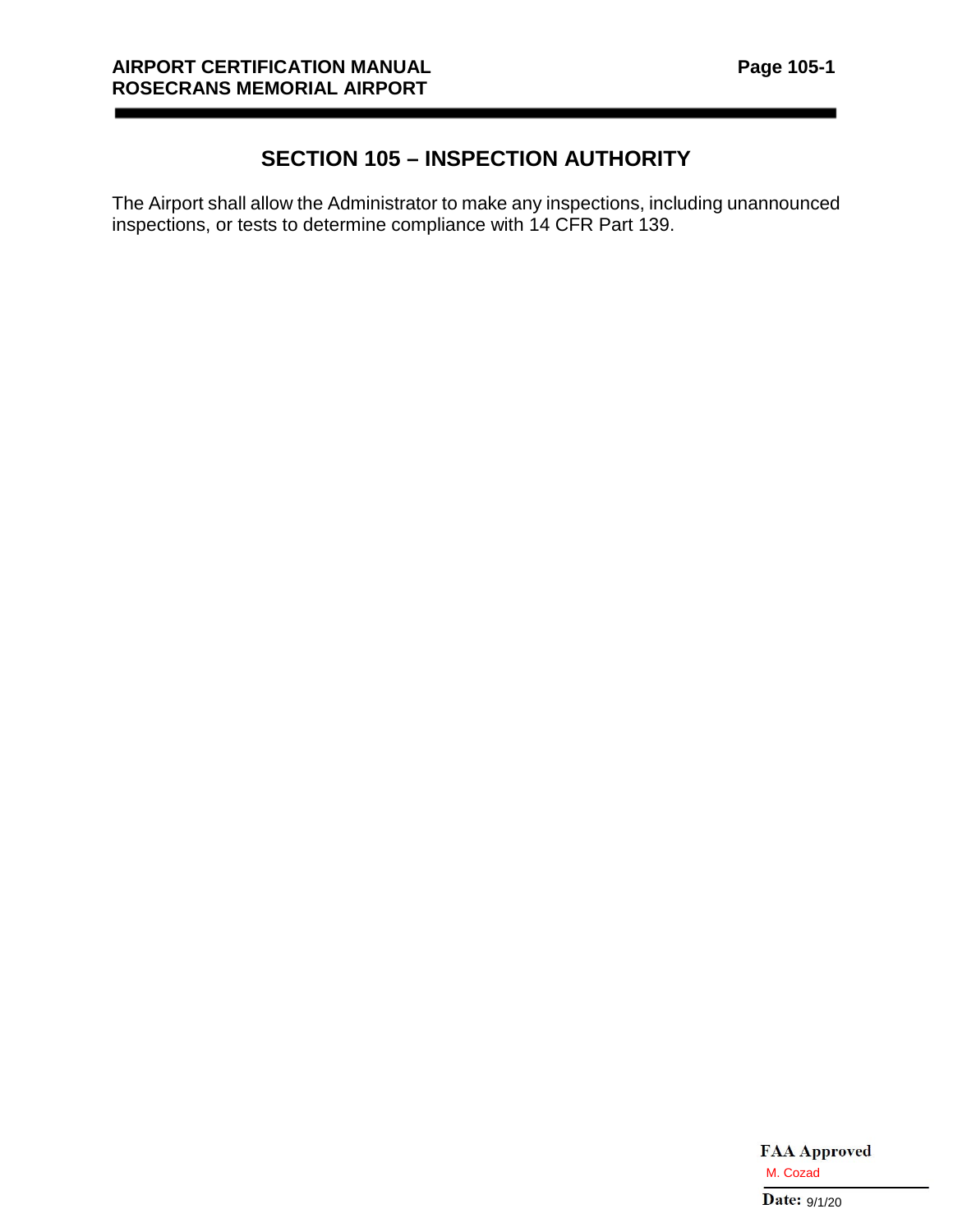## **SECTION 113 -- DEVIATION TO PART 139 REQUIREMENTS**

## **A. DEVIATION**

In an emergency condition requiring immediate action for the protection of life or property, the Airport may deviate from an operations requirement of Title 14 CFR part 139, Subpart D, or the Airport Certification Manual, to the extent required meeting that emergency.

#### **B. REPORTING**

In the event of a deviation, the Airport shall notify the FAA Regional Airports Division by phone or email within 14 days of the nature, extent, and duration of the deviation. If requested by FAA the Airport shall submit a report in writing to the FAA Regional Airports Division Manager.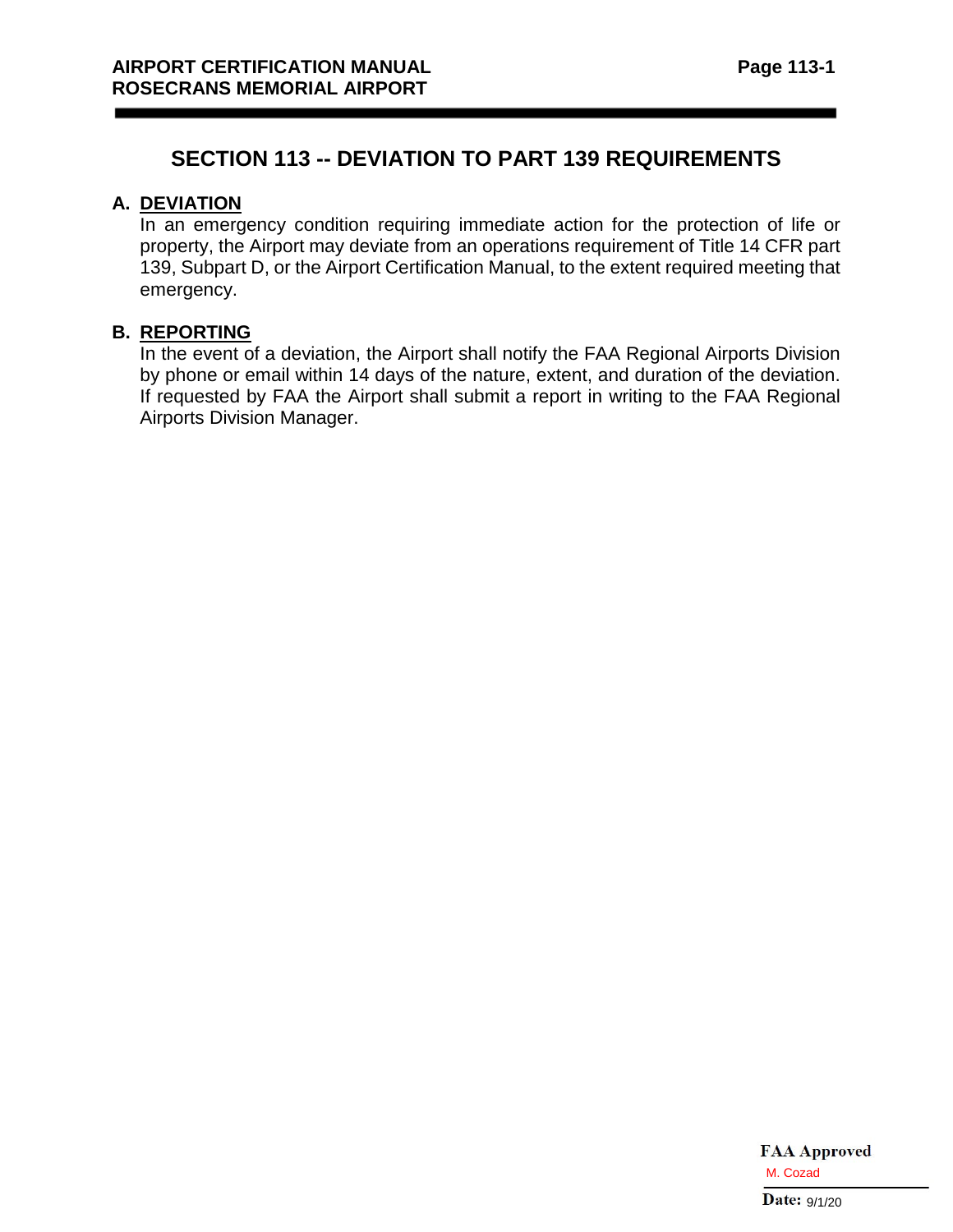# **SECTION 115—FALSIFICATION, REPRODUCTION, OR ALTERATION OF CERTIFICATES, REPORTS, OR RECORDS**

A. The Airport shall not make or cause to be made:

(1) Any fraudulent or intentionally false entry in any record or report that is required to be made, kept, or used to show compliance with any requirement under this part.

(2) Any reproduction, for a fraudulent purpose, or any certificate or approval issued under this part

(3) Any alteration, for a fraudulent purpose, or any certificate or approval issued under this part.

B. The Airport understands that the commission of an act prohibited under Part 139.115 is a basis for suspending or revoking of the Airport Operation Certificate by the FAA.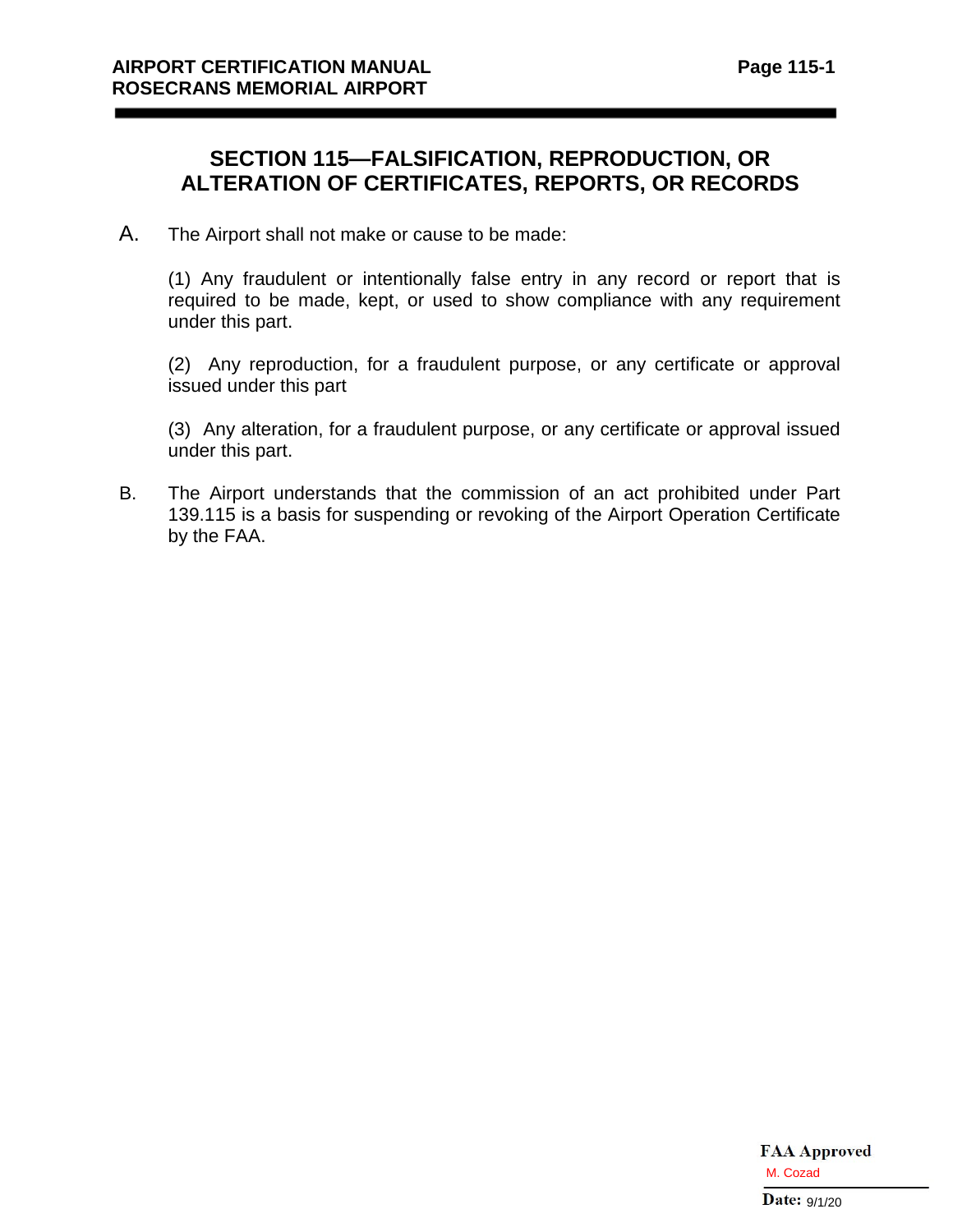## **SECTION 201/205 – ACM MAINTENANCE/REVISIONS**

#### **A. ACM MAINTENANCE**

The Airport will:

- 1. Maintain the ACM current at all times. The Airport Administration is responsible for maintaining currency of the ACM.
- 2. Maintain at least one complete and current copy of the approved ACM on the airport, which will be available for inspection by the FAA. This copy will be maintained in the Airport Administration office.
- 3. Furnish the applicable portions of the FAA approved ACM to the personnel responsible for its implementation.
- 4. Ensure that the Regional Airports Division is provided a complete copy of the most current ACM including any amendments approved on 139.205.

#### **B. ACM REVISIONS/AMENDMENTS**

The following procedure is in effect for revisions/amendments to the ACM:

- 1. One copy of the revisions will be submitted to the Regional Airports Division electronically.
- 2. Amendments to the ACM are significant changes to the ACM concerning method of compliance to part 139 requirements and will be submitted at least 30 days prior to the proposed effective date. Revisions will be submitted as needed to maintain currency.
- 3. The ACM Page Revision Log will be completed and submitted with the revision.
- 4. Each page of the revision, including the Page Revision Log, will have the date of the revision.
- 5. Upon FAA approval, copies of the approved revision will be made and distributed to holders of the Airport Certification Manual listed on the Distribution List.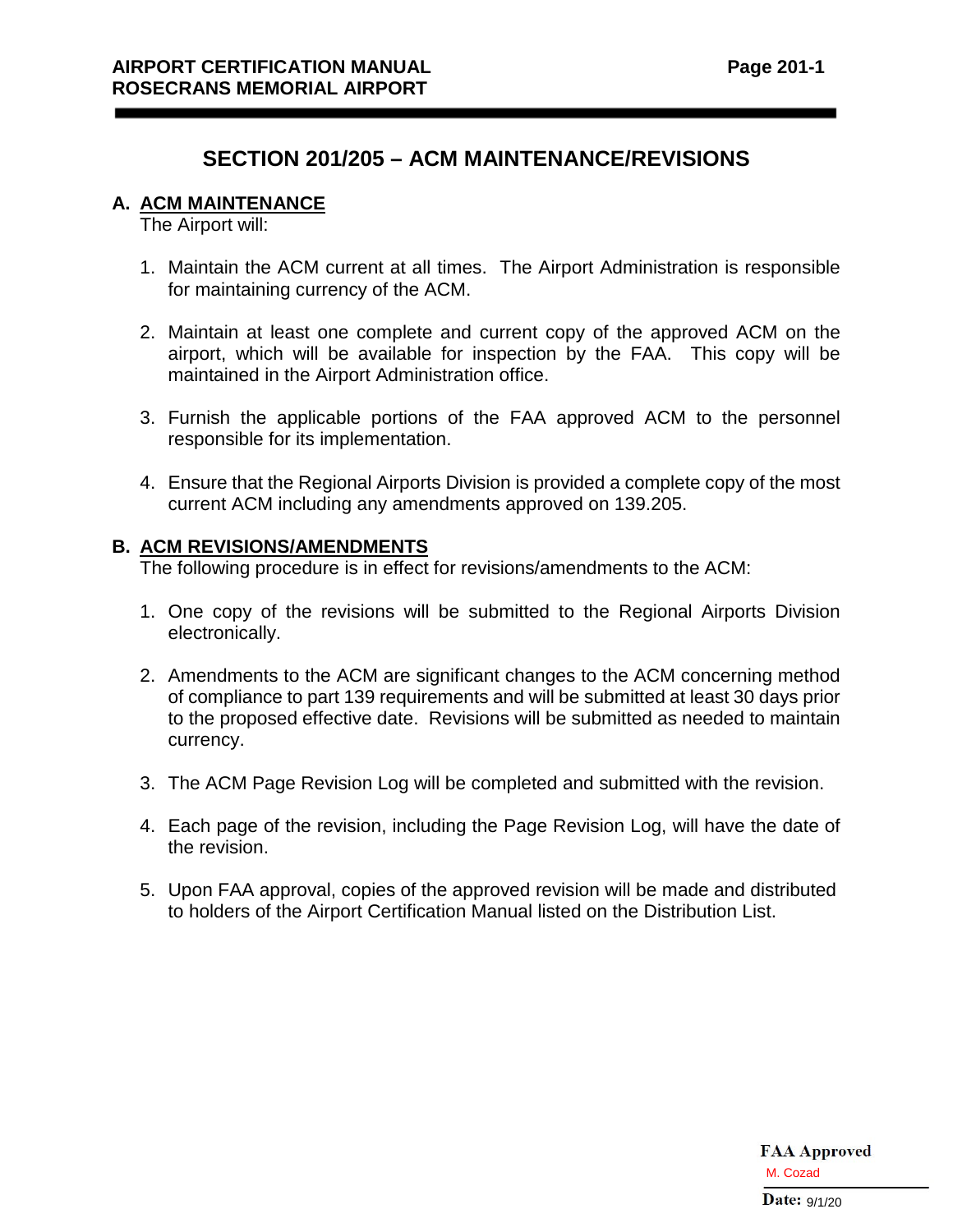# **SECTION 301 -- RECORDS**

## **A. FURNISH RECORDS**

Upon request of the Administrator, the Airport will furnish records listed under this section.

## **B. LIST OF REQUIRED RECORDS**

The Airport will maintain the following records:

- 1. Personnel Training 24 consecutive months for personnel training records under Sections 303 and 327.
- 2. Emergency Personnel Training 24 consecutive months for ARFF & emergency medical service personnel training records under Section 319.
- 3. Airport Fueling Agent Inspection 12 consecutive months for records of inspection of airport fueling agents under Section 321.
- 4. Fueling Personnel Training 24 consecutive months for training records of fueling personnel under Section 321.
- 5. Self-Inspection 12 consecutive months for self-inspection records under Section 327.
- 6. Movement Areas and Safety Areas Training 24 consecutive months for records of training given to pedestrians and ground vehicle operators with access to movement areas and safety areas under Section 329.
- 7. Accident and Incident 12 consecutive months for each accident or incident in movement areas and safety areas involving an air carrier aircraft and/or ground vehicle under Section 329.
- 8. Wildlife Hazard Management 24 consecutive months for training related to wildlife hazard management.
- 9. Airport Condition 12 consecutive months for records of airport condition information dissemination under Section 339.

## **C. ADDITIONAL RECORDS**

The Airport will make and maintain any additional records required by the Administrator.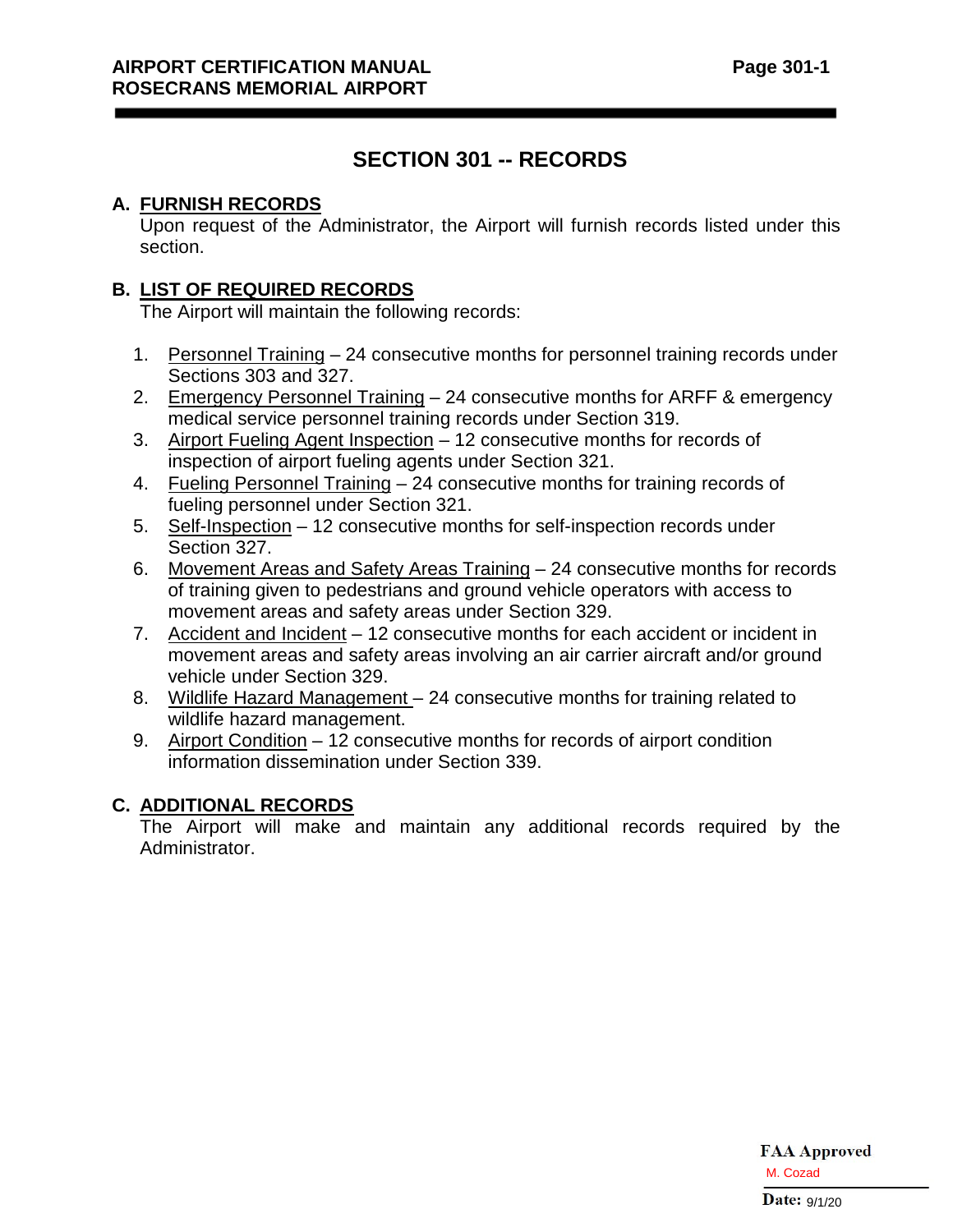# **SECTION 303 -- PERSONNEL**

#### **A. LINES OF SUCCESSION OF OPERATIONAL RESPONSIBILITY**

The following is the lines of succession of airport operational responsibility:



#### **B. KEY PERSONNEL**

Abraham Forney, Airport General Manager Roxanne Patton, Office Manager Adam Freeman, Airport Operations Manager

#### **C. PERSONNEL REQUIREMENTS**

The Airport will comply with the following personnel requirements:

- 1. Maintain sufficient qualified personnel to comply with the requirements of the ACM and the requirements of Title 14 CFR part 139. In the event a PPR is received for an unscheduled air carrier arrival, airport operations or maintenance staff will be on-site.
- 2. Equip personnel with sufficient resources needed to comply with the requirements of Title 14 CFR part 139.
- 3. Train all personnel who access movement areas and safety areas and perform duties in compliance with the requirements of the ACM and Part 139. This training **must** be completed before the initial performance of such duties and at least once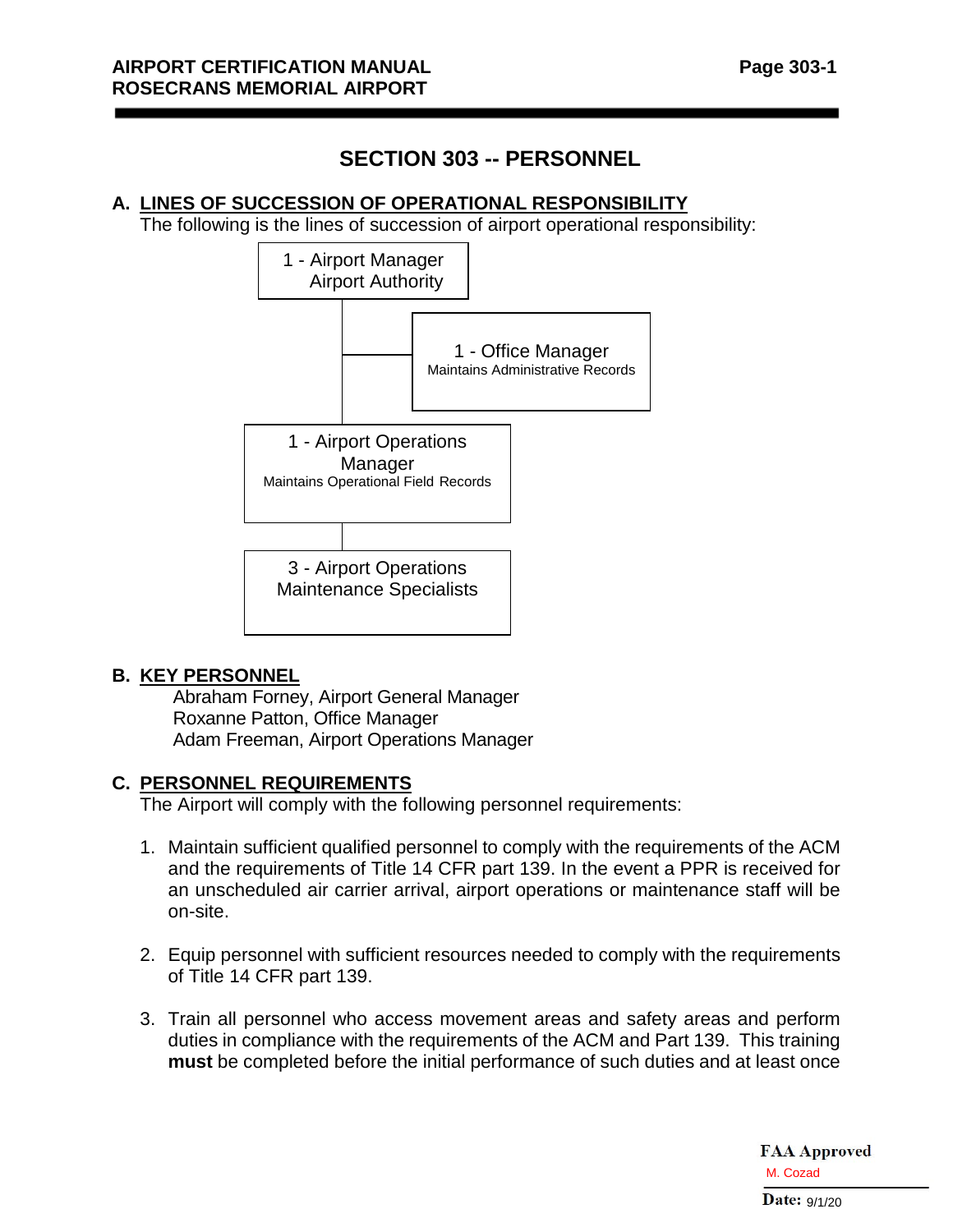every 12 consecutive calendar months. The curriculum for initial and recurrent training **must** include at least the following areas:

- a. Airport Familiarization, including airport marking, lighting, and signs system.
- b. Procedures for access to, and operation in, movement areas and safety areas under Section 329.
- c. Airport communications, including use of the common traffic advisory frequency (CTAF) and procedures for reporting unsafe airport conditions.
- d. Duties required under the Airport Certification Manual and the requirements of Part 139.
- e. Any additional subject areas required under Part 139 Sections 319, 321, 327, 329, 337 and 339, as appropriate.
- 4. Make a record of all training completed by each individual in compliance with this section that includes, at a minimum, a description and date of training received. Such records shall be maintained for 24 consecutive calendar months after completion of training.
- 5. As appropriate, comply with the following training requirements of this ACM:
	- a. Section 319 Aircraft rescue and firefighting: Operational requirements;
	- b. Section 321 Handling and storage of hazardous substances and materials;
	- c. Section 327 Self-inspection program;
	- d. Section 329 Pedestrian and Ground Vehicles;
	- e. Section 337 Wildlife Hazard Management;
	- f. Section 339 Airport condition reporting

## **D. PERSONNEL TRAINING PROGRAM**

A training curriculum has been prepared for the following topics related to the airport certification program required by Part 139.303 (c). The training curriculum consists of an outline of the subject matter for each airport certification related topic and a list of training materials available for use. Content of training is primarily based on airport certification related Advisory Circulars, Airport Certification Bulletins, FAA Power Point presentations, other applicable interactive media sources, the ACM and Part 139, FAA supplemental guidance ppts and Airport site specific training ppts. The Airport Manager and the Airport Operations Manager are responsible for administering the training program and maintaining records of training.

 The following personnel are required to receive initial and annual recurrent training in airport certification related areas as required by Part 139.303 (c).

- 1. **Airport Maintenance** personnel are training in accordance with a training curriculum addressing the following subjects:
	- a. Airport Certification Manual (ACM)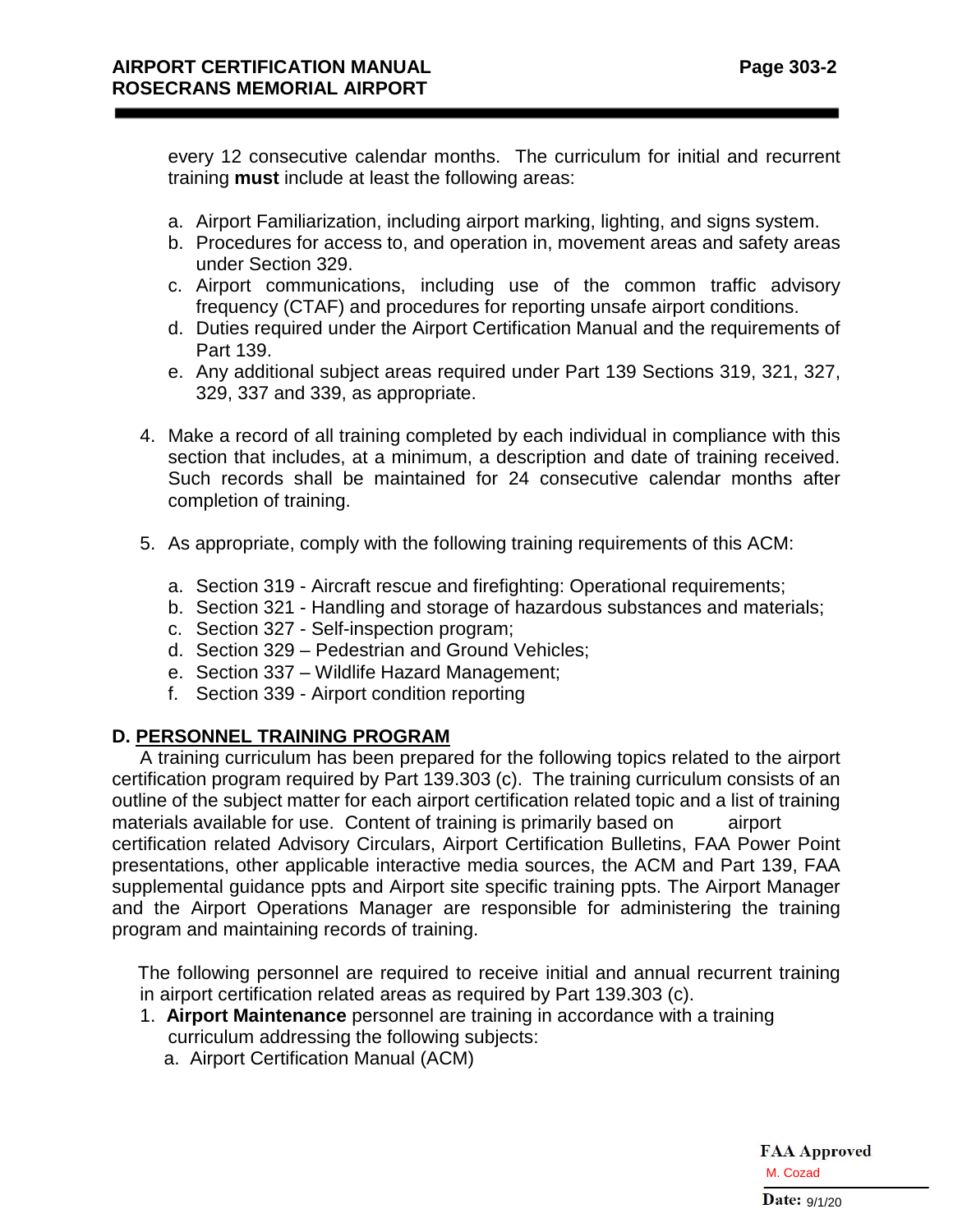- b. Part 139 maintenance criteria for maintaining paved areas, safety areas, airfield marking, signs, lighting, obstruction lighting, ILS critical areas, traffic and wind indicators
- c. Electrical safety practices
- d. FAA Standards for Airfield Markings, Signs and Lighting
- e. Operational Safety on Airports During Construction
- f. Ground Vehicle/Pedestrian Operations on the Movement Area
- g. Wildlife Hazard Management
- h. Snow and Ice Control Plan
- i. Airport Condition Reporting
- j. Issuing NOTAMS through the NOTAM Manager
- k. Responsibilities in the Airport Emergency Plan (AEP)
- l. Airport Safety Inspection Program
- m. Conducting Quarterly Inspections of Fuel Trucks and Fuel Storage Areas
- 2. **FAA Technical Operations** personnel are trained in accordance with a training curriculum addressing the following topics:
	- a. Ground Vehicle/Pedestrian Operations on the Movement Area
- 3. **FBO/AIRLINE** personnel are trained in accordance with a training curriculum addressing the following topics: a. Ground Vehicle/Pedestrian Operations on the Movement Area
- 4. **National Weather Service** personnel are trained in accordance with a curriculum addressing the following topics:
	- a. Ground Vehicle/Pedestrian Operations on the Movement Area
- 5. **Farm Tenant** personnel are trained in accordance with a curriculum addressing the following topics:
	- a. Ground Vehicle/Pedestrian Operations on the Movement Area
	- b. Dimensions/maintenance criteria for safety areas and object free areas
- 6. **Authorized Construction** personnel are trained in accordance with a curriculum addressing:
	- a. Ground Vehicle/Pedestrian Operations on the Movement Area
	- b. Ground Vehicle/Pedestrian Operations on the Non-movement Area
	- c. Construction Safety Phasing Plan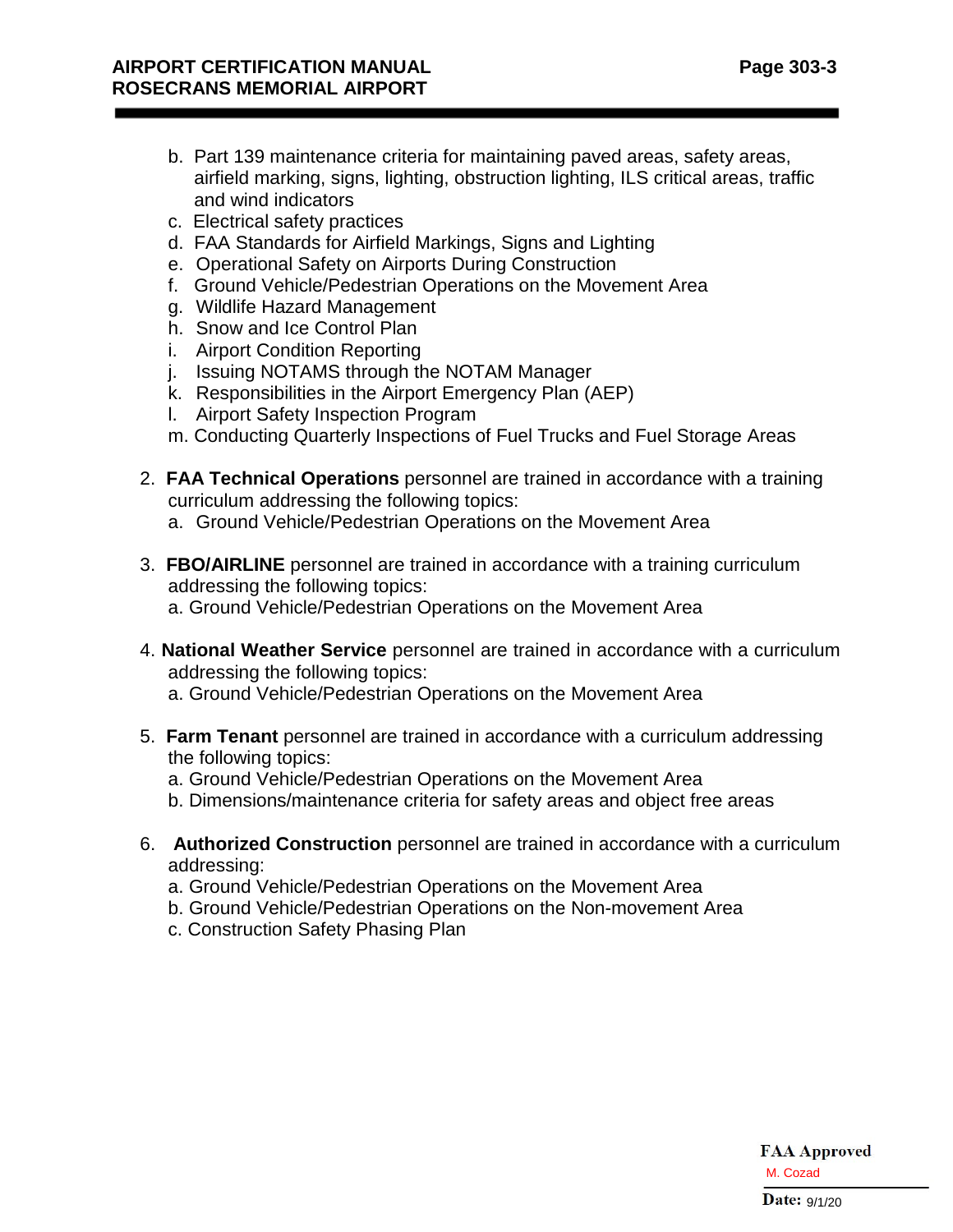# **SECTION 305 -- PAVED AREAS**

### **A. REQUIRED CONDITIONS OF PAVED AREAS**

Airport pavement areas, including aprons available for air carrier operations, shall be promptly repaired and maintained as follows:

- 1. Pavement edges shall not exceed 3 inches difference in elevation between abutting pavement sections and between pavement and abutting areas.
- 2. Pavement shall have no holes exceeding 3 inches in depth nor any hole the slope of which from any point in the hole to the nearest point at the lip of the hole is 45 degrees or greater as measured from the pavement surface plane, unless, in either case, the entire area of the hole can be covered by a 5" diameter circle.
- 3. The pavement must be free of cracks and surface variations that could impair directional control of air carrier aircraft, including any pavement crack or surface deterioration that produces loose aggregate or other contaminants.
- 4. Mud, dirt, sand, loose aggregate, debris, foreign objects, rubber deposits, and other contaminants shall be removed promptly and as completely as practicable, except the associated use of materials such as sand and deicing solutions for snow and ice control.
- 5. Any chemical solvent that is used to clean any pavement area shall be removed as soon as possible, consistent with the instructions of the manufacturer of the solvent, except for the associated use of deicing solutions for snow and ice control.
- 6. Pavement shall be sufficiently drained and free of depressions to prevent ponding that obscures markings or impairs safe aircraft operations.

## **B. MAINTENANCE OF PAVED AREAS**

Corrective action shall be initiated by Airport Maintenance personnel as soon as practical when any unsatisfactory conditions are found in the paved areas. If an uncorrected condition in a paved area is determined unsafe for aircraft operations, that area of the airport shall be closed to air carrier operations until the unsafe condition is corrected.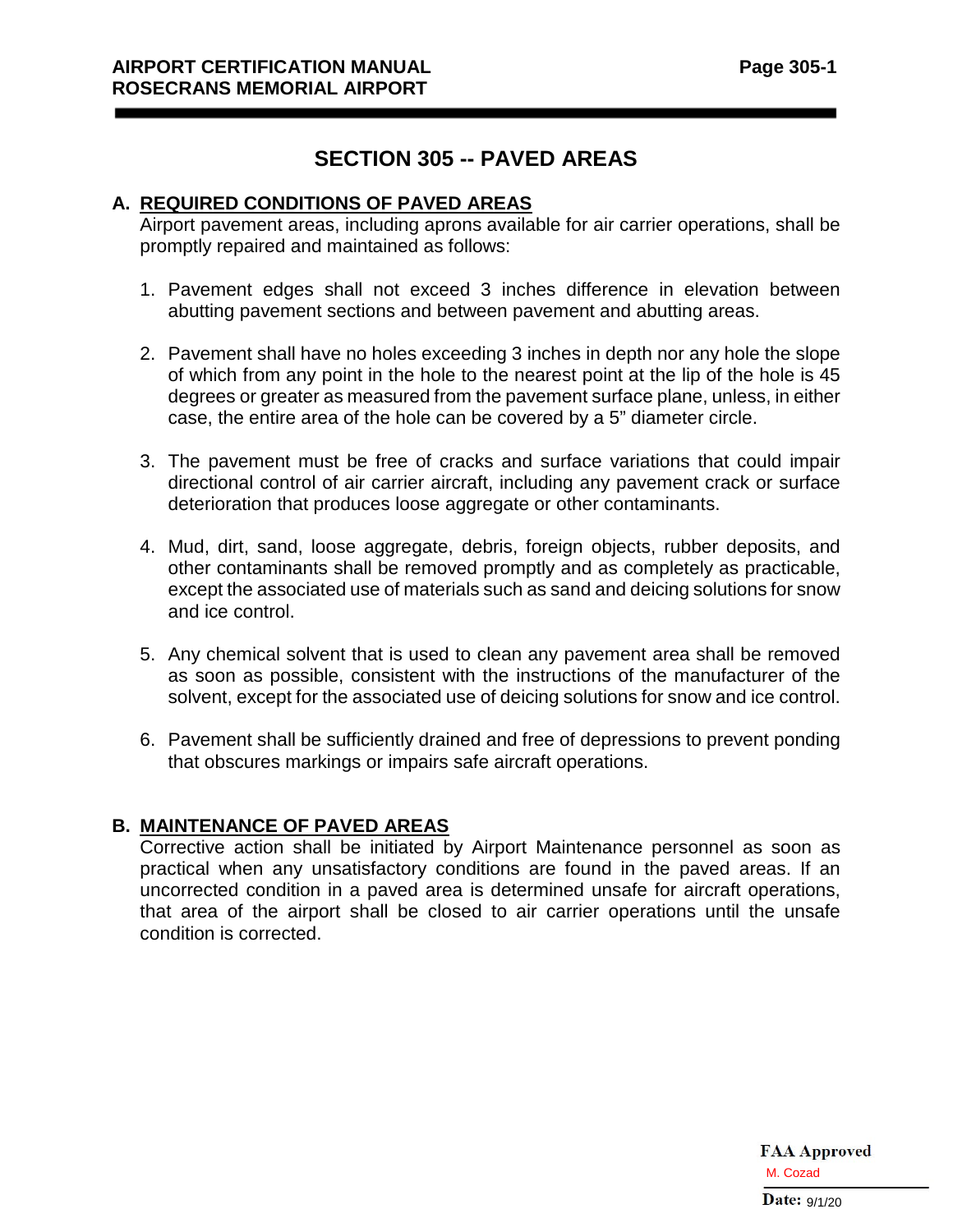# **SECTION 309 -- SAFETY AREAS**

#### **A. SAFETY AREA DIMENSIONS**

Safety area dimensions conform to FAA standards in AC 150/5300-13(current edition), *Airport Design*. Safety area dimensions are as follows:

- **Runway 13-31** 75 feet from centerline and 300 feet off each end.
- **Runway 17-35**  250 feet from centerline and 1000 feet off each end.
- **Taxiways** 59 feet from the centerline.

## **B. REQUIRED CONDITIONS OF SAFETY AREAS**

Safety area conditions are maintained as follows:

- 1. Each safety area shall be cleared and graded, and shall be maintained free of potentially hazardous ruts, humps, depressions, or other surface variation.
- 2. Each safety area shall be drained by grading and storm sewers to prevent water accumulation.
- 3. Each safety area shall be capable under dry conditions of supporting snow removal and aircraft rescue and firefighting equipment and of supporting the occasional passage of aircraft without causing major damage. Manhole or duct access covers are constructed from steel of sufficient thickness and strength to support equipment and aircraft.
- 4. No objects shall be located in any safety area, except for objects that need to be located in the safety areas because of their function. These objects shall be constructed, to the extent practical, on frangible mounted structures of the lowest practical height and maintained so the frangible point is no higher than 3 inches above grade.
- 5. Safety areas shall conform to dimensions acceptable to the FAA if any runways or taxiways are constructed, reconstructed, or extended.

## **C. MAINTENANCE OF SAFETY AREAS**

Corrective action shall be initiated by Airport Maintenance staff as soon as practical when any unsatisfactory conditions are found in the safety areas.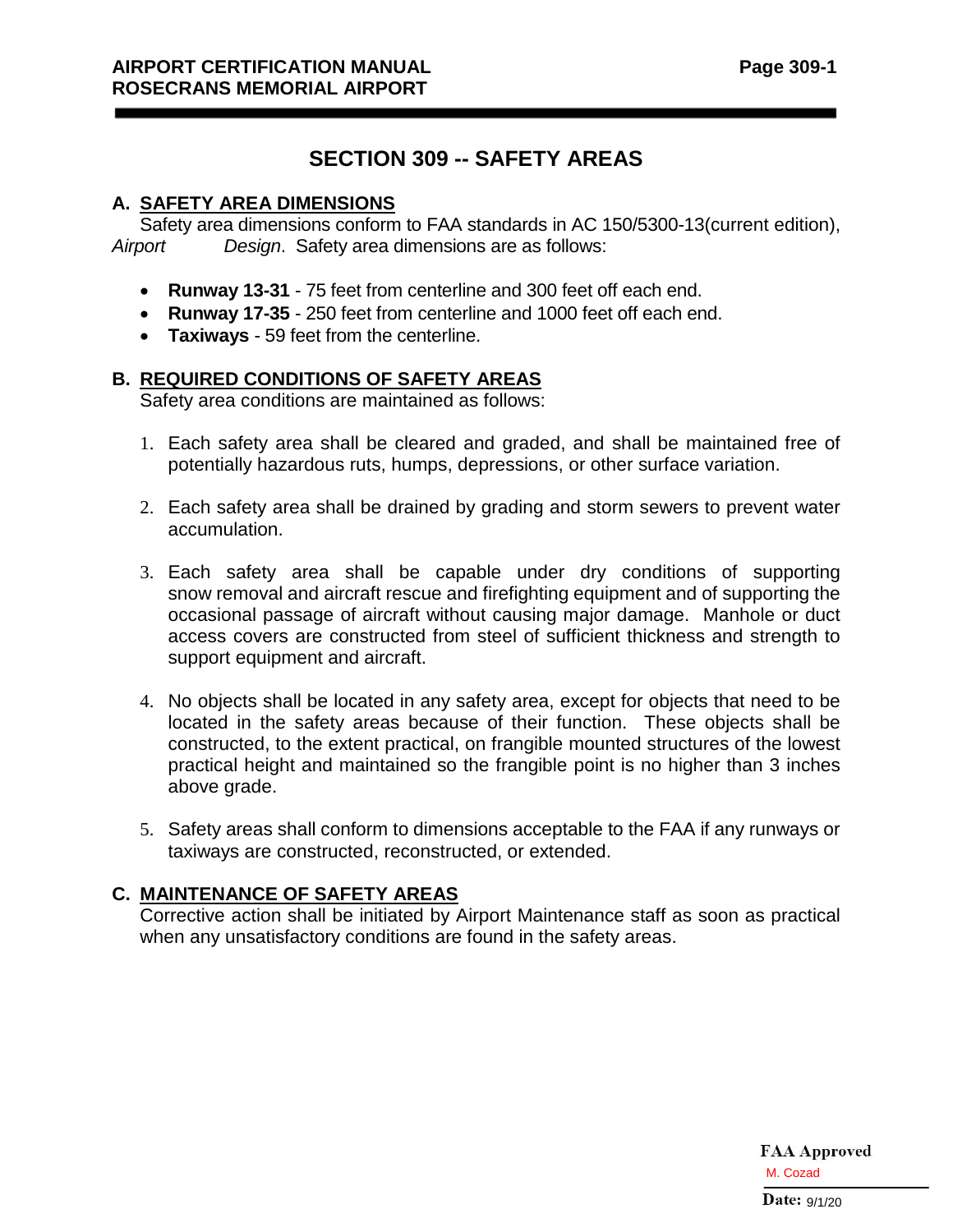# **AIRFIELD SAFETY AREA MAP**

M. Cozad<br>Date:  $9/1/20$ 

۰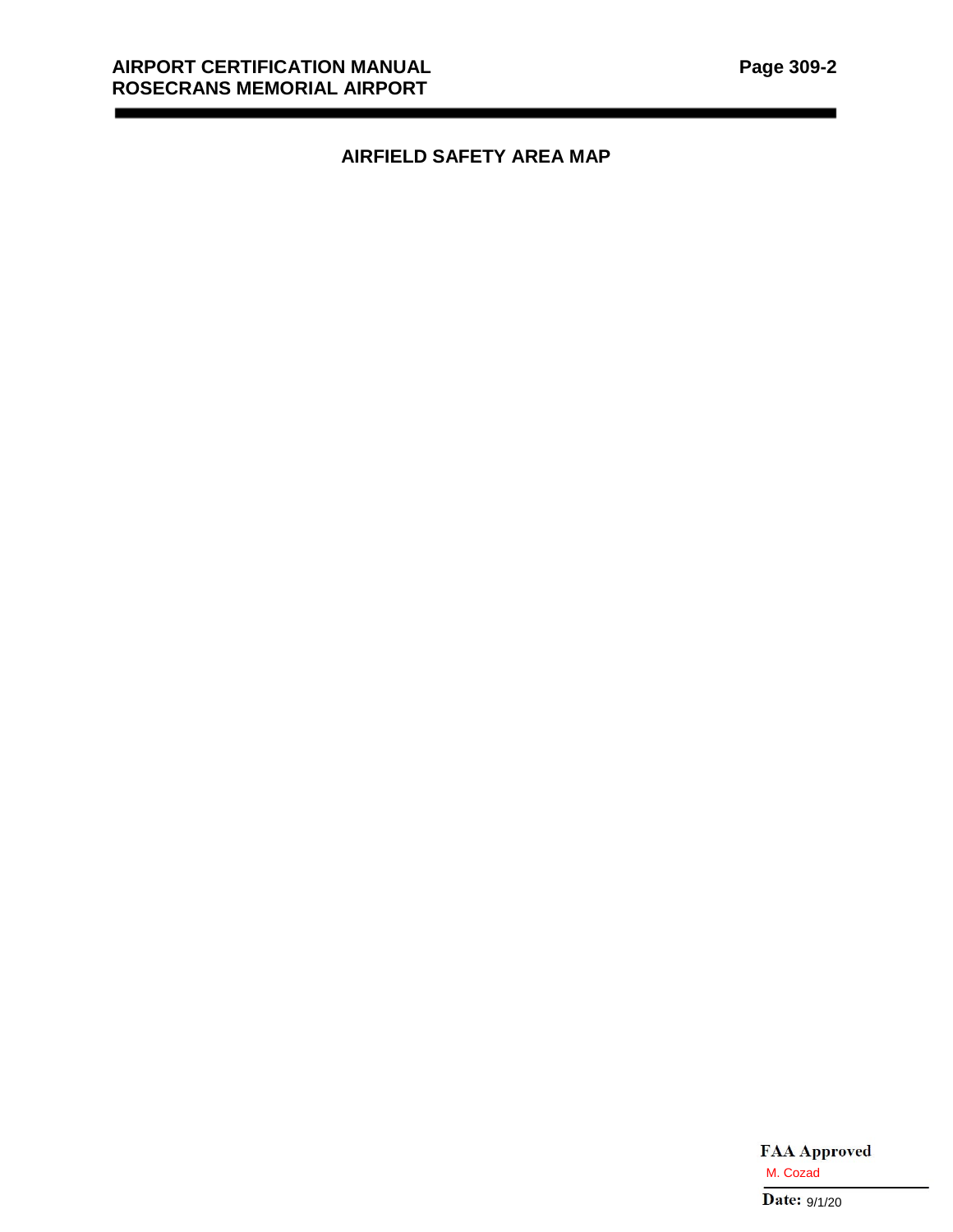# **SECTION 311 – MARKING, SIGNS, AND LIGHTING**

### **A. MARKING**

The Airport will provide and maintain marking systems for air carrier operations in accordance with part 139.311(a) and Advisory Circular 150/5340-1(current edition), *Standards for Airport Markings*.

#### 1. Runways/Taxiways

Runways and taxiways are marked as follows:

- a. Runway 17/35 PIR
- b. Runway 13/31 NPI
- c. Taxiways Taxiway markings include the following: Taxiway centerlines, leadoff lines on normally used exits, continuous type edge markings along paved shoulders, and dashed type edge markings along the portion of Taxiway A which is contiguous to the Terminal Apron, and enhanced taxiway centerline markings have been installed at all runway holding positions on taxiways
- 2. Holding Position Markings

The aircraft approach category/airplane design group for Runway 17-35 is C-IV with all holding position markings located 250 feet from runway centerline. All holding position markings are in accordance with AC 150/5340-1(current edition).

## **B. SIGNS**

1. Signs Identifying Taxi Routes

The Airport will provide and maintain a sign system for air carrier operations in accordance with 14 CFR Part 139.311(b) and the Marking and Sign Plan included as Appendix A. The signs will meet standards in AC 150/5340-18(current edition), *Standards for Airport Sign Systems*, and sign specifications in AC 150/5345- 44(current edition), *Specifications for Taxiway and Runway Signs*.

2. Holding Position Signs

Holding position signs are installed at all holding positions in accordance with the Marking and Sign Plan included as Appendix A. The signs will meet standards in AC 150/5340-18(current edition), *Standards for Airport Sign Systems*, and sign specifications in AC 150/5345-44(current edition), *Specifications for Taxiway and Runway Signs*.

3. ILS Critical Area Signs

ILS critical area signs are installed at all ILS holding positions in accordance with the Marking and Sign Plan included as Appendix A. The signs will meet standards in AC 150/5340-18(current edition), *Standards for Airport Sign Systems*, and sign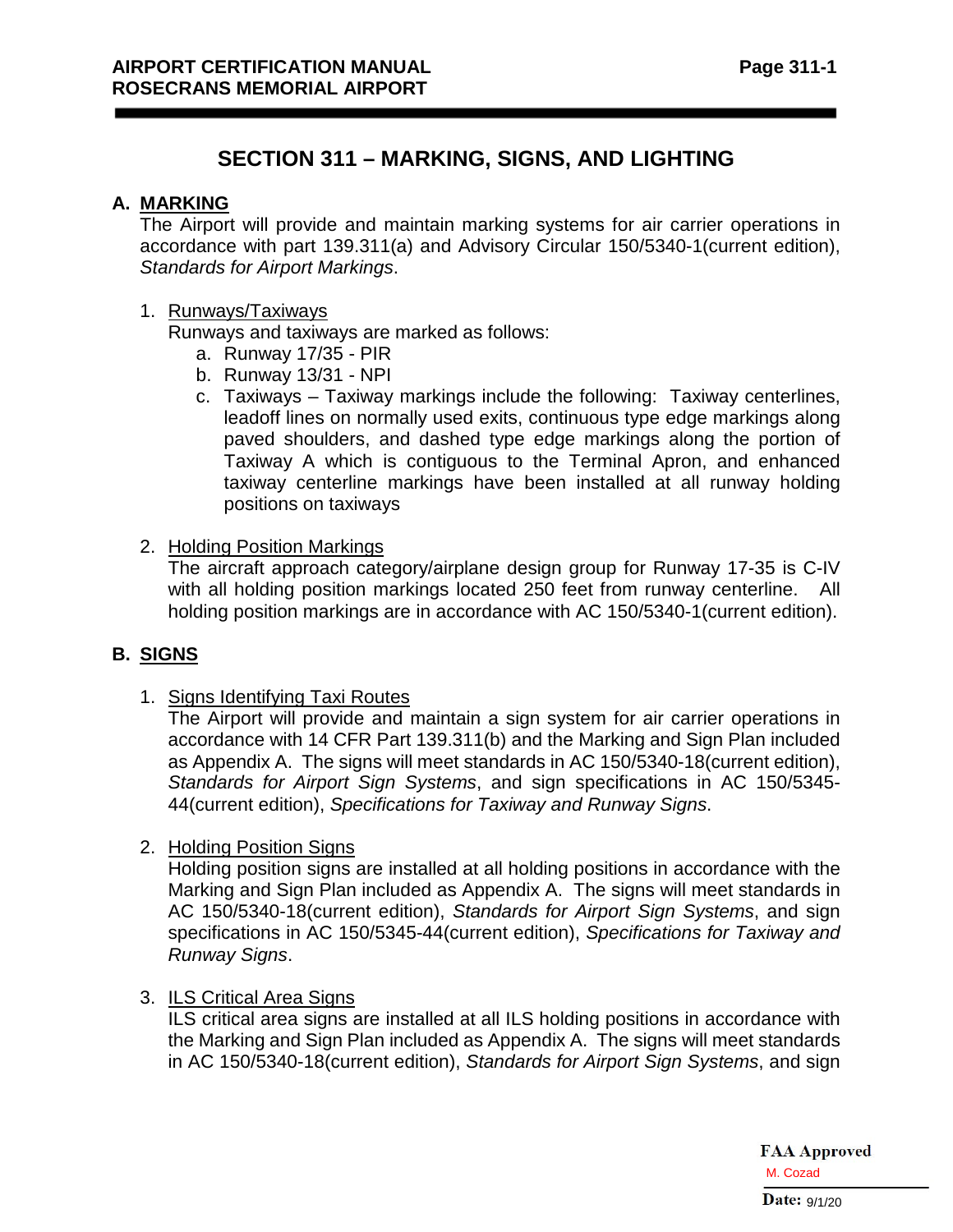**Page 311-2**

specifications in AC 150/5345-44(current edition) *Specifications for Taxiway and Runway Signs*.

4. Runway Distance Remaining Signs

Runway Distance Remaining Signs are installed every 1,000 foot on the west side of runway 17-35. The signs will meet standards in AC 150/5340-18(current edition), *Standards for Airport Sign Systems*, and sign specifications in AC 150/5345-44(current edition), *Specifications for Taxiway and Runway Signs*.

5. Surface Painted Holding Position Signs (SPHPS)

SPHPS are installed at all runway holding positions on taxiways in accordance with standards in AC 150/5340-1(current edition), Standards for Airport Markings, and are depicted on the Sign and Marking Plan in Appendix A of the ACM.

## **C. LIGHTING**

The Airport will provide and maintain lighting systems for air carrier operations in accordance with part 139.311(c) and the current edition of AC 150/5340-30(current edition), *Design and Installation Details for Airport Visual Aids*, to meet the specifications for the lowest approach minimums authorized for each runway.

1. Runways

Runway 17-35 - High Intensity Runway Lights (HIRL) Runway 13-31 – Medium Intensity Runway Lights (MIRL)

Runway lights are split white/yellow to mark the caution zone on the last 2000 feet of each end of all runways.

2. Taxiways

Medium intensity taxiway edge lighting is installed on all taxiways available for air carrier operations.

## 3. NAVAIDS and Visual Landing Aids

The following NAVAIDS are owned and maintained by the FAA:

- Runway 35 Localizer, Glide Slope, VASI, REIL
- Runway 17 VASI, REIL

The following NAVAIDS are owned and maintained by the Airport Authority:

- Runway 13 PAPI
- Runway 31-PAPI
- 4. Obstruction Lighting

a. Obstruction lighting is maintained by the Airport for the following objects: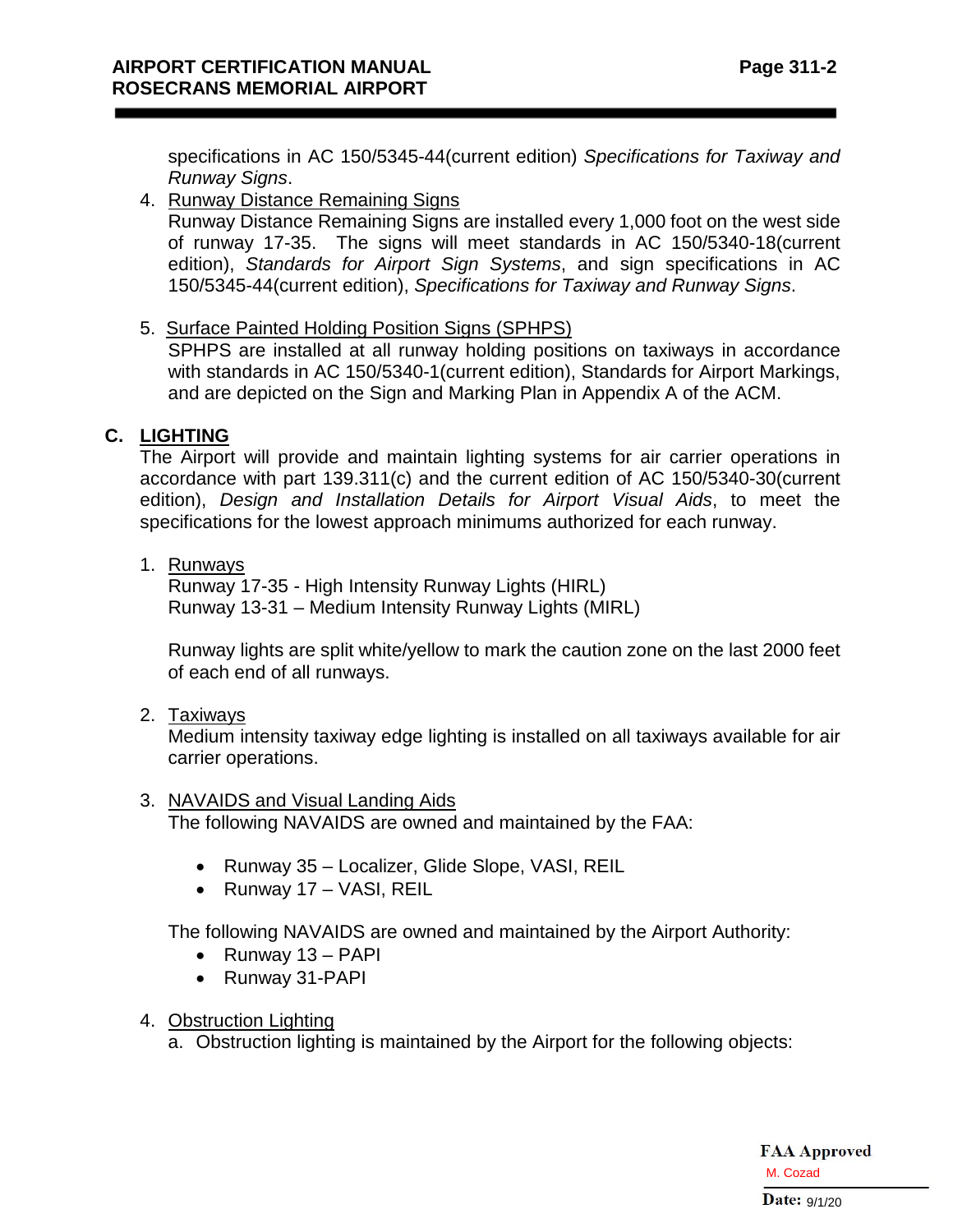- 1. Airport beacon
- 2. Primary wind cone
- 3. Supplemental wind cone at the south end of Runway 35 and Runway 17
- b. Obstruction lighting is maintained by the FAA for the following objects:
	- 1. Localizer antenna
	- 2. Glide Slope
	- 3. ASOS
	- 4. Weather instruments tower on the West Side of Runway 17
	- 5. ATCT
- c. Obstruction lighting is maintained by the Missouri Air National Guard 139<sup>th</sup> AW for the following objects:
	- 1. MK-14 Radar Antenna
	- 2. Radar Reflector Cones
	- 3. Munitions tower on west side of Runway 17
- 5. Airport Beacon

The airport is equipped with a rotating beacon with a green and white lens, located west of Runway 17-35 center field.

6. Lighting Interference

All other lighting on the airport for aprons, parking areas, roadways, fuel storage areas, and buildings, is adjusted or shielded to prevent interference with air traffic control and aircraft operations.

7. Airfield Lighting Generator Rosecrans Airport does not have an airfield lighting generator.

#### **D. RUNWAY SAFETY MEASURES**

The following runway safety measures have been implemented as recommended by a Runway Safety Action Team to enhance runway safety.

1. Installed gravel road to ASOS and glide slope to restrict FAA AS technicians from crossing active runways.

## **E. MAINTENANCE**

1. Each marking, sign, and lighting system installed on the airport that is owned by the airport will be properly maintained by cleaning, replacing, or repairing any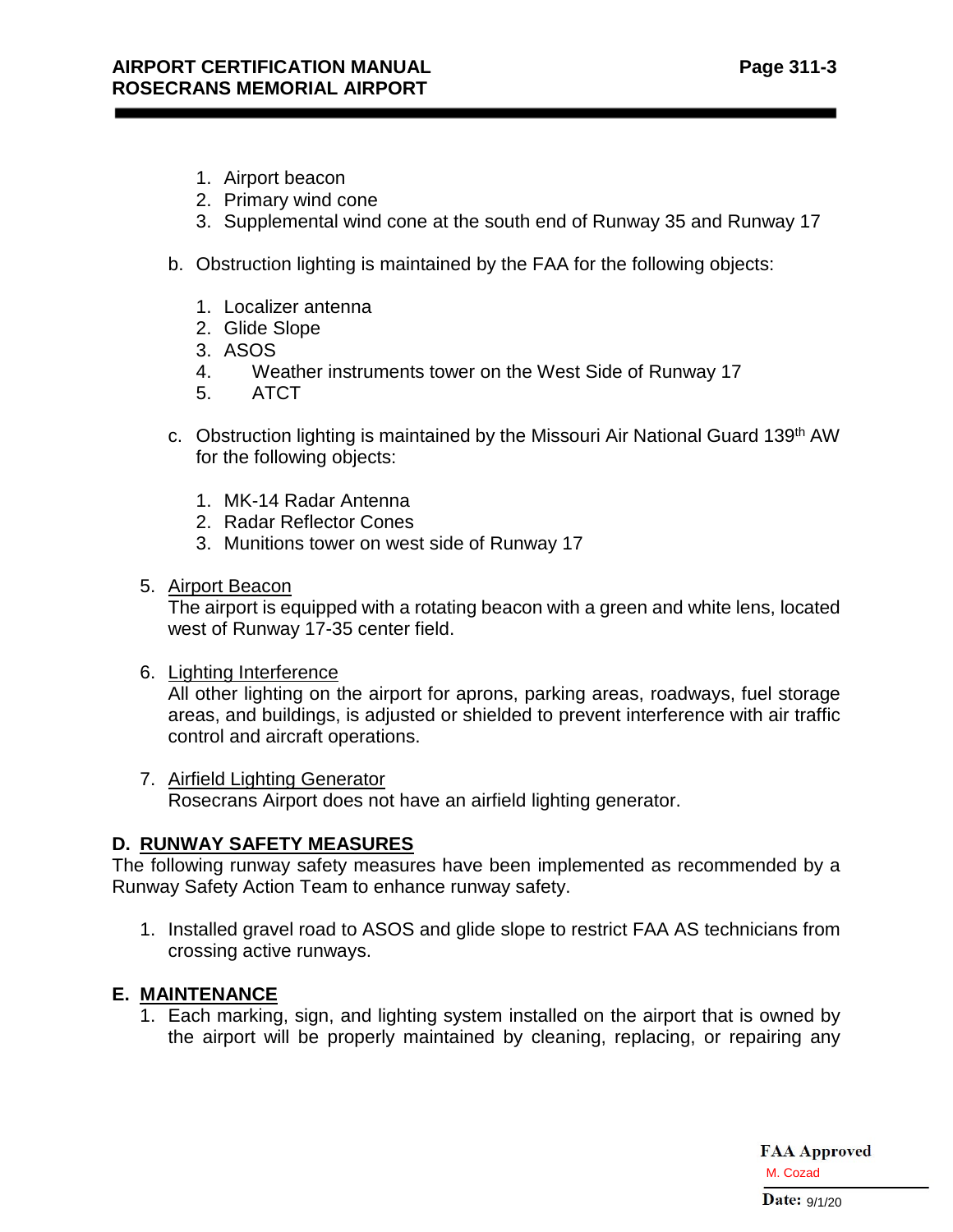faded, missing, or nonfunctional item. Items will also be maintained unobscured, clearly visible, and each item shall provide an accurate reference to airport users.

2. Each lighting system will be maintained at least to the minimum operational criteria listed in Appendix 1, Table 7, of AC 150/5340-26(current edition), *Maintenance of Airport Visual Aid Facilities.* The minimum operating limits for lighting systems are:

Runway edge lights

•85% operable for Visual, Nonprecision or Cat 1 runways

#### Runway 13/31end/threshold lights

•75% operable (No more than two lights inoperable at any runway end)

Taxiway edge lights •85% operable

In order to provide continuity of visual guidance, the allowable percentage of inoperable lights shall not be in such a way as to alter the basic pattern of the lighting system. In addition, an unserviceable light shall not be adjacent to another unserviceable light. Lights are considered adjacent if located either laterally or longitudinally in a lighting system.

Maintenance of lighting for holding position signs will receive high priority. If the lighting for a holding position sign cannot be immediately repaired, a NOTAM will be issued in accordance with procedures in Section 339.

Corrective action shall be initiated by Airport Maintenance personnel when any unsatisfactory conditions are found in the marking or lighting systems. If the above operating limits cannot be maintained, and airport management determines that the outage may not provide an accurate reference to airport users, information concerning the outage shall be disseminated locally. If an entire lighting system is inoperable or out of service, an airport condition report shall be issued in accordance with Section 339.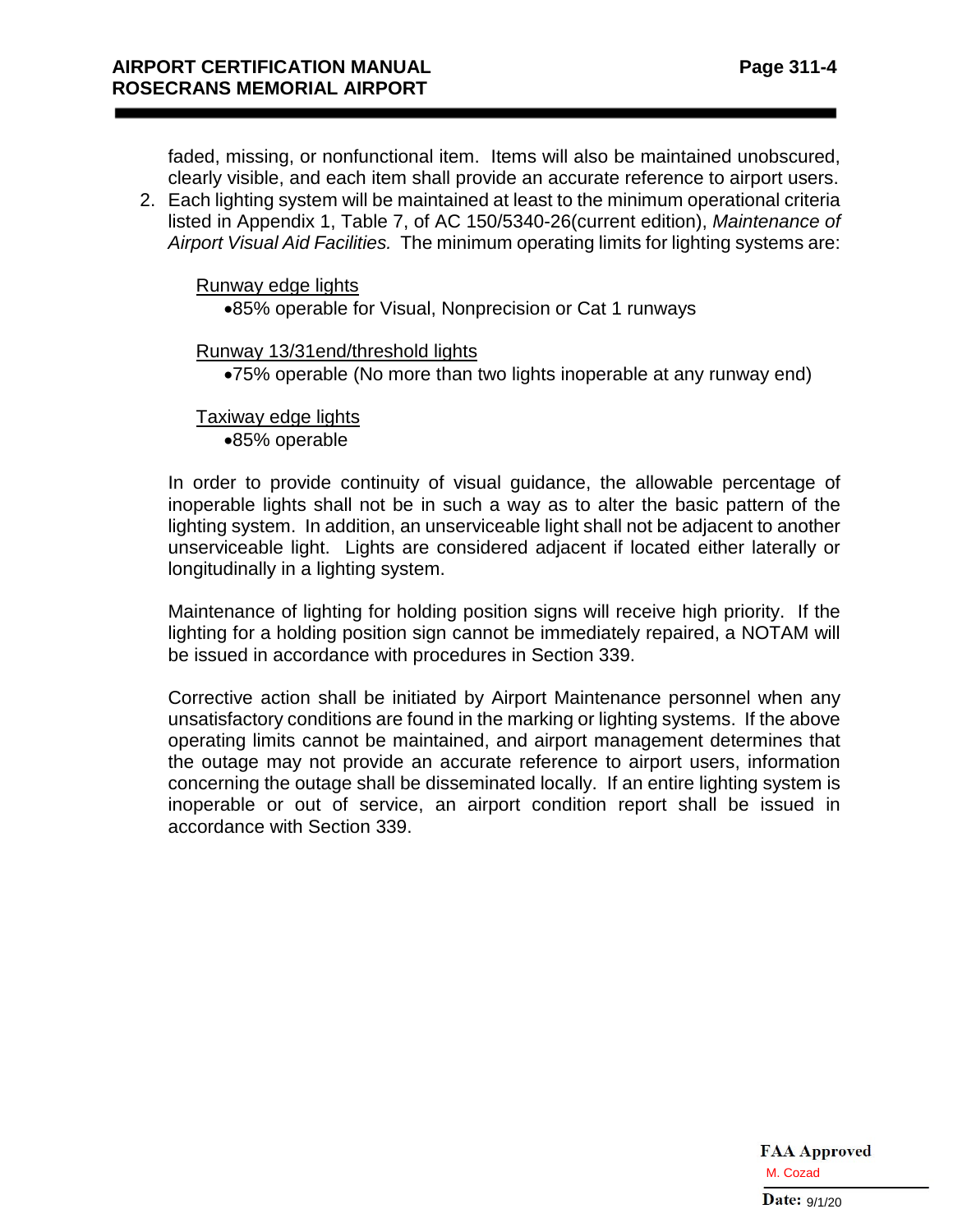\_\_\_\_\_

# **SECTION 313 – SNOW AND ICE CONTROL**

See Appendix D - Snow and Ice Control Plan

\_\_\_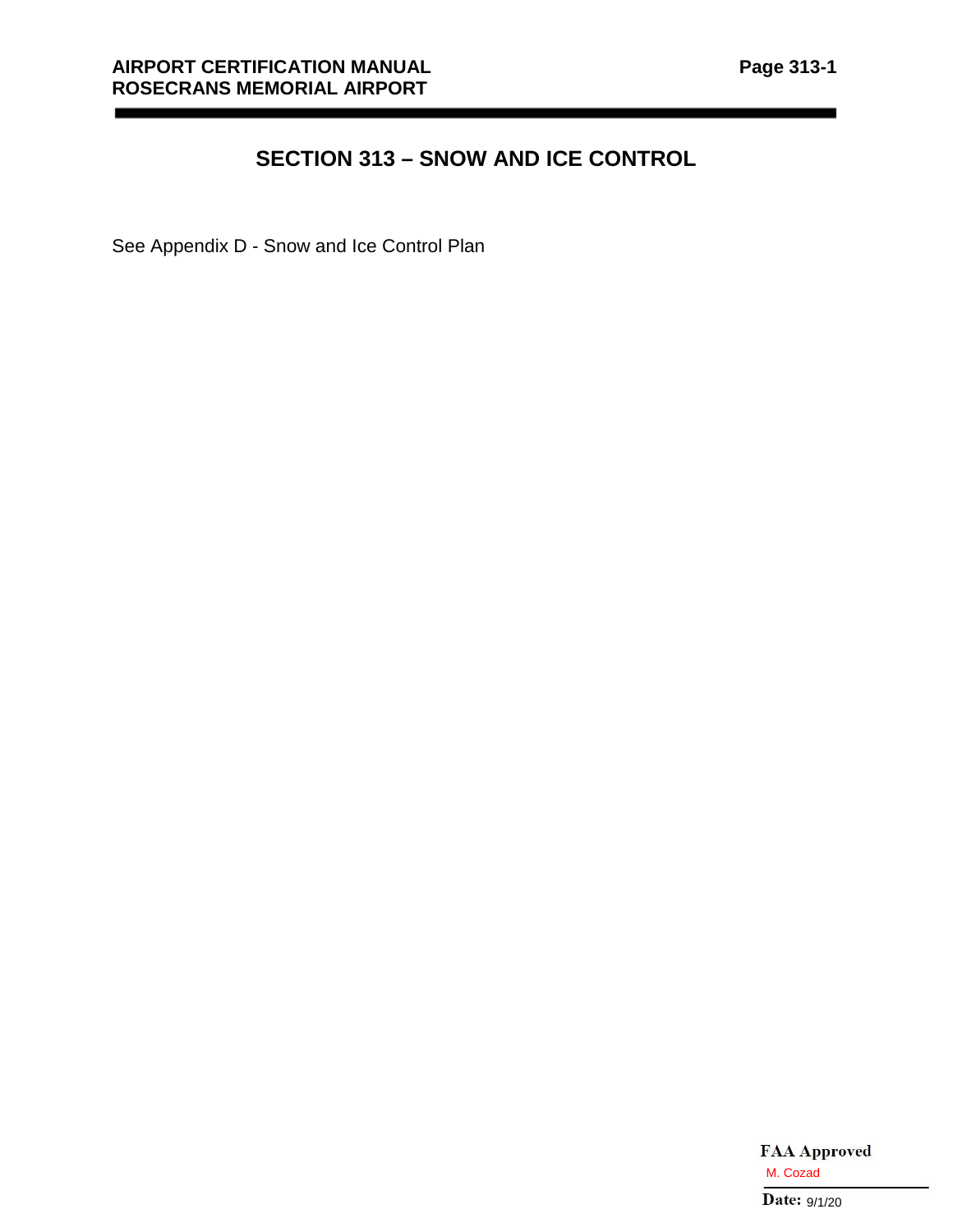# **SECTION 315 -- AIRCRAFT RESCUE & FIREFIGHTING (ARFF) INDEX**

The ARFF Index at the Airport is Index 'A', based on occasional unscheduled large air carrier aircraft operations.

The Air National Guard will provide Index 'A' level ARFF capability during large air carrier operations at the airport.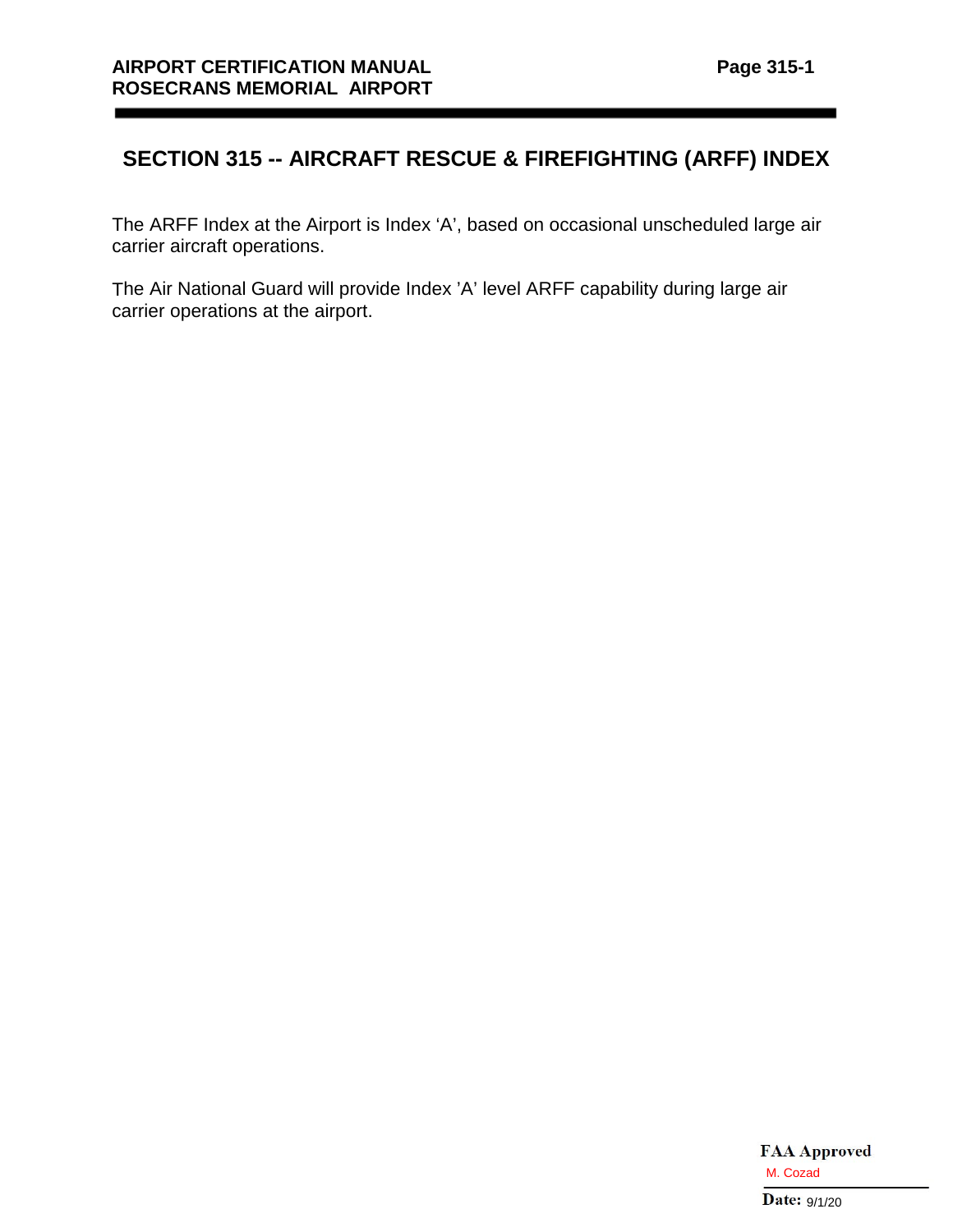$\overline{\phantom{a}}$ 

# **SECTION 317 -- AIRCRAFT RESCUE & FIREFIGHTING (ARFF)**

# **See Attachment 317-1**

Missouri Air National Guard Memorandum for Requirements for all Aircraft Rescue and Fire Fighting Equipment at the Airport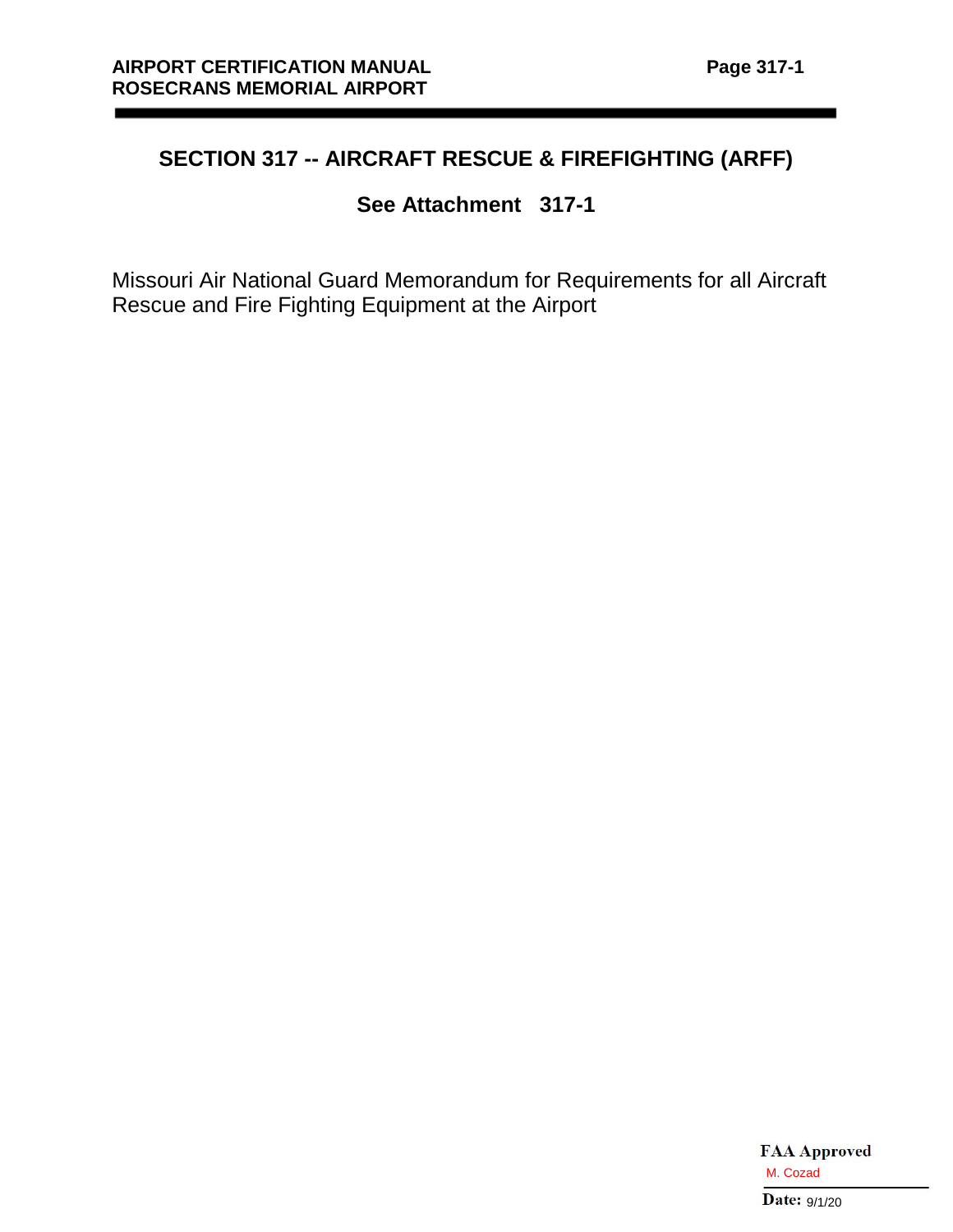# **SECTION 319 -- AIRCRAFT RESCUE & FIREFIGHTING OPERATIONS**

## **A. ARFF STANDBY FOR LARGE AIR CARRIER OPERATIONS**

ARFF operations meeting Index 'C' requirements are provided during occasional unscheduled large air carrier operations when prior permission is granted by the airport manager or designated representative. ARFF operations will be provided from 15 minutes prior to scheduled arrivals until 15 minutes after departures. Firefighters will be on standby at the Fire Station 15 minutes prior to the arrival and will continue until 15 minutes after departure of the last flight. If the charter aircraft will remain on the ground for an extended period before departure, the ARFF standby will be discontinued until 15 prior to the scheduled departure. The AF/D states that 48 hours prior permission is required for unscheduled air carrier operations with over 30 passenger seats. Prior permission shall be denied for unscheduled air carrier operations if ARFF capability meeting Index 'C' cannot be provided. If the airport manager becomes aware of an unscheduled air carrier operation at the airport without prior coordination, the FAA Airports Division shall be notified at **816-329-2621 / 2618 / 2632.** Procedures have been established with the FBO's to notify the airport manager whenever an unscheduled air carrier with over 30 passenger seats makes a fueling stop at the airport after normal business hours.

## **B. VEHICLE COMMUNICATIONS**

The ARFF Vehicles are equipped with two-way voice radio communications with each other, the City Fire Department; the Air Traffic Control Tower (ATCT) and the Common Traffic Advisory Frequency (CTAF) when ATCT is not in operation.

A Discrete Emergency Frequency (DEF) has not been established at the airport at this time.

## **C. VEHICLE MARKING & LIGHTING**

The ARFF vehicles are red-white in color and are all equipped with flashing red beacons and reflective striping to contrast with the background and optimize nighttime visibility.

## **D. VEHICLE READINESS**

- 1. ARFF vehicles are housed in a heated fire station adjacent on the Air National Guard (ANG) Base.
- 2. ARFF vehicles are maintained so as to be operationally capable of performing their intended functions. Operational checks of the ARFF vehicles and their firefighting systems are conducted daily by the ARFF. Scheduled service inspections and routine maintenance is performed by ANG.

## **E. RESPONSE REQUIREMENTS**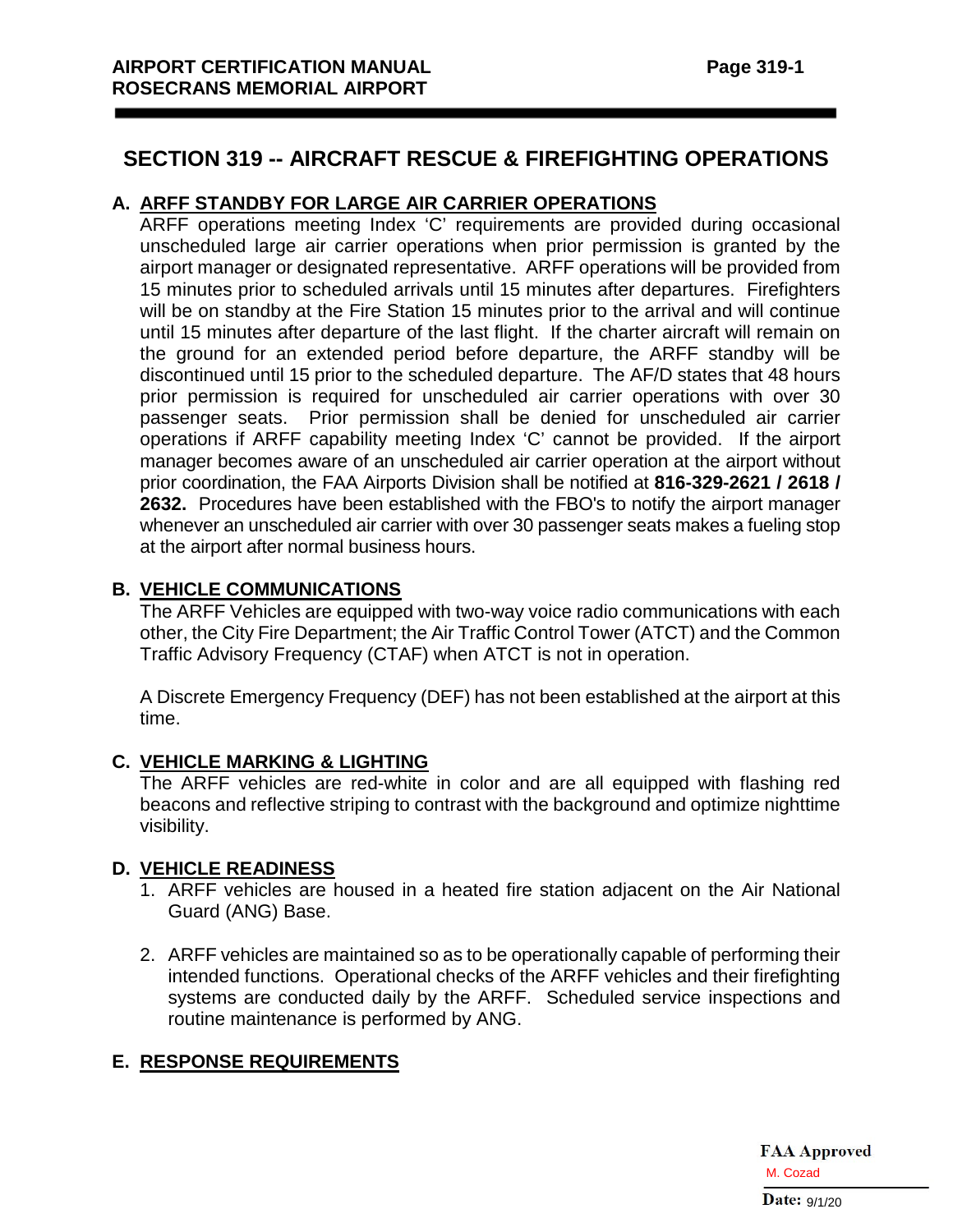During ARFF standby for large air carrier operations, at least one ARFF vehicle is capable of responding from the Airport Fire Station to the mid-point of Runway 17-35 within 3 minutes from the time of the alarm, and initiate discharge of extinguishing agent.

### **F. PERSONNEL**

ARFF operations are provided by the ANG Fire Department. Twenty-four (24) ANG firefighters (8 per shift) are designated as ARFF personnel with at least one firefighter on duty at the Airport Fire Station during charter air carrier operations. ARFF personnel are on duty for any unscheduled air carrier operating at the airport.

#### 1. Equipment

Designated ARFF personnel are equipped with aluminized protective clothing, self-contained breathing apparatus (SCBA) and Personnel Alert Safety System (PASS) meeting National Fire Protection Association (NFPA) standards.

## 2. ARFF Training

Designated ARFF personnel receive initial and annual recurrent training in the following areas:

- a. Airport familiarization, including airport signs, marking, & lighting.
- b. Aircraft familiarization.
- c. Rescue and firefighting personnel safety.
- d. Emergency communications systems on the airport, including fire alarms.
- e. Use of the fire hoses, nozzles, turrets, and other appliances required.
- f. Application of the types of extinguishing agents required for compliance with this part.
- g. Emergency aircraft evacuation assistance.
- h. Firefighting operations.
- i. Adapting and using structural rescue and firefighting equipment for aircraft rescue and firefighting.
- j. Aircraft cargo hazards, including hazardous materials/dangerous goods incidents.
- k. Familiarization with firefighter's duties under the Airport Emergency Plan.

Designated ARFF personnel are trained in the above subject areas following a site specific training curriculum. The training program includes the use of IFSTA, NFPA, FAA Computer Based ARFF Training Program and airport specific training materials. The Operations Manager is responsible for maintaining the ARFF training curriculum and records of all training given to each individual.

3. Live-Fire Drill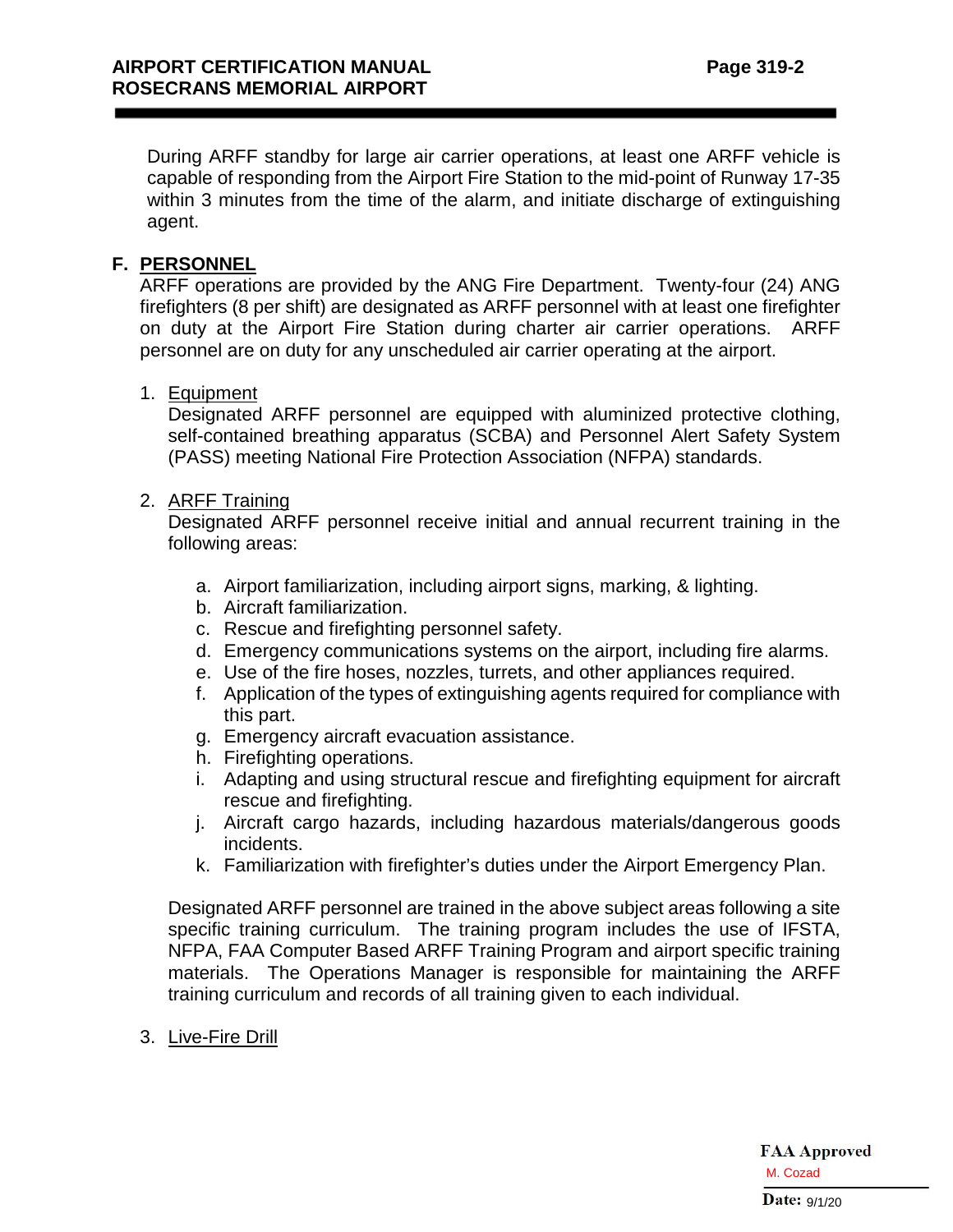All designated ARFF personnel shall participate in a live-fire drill prior to initial performance of ARFF duties and participate in a live-fire drill at least once every 12 consecutive calendar months at a FAA approved Regional Training Facility.

4. Basic Emergency Medical Training

All designated ARFF personnel are trained and current in at least basic emergency medical care. The First Responder training includes 40 hours of training covering the following areas:

- 1. Bleeding
- 2. Cardiopulmonary Resuscitation (CPR)
- 3. Shock
- 4. Primary Patient Survey
- 5. Injuries to the Skull, Spine, Chest, and Extremities
- 6. Internal Injuries
- 7. Moving Patients
- 8. Burns
- 9. Triage

Classes are conducted periodically at the University Medical Center. Designated ARFF personnel attend the First Responder Recurrent Training Course every two years to maintain State currency requirements. ARFF personnel also attend CPR classes annually to maintain currency in CPR.

5. Records

The Fire Department Training Officer is responsible for maintaining records of all training given to the designated ARFF personnel. ARFF training records will be maintained for 24 consecutive calendar months. Such records include a description and date of training received.

#### 6. Sufficient Personnel

At least one of the designated ARFF personnel is available during any large air carrier operations to operate the ARFF vehicle, meet the 3 minute response time and the minimum discharge rates required.

#### 7. Emergency Alerting System

- a. ARFF personnel are alerted of existing or impending aircraft emergencies by the following alerting system:
	- 1. Primary Crash Alarm System: A direct emergency telephone (Hot Line) connects the ATCT to the Missouri Air National Guard Fire Department's Emergency Communications Center. Whenever ATCT personnel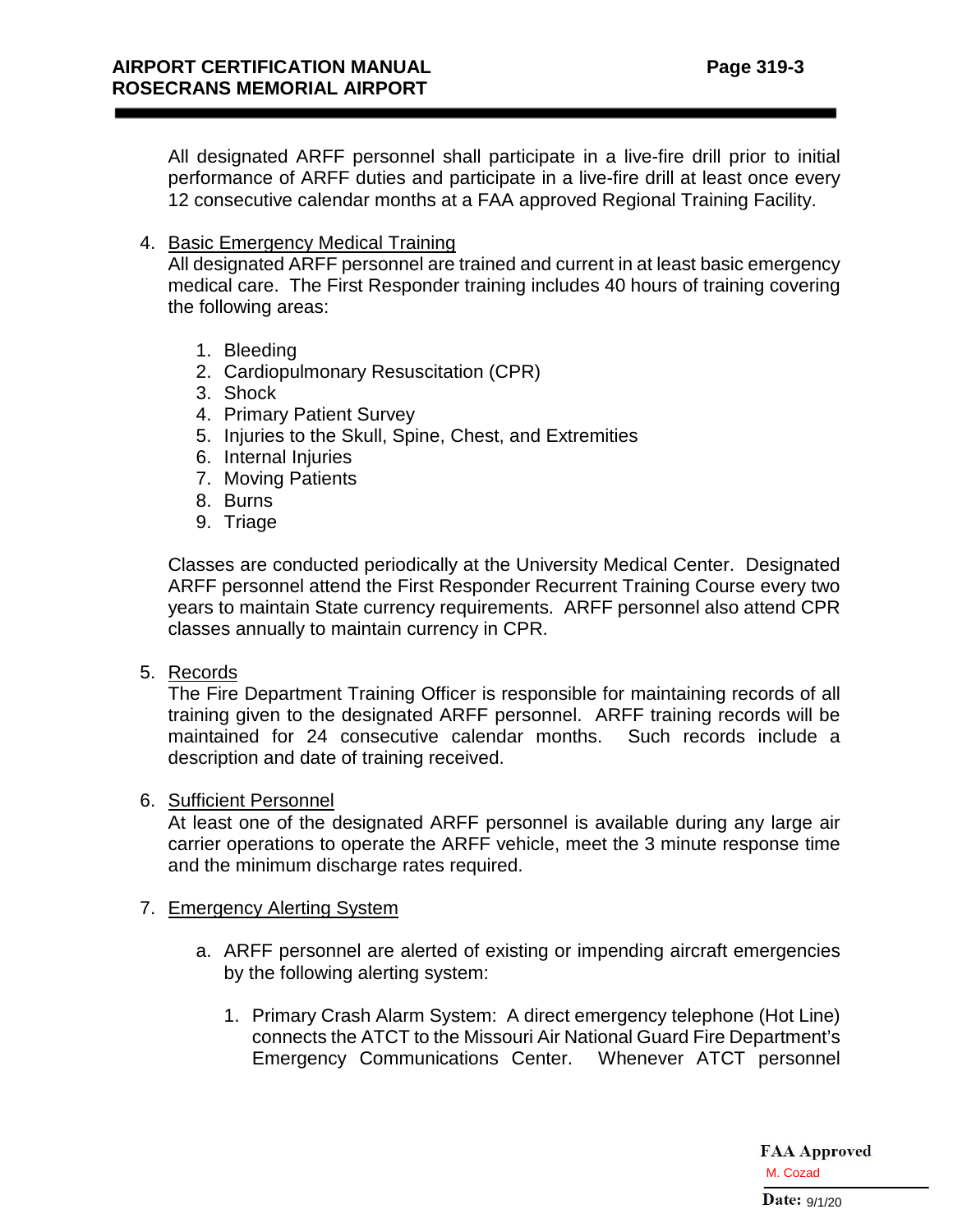activate the "hot line" an audible alert will sound in the ARFF Building. This system is tested daily at 0900.

- 2. Alert Procedures: ARFF personnel on duty are alerted via the "Hot Line" alarm system mentioned above, Emergency 911 or by telephone to the ARFF Station (816/236-3301).
- 3. Mutual Aid and Airport Operations are alerted through the Emergency Communications Center.

## **G. HAZARDOUS MATERIALS GUIDANCE**

Each ARFF vehicle is equipped with the current edition of the "North American Emergency Response Guidebook".

#### **I. EMERGENCY ACCESS ROADS**

There are no designated emergency access roads at the Airport. Two-lane, asphaltpaved Highway K-238 to Airport Drive is the only access road to/from airport property.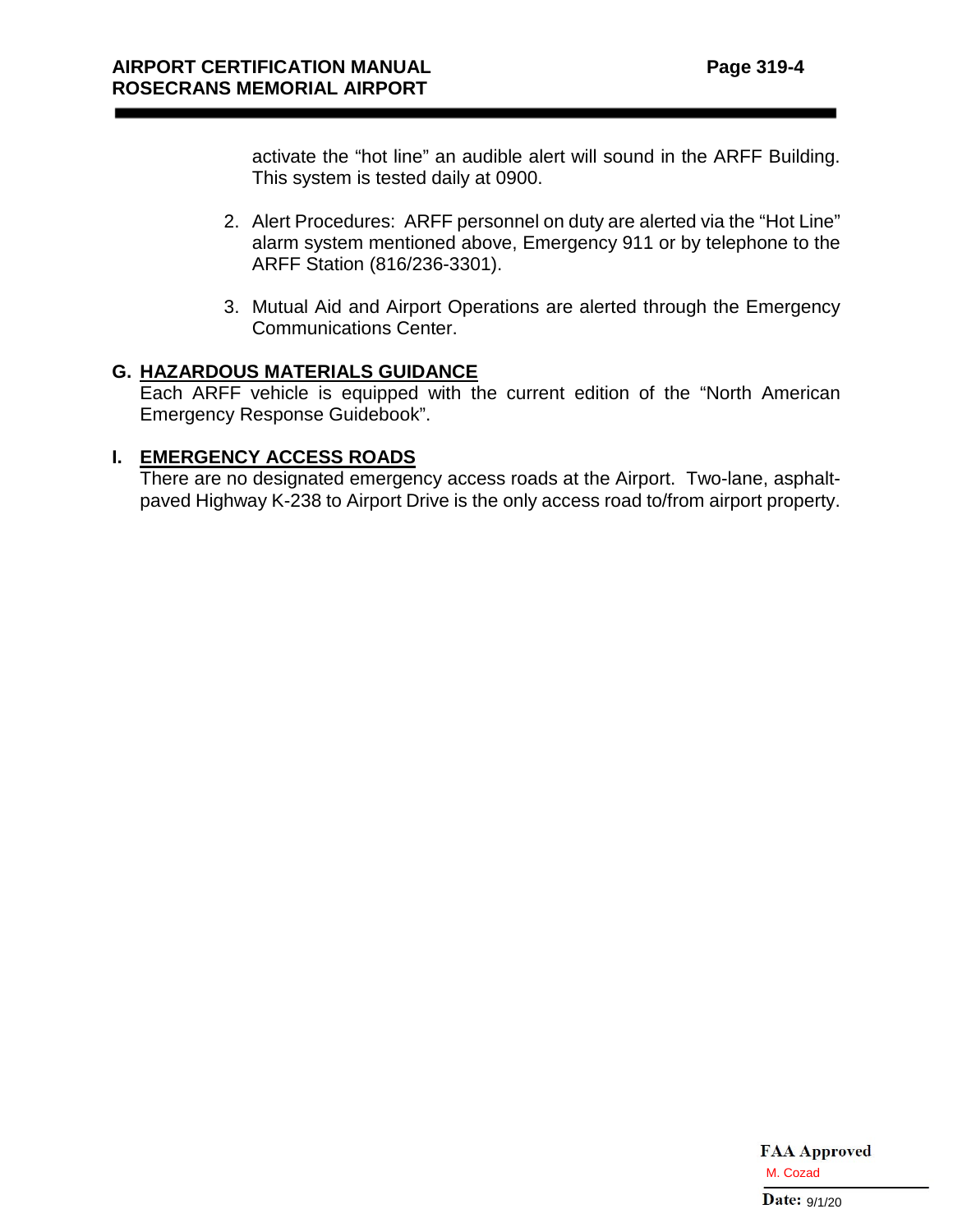# **SECTION 321 -- HAZARDOUS MATERIALS**

#### **A. FUELING AGENTS**

The following fueling agent operates at the airport:

1. Express Flight, Inc.

#### **B. AIRPORT FIRE SAFETY FUEL HANDLING STANDARDS**

The Airport complies with NFPA 407, **2017 Edition** and NFPA 30, **2018 Edition** and the local fire code. To establish and maintain fire safety fueling standards at the airport, as required by Part 139.321(b), the Airport provides each fueling agent with a copy of the current NFPA 407 and NFPA 30 standards. The Authority Having Jurisdiction is the City of Saint Joseph Fire Department Fire Marshal, who is responsible for approving equipment, materials, an installation, or a procedure related to airport fueling operations.

#### **C. COMPLIANCE**

All fueling agents are required by the Airport to comply with NFPA 407 and NFPA 30 and reasonable surveillance of all fueling activities on the airport is conducted by the Airport Operations and Maintenance Department.

#### **D. INSPECTIONS OF FUELING FACILITIES**

STJ Airport safety operations and maintenance personnel will conduct inspections of the FBO fuel storage area and mobile fuelers for compliance to the NFPA 407 and NFPA 30 fire codes every 3 Consecutive Calendar Months (CCMs). These inspections are conducted in January, April, July, and October, of each year. Followup inspections will be conducted when unsatisfactory items are found. A copy of the checklists used by Airport personnel when conducting the inspections and follow-up inspections are included as Attachments 321-1, 321-2 and 321-3. Inspection records are maintained in the Airport Administration office for at least 12 consecutive calendar months.

All fueling agents engaged in handling and dispensing aviation fuel are required by local Fire Code to take immediate corrective action be taken whenever notified of noncompliance with any of the NFPA 407 and NFPA 30 fire code standards. If corrective action cannot be accomplished within a reasonable period of time, the Airport Manager will notify the FAA by phone, email or mail at:

**Federal Aviation Administration Airports Division, Safety & Standards Branch, Room 364 901 Locust Street Kansas City, MO 64106-2325 816-329-2621 / 2618 / 2632**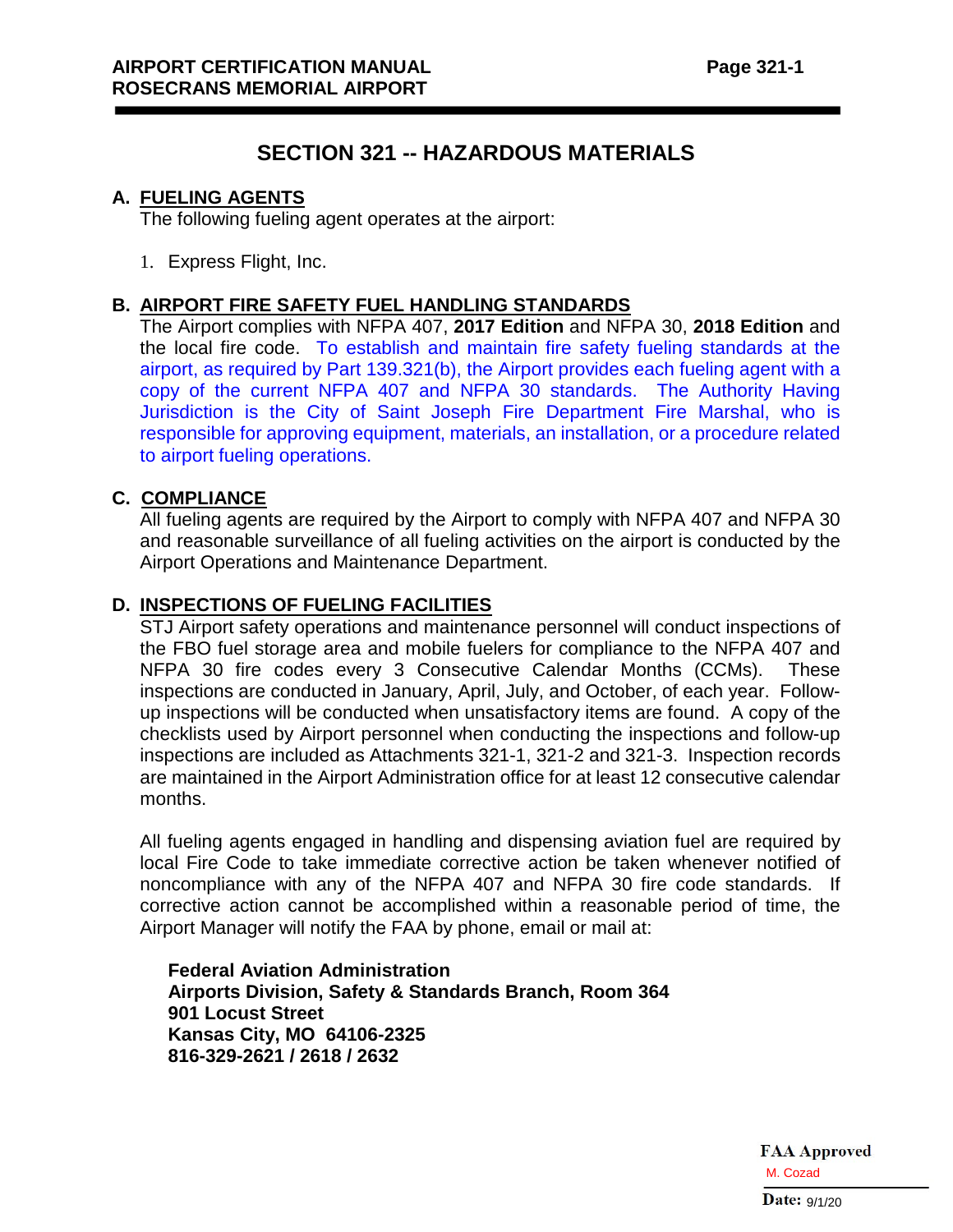## **E. TRAINING**

- 1. A supervisor with Express Flight, Inc. will complete an aviation fuel training course in fire safety. The supervisor will receive recurrent training at least once every 24 Consecutive Calendar Months (CCMs). If a new supervisor is hired, he/she will be enrolled in an authorized aviation fuel training course that will be completed within 90 days.
- 2. All other employees with Express Flight, Inc., who fuel aircraft, accept fuel shipments, or handle fuel, shall receive at least initial on-the-job training in fire safety and recurrent training every 24 Consecutive Calendar Months from the supervisor mentioned in previous paragraph. The OJT shall include hands on fire extinguisher training.
- 3. Fueling agent personnel training records will be maintained for 24 consecutive calendar months at the fueling agent's office.

## **F. CONFIRMATION OF FUELING AGENT TRAINING**

1. The Airport will obtain written confirmation once every 12 consecutive calendar months from each fueling agent that the training required by Part 139.321(e) has been accomplished. The training confirmation records shall be maintained in the Airport Manager office for 12 consecutive calendar months.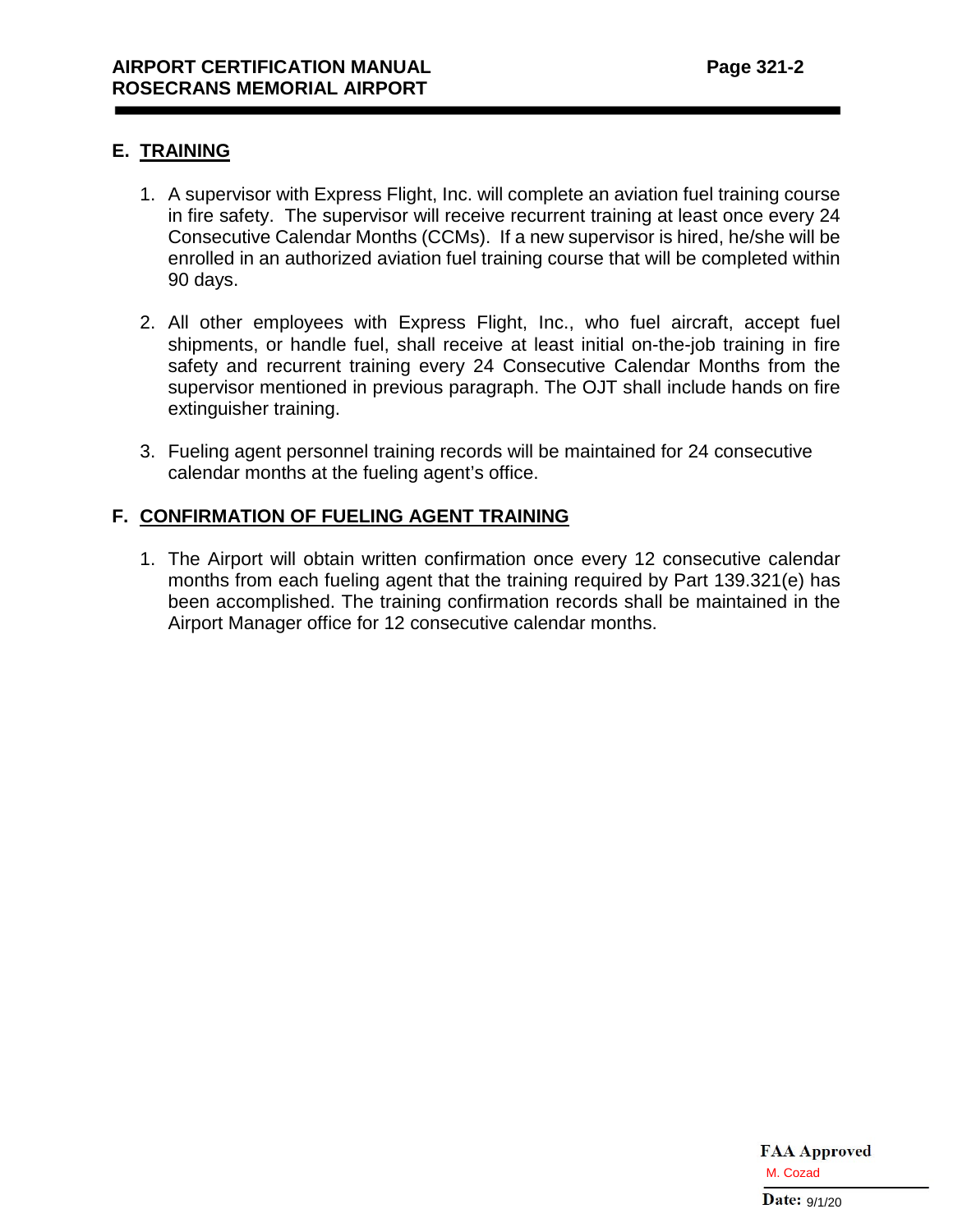# **Attachment 321-1 FUELING INSPECTION – AIRCRAFT FUEL SERVICING VEHICLES**

| Inspector: |  |
|------------|--|

**Inspector**: \_\_\_\_\_\_\_\_\_\_\_\_\_\_\_\_\_**Fueling Agent**: \_\_\_\_\_\_\_\_\_\_\_\_\_\_ **Date**: \_\_\_\_\_\_\_\_\_\_\_\_\_\_\_

| <b>Truck Number</b><br>S - Satisfactory                                                                              |   |   |             |   |   |             |   |   |   |
|----------------------------------------------------------------------------------------------------------------------|---|---|-------------|---|---|-------------|---|---|---|
| U - Unsatisfactory<br><b>Type Fuel</b>                                                                               |   |   |             |   |   |             |   |   |   |
| <b>R</b> – Remark Below                                                                                              | S | U | $\mathbf R$ | S | U | $\mathbf R$ | S | U | R |
| Fuel trucks/trailers parked 50' from buildings and 10' apart                                                         |   |   |             |   |   |             |   |   |   |
| Fuel trucks marked with operator name on both sides                                                                  |   |   |             |   |   |             |   |   |   |
| No Fuel Leaks/Leaking fuel trucks defueled and removed from service                                                  |   |   |             |   |   |             |   |   |   |
| Vehicle Exhaust System - Shielded/Leak free/spark arrestor if required                                               |   |   |             |   |   |             |   |   |   |
| No Smoking sign-all 4 sides/No evidence of smoking/No ashtray/lighter                                                |   |   |             |   |   |             |   |   |   |
| Flammability/Product signs all 4 sides of fuelers/hydrant veh/carts                                                  |   |   |             |   |   |             |   |   |   |
| Hazmat placards all 4 sides of fuel trucks and fuel trailers                                                         |   |   |             |   |   |             |   |   |   |
| Bonding cables provided and clips/plugs functional                                                                   |   |   |             |   |   |             |   |   |   |
| Fuel Trucks - Two 40-B:C/20 lbs DC extinguishers/No ABC DC Ext.                                                      |   |   |             |   |   |             |   |   |   |
| Hydrant vehicles and carts - One 40-B:C/20 lbs DC extinguisher                                                       |   |   |             |   |   |             |   |   |   |
| Deadman Control for all nozzles/Not bypassed                                                                         |   |   |             |   |   |             |   |   |   |
| Brake interlock system for bottom loading coupler/Overwing nozzles                                                   |   |   |             |   |   |             |   |   |   |
| Emergency fuel shutoffs operable and properly placard/1 each side                                                    |   |   |             |   |   |             |   |   |   |
| Aviation fueling hose/No blistering, cracking, saturation, separation                                                |   |   |             |   |   |             |   |   |   |
| Aviation fueling hose less than 10 years old/No Kinks                                                                |   |   |             |   |   |             |   |   |   |
| Dry break adaptors installed for bottom loading                                                                      |   |   |             |   |   |             |   |   |   |
| External light lenses, switches enclosed in gasketed, weatherproof<br>housings to prevent potential ignition sources |   |   |             |   |   |             |   |   |   |
| Dome cover seals intact to prevent fuel leakage and water entry                                                      |   |   |             |   |   |             |   |   |   |
| Truck cabinets have grating type flooring or open flooring                                                           |   |   |             |   |   |             |   |   |   |
| Vehicle DPF Regeneration Area meets standards, if applicable                                                         |   |   |             |   |   |             |   |   |   |
| Proper Fueling Procedures Observed                                                                                   |   |   |             |   |   |             |   |   |   |
| <b>Remarks:</b>                                                                                                      |   |   |             |   |   |             |   |   |   |
|                                                                                                                      |   |   |             |   |   |             |   |   |   |

Checklist Based on the 2017 NFPA 407 Fire Code for Airport Fueling Operations (Revised 5/3/2018)

┛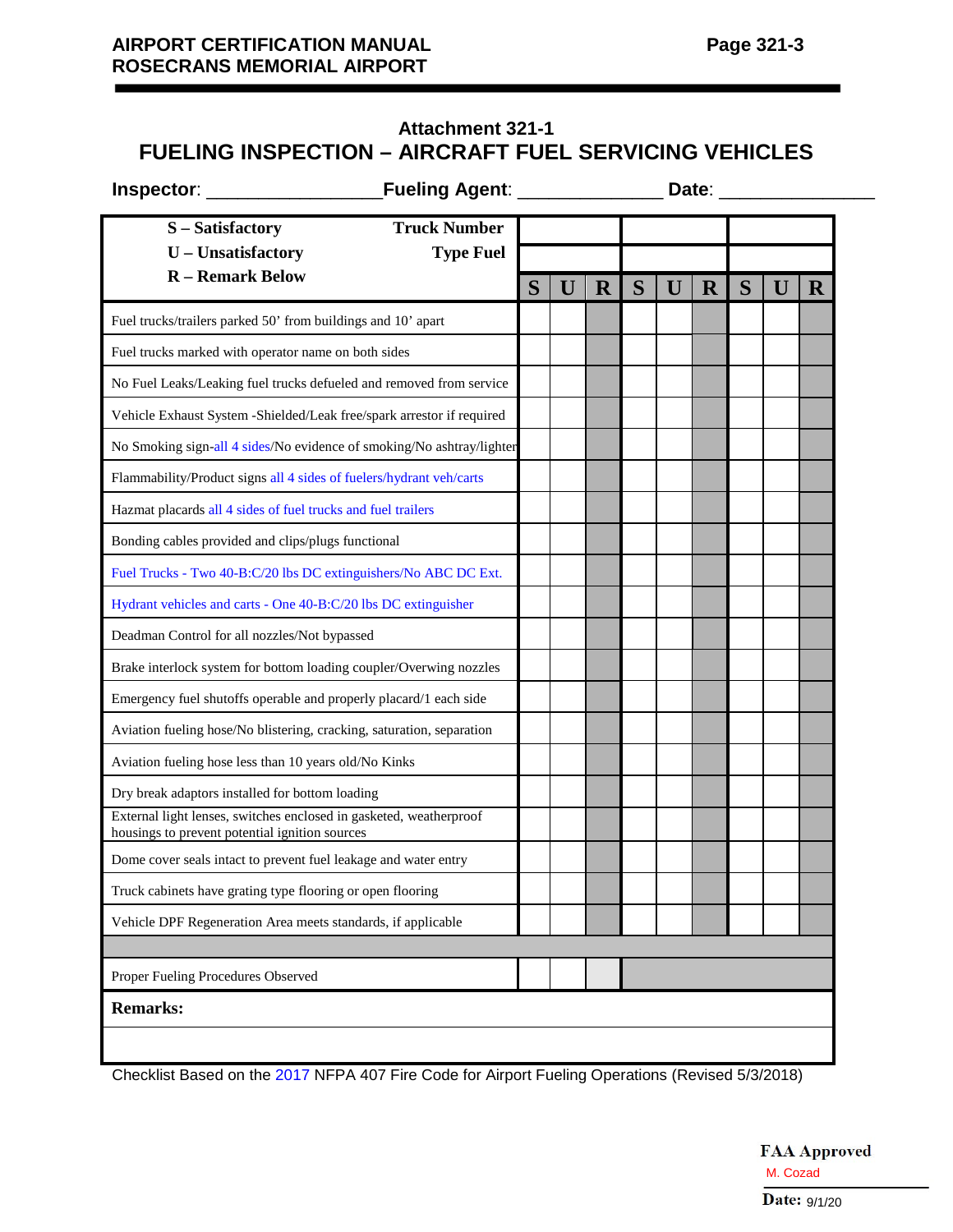# **Attachment 321-2 FUELING INSPECTION – AIRPORT FUEL SYSTEMS**

| <b>Fueling Agent:</b><br><b>Inspector:</b>                                     | Date: |                      |             |   |                      |         |  |
|--------------------------------------------------------------------------------|-------|----------------------|-------------|---|----------------------|---------|--|
| <b>S</b> - Satisfactory<br><b>U</b> - Unsatisfactory                           |       | <b>Jet A Section</b> |             |   | <b>100LL Section</b> |         |  |
| <b>R</b> – Remark Below                                                        | S     | U                    | $\mathbf R$ | S | U                    | $\bf R$ |  |
| Entrances to fueling areas posted with No Smoking signs/Fuel Area secured      |       |                      |             |   |                      |         |  |
| No evidence of smoking                                                         |       |                      |             |   |                      |         |  |
| All tanks, machinery, piping is bonded and grounded                            |       |                      |             |   |                      |         |  |
| Areas around tanks are free of weeds, trash or combustible materials           |       |                      |             |   |                      |         |  |
| Piping marked with product type and direction of flow                          |       |                      |             |   |                      |         |  |
| Diamond hazard placards installed on fuel tanks IAW AHJ                        |       |                      |             |   |                      |         |  |
| Emergency fuel shutoff provided for airport fueling system/Outside spill area  |       |                      |             |   |                      |         |  |
| Emergency fuel shutoffs provided for each tank vehicle loading station         |       |                      |             |   |                      |         |  |
| Proper EMERGENCY FUEL SHUTOFF placards /7 ft above grade                       |       |                      |             |   |                      |         |  |
| EFSO kept clear and system tested every 6 months/each station tested 12 months |       |                      |             |   |                      |         |  |
| Procedures for notification to Fire Dept in the event of EFSO activation       |       |                      |             |   |                      |         |  |
| Fuel servicing equipment properly maintained free of leaks                     |       |                      |             |   |                      |         |  |
| Bonding connections available for loading stations                             |       |                      |             |   |                      |         |  |
| Deadman controls available for loading stations/Not bypassing Deadman          |       |                      |             |   |                      |         |  |
| Dry break couplers and adaptors installed for tank vehicle bottom loading      |       |                      |             |   |                      |         |  |
| Aircraft fuel hose/blistering, cracking, carcass saturation, separation, kinks |       |                      |             |   |                      |         |  |
| Fueling hydrants, pits, cabinets located 50' from bldg except loading bridges  |       |                      |             |   |                      |         |  |
| 40-B:C/20 lb. fire extinguishers at fuel storage area, usually at EFSO         |       |                      |             |   |                      |         |  |
| 40-B:C/20 lb. fire extinguisher at each fuel vehicle loading station           |       |                      |             |   |                      |         |  |
| No A:B:C rated DC extinguishers within 500 ft of aircraft operating areas      |       |                      |             |   |                      |         |  |
| Fire extinguishers not in enclosed compartments are protected from snow/ice    |       |                      |             |   |                      |         |  |
| Wheeled extinguishers on aircraft servicing aprons at gates or 200 ft apart    |       |                      |             |   |                      |         |  |
| Above ground fuel piping on acft movement area protected by barrier guard      |       |                      |             |   |                      |         |  |
| <b>Remarks:</b>                                                                |       |                      |             |   |                      |         |  |

Checklist Based on the 2017 NFPA 407 Fire Code for Airport Fueling Operations (Revised 4/2/2018)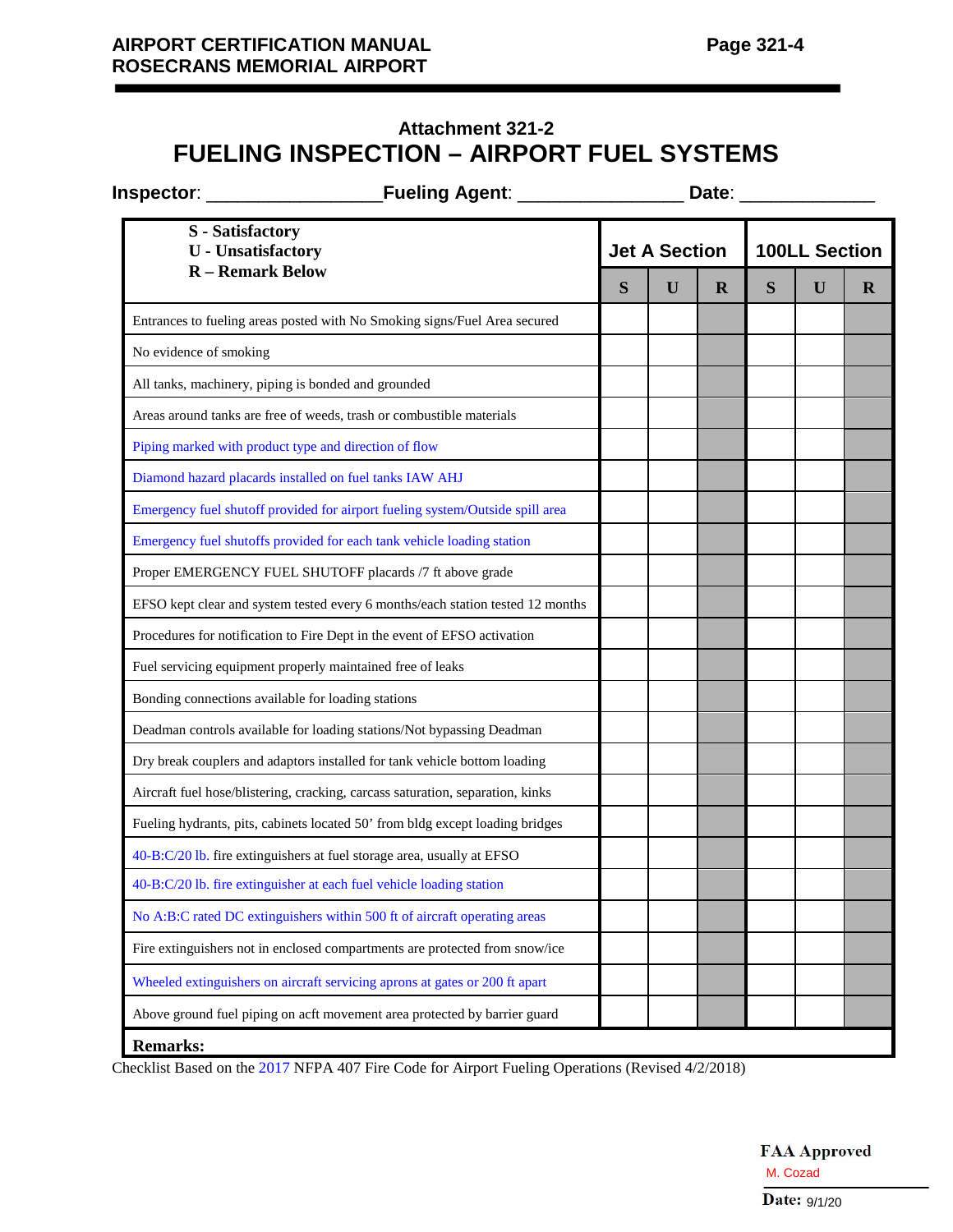# **Attachment 321-3 FUELING INSPECTION – SELF-SERVICE FUEL STATIONS**

| <b>Fueling Agent:</b><br><b>Inspector:</b>                                       |   | Date:             |               |  |  |  |
|----------------------------------------------------------------------------------|---|-------------------|---------------|--|--|--|
| <b>S</b> - Satisfactory<br><b>U</b> - Unsatisfactory                             |   | <b>Type Fuel:</b> |               |  |  |  |
|                                                                                  | S | U                 | <b>Remark</b> |  |  |  |
| Entrances to fueling areas posted with No Smoking signs                          |   |                   |               |  |  |  |
| Dispenser located on island or protected from collision by bollards/50' frm bldg |   |                   |               |  |  |  |
| Dispenser access controlled to resist tampering and unauthorized access          |   |                   |               |  |  |  |
| No evidence of smoking                                                           |   |                   |               |  |  |  |
| The tank, machinery and piping are grounded                                      |   |                   |               |  |  |  |
| Area around dispenser tank is free of weeds, trash or combustible materials      |   |                   |               |  |  |  |
| Piping is maintained liquid tight                                                |   |                   |               |  |  |  |
| Fuel transfer piping is marked with product type and direction of flow           |   |                   |               |  |  |  |
| Diamond hazard placards installed on fuel tanks IAW AHJ                          |   |                   |               |  |  |  |
| Emergency fuel shutoff located more than 20' but less than 100' from dispenser   |   |                   |               |  |  |  |
| Emergency fuel shutoff control designed to only allow authorized reset           |   |                   |               |  |  |  |
| Proper EMERGENCY FUEL SHUTTOFF placards /7 ft above grade                        |   |                   |               |  |  |  |
| Dispenser has an emergency shutoff valve with fusible link/thermal activation    |   |                   |               |  |  |  |
| Clearly identified means of notifying FD at emergency fuel shutoff               |   |                   |               |  |  |  |
| Deadman control provided and designed to preclude defeating use                  |   |                   |               |  |  |  |
| Bonding connection available at dispenser                                        |   |                   |               |  |  |  |
| 1 40-BC/20 lbs ext. at dispenser/1 40-BC/20 lbs ext. at EFSO-No ABC DC ext       |   |                   |               |  |  |  |
| Fueling hose/no blistering, cracking, carcass saturation, separation/<10 yrs old |   |                   |               |  |  |  |
| Emergency Instructions are posted in dispensing area                             |   |                   |               |  |  |  |
| Operating Instructions are posted in dispensing area                             |   |                   |               |  |  |  |
| The aircraft shall not be occupied during self-service fueling                   |   |                   |               |  |  |  |

Checklist Based on NFPA 407, 2017 Edition (Revised 4-5-2018)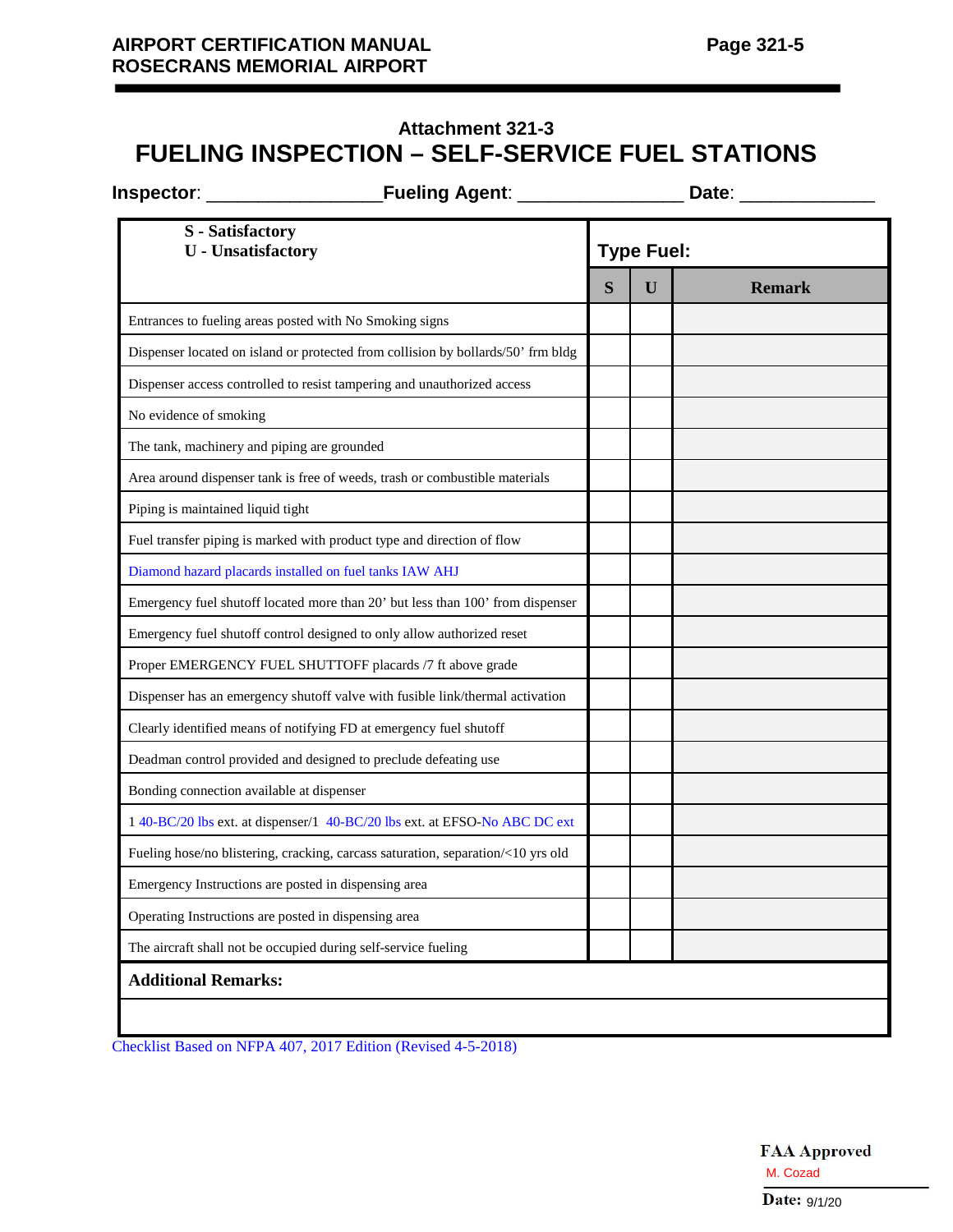# **SECTION 323 -- TRAFFIC & WIND INDICATORS**

#### **A. WIND CONES**

The primary wind cone is lighted and located West of Runway 17-35 in the center field at approximately midpoint of Runway 17-35. Two supplemental wind cones are lighted and located near the approach end of Runways 17 and 35. A lighted supplemental wind cone is located at approach end of Runway 13.

## **B. SEGMENTED CIRCLE**

The airport has a segmented circle around the primary wind cone.

#### **C. MAINTENANCE**

The segmented circle and wind cones are inspected each day during the daytime and nighttime safety inspection conducted by designated self-inspection personnel.

The segmented circle and wind cones are maintained clearly visible and functional. Corrective action shall be initiated by Airport Maintenance personnel as soon as practical when any unsatisfactory conditions are found with the segmented circle or wind cones.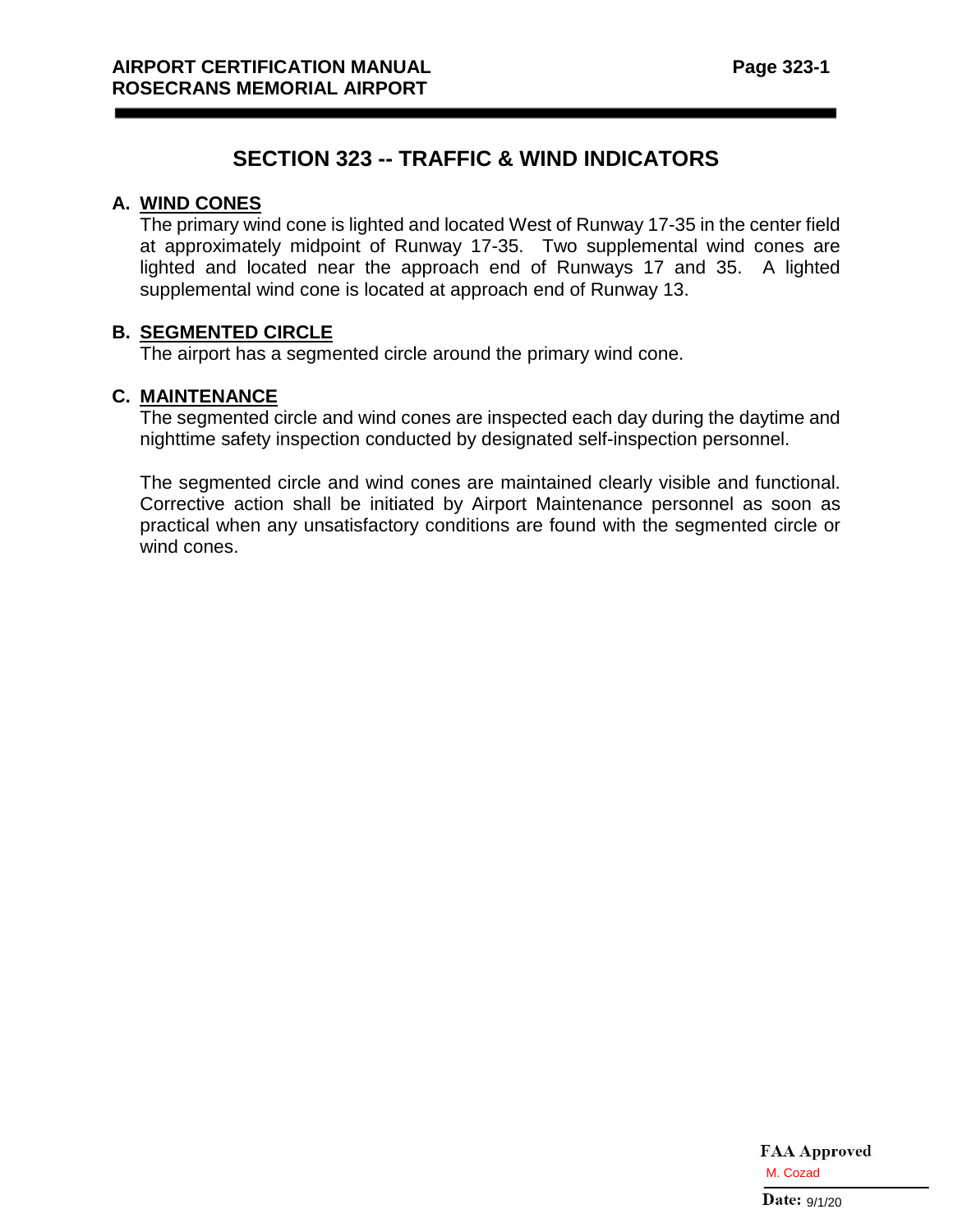## **SECTION 325 -- AIRPORT EMERGENCY PLAN**

## **A. AIRPORT EMERGENCY PLAN (AEP)**

An Airport Emergency Plan is included as Appendix B. The plan was developed and coordinated with law enforcement agencies, rescue and firefighting agencies, medical personnel and organizations, the principal tenants at the airport, and all other persons who have responsibilities under the plan.

## **B. TRAINING OF AIRPORT PERSONNEL**

All airport personnel having duties and responsibilities under the AEP are properly trained and familiar with their assignments. The Airport Administration is responsible for conducting the training and maintaining records.

## **C. ANNUAL REVIEW OF THE AEP**

A review of the AEP is conducted at least every 12 consecutive calendar months to ensure that the AEP is current and all parties with whom the plan is coordinated are familiar with their responsibilities. All of the agencies involved in the AEP are invited to participate in either an annual review meeting or table-top exercise at the airport.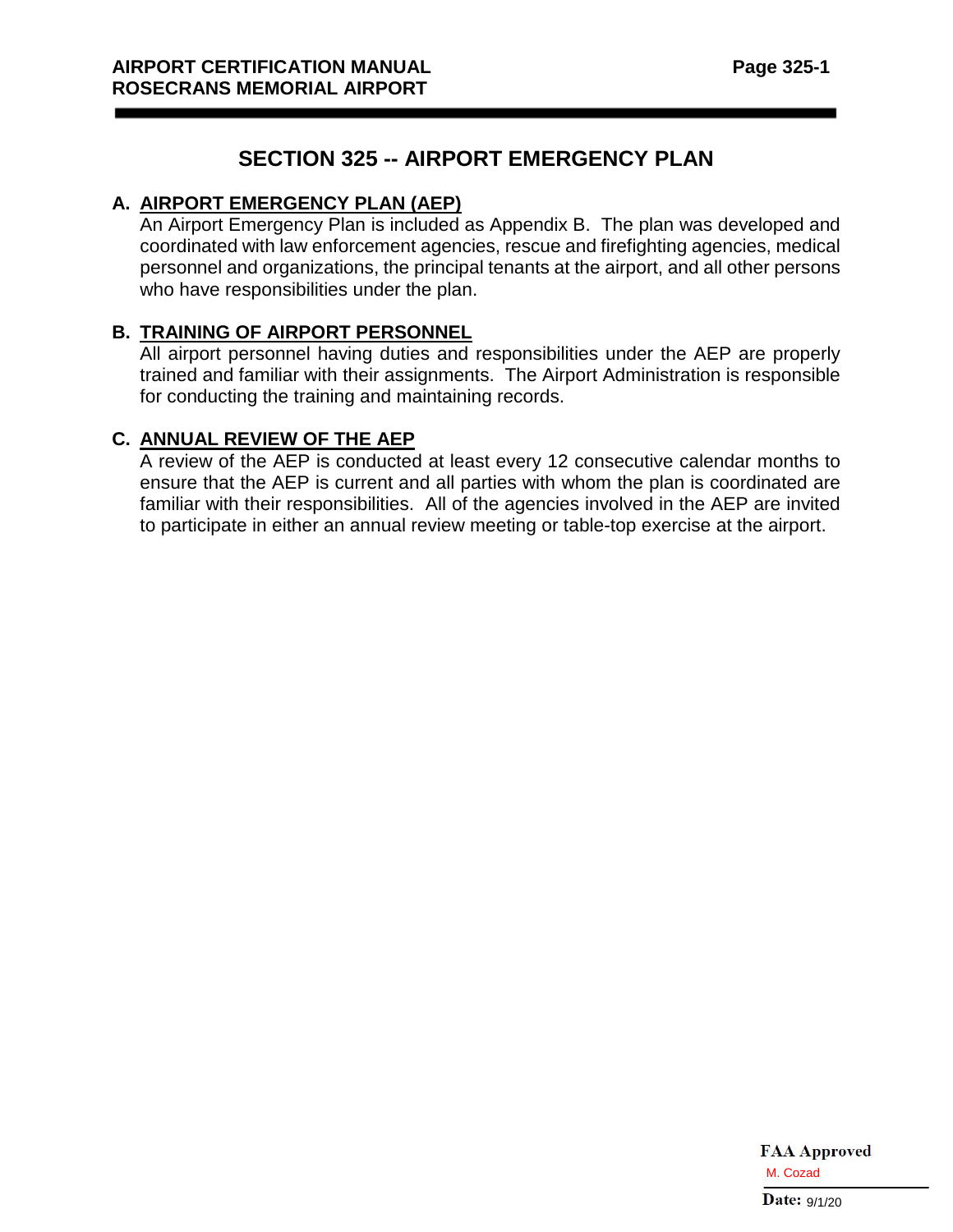## **SECTION 327 -- SELF-INSPECTION PROGRAM**

## **A. FREQUENCY OF INSPECTIONS**

Safety inspections are conducted daily by Airport Maintenance personnel during normal business hours. Daylight inspections are conducted in the morning sometime after sunrise. Night inspections must be conducted on a weekly basis of lighting, signs, obstruction lights and glass beads are conducted either in the morning or evening during periods of darkness. On weekends and holidays, the safety inspections are conducted by Airport Maintenance personnel. Additional safety inspections shall be conducted whenever required by the following circumstances:

- 1. During and after construction activity each day.
- 2. During rapidly changing meteorological conditions.
- 3. Immediately after any incident or accident.
- 4. After any other unusual condition on the airport.

When Special Inspections are conducted, a Special Inspection Checklist, as shown in Attachment 327-2, is complete. Colored paper will be used to identify Special Inspection Checklists and they will be maintained with daily self-inspection records. For special inspections of construction, the construction checklists as shown in Attachments 327-3 and 327-4 will be used.

## **B. REPORTING SYSTEM**

Paragraph E of this section lists the unsatisfactory conditions to be noted during self inspections. Any unsatisfactory conditions noted during an inspection will be recorded on the inspection checklist and routed to the Airport Manager's office. Unsatisfactory conditions that cannot be promptly corrected shall be disseminated by NOTAM in accordance with Section 339 of this ACM if determined to be potentially unsafe by the Airport Manager or his designated representative. If the AFSS will not accept the NOTAM, information on the potentially unsafe condition will be disseminated locally to the ATCT and tenants. Any airport tenants affected by a potentially unsafe condition will receive a faxed copy of the NOTAM/Condition Report issued, or be notified in person or by phone.

## **C. TRAINING**

The Airport Operations Manager is responsible for training personnel to ensure that qualified personnel perform the inspections. In addition to On-The-Job Training, a training program has been established and includes initial and recurrent training every 12 months IAW ACM Section 303 and includes the following subjects:

- 1. Airport Familiarization, including airport signs, marking, and lighting
- 2. Airport Emergency Plan (AEP)
- 3. Notice to Airmen (NOTAM) notification procedures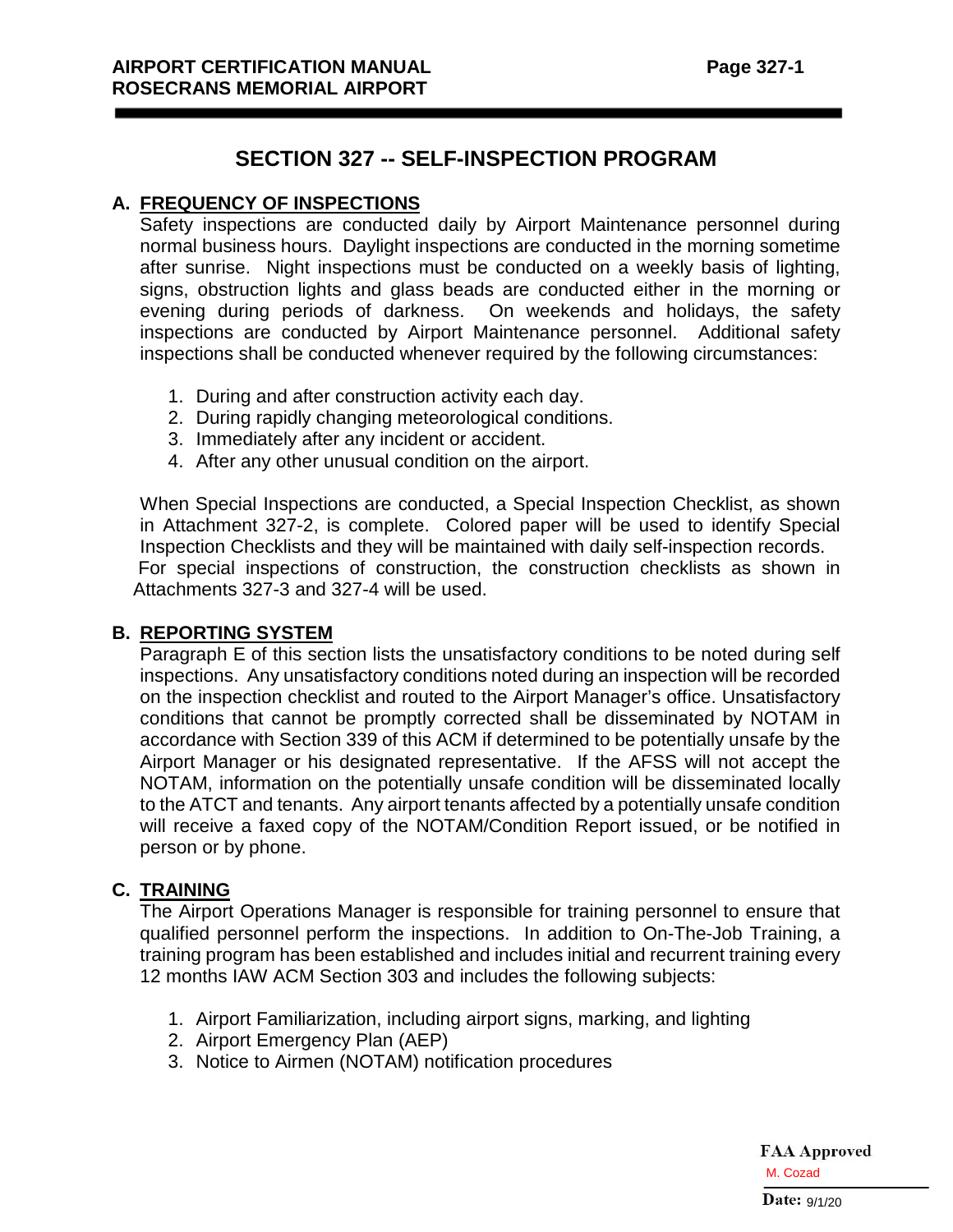- 4. Procedures for pedestrians and ground vehicles in movement areas and safety areas
- 5. Discrepancy reporting procedures
- 6. Inspection Procedures and Record Keeping

## **D. RECORDS**

1. Inspection Checklists

Copies of the regularly scheduled Airport Safety Inspection checklist, Special Inspection checklist, Construction in Progress Inspection checklist, and Post Construction Inspection checklist are included as Attachments 327-1, 327-2, 327- 3 and 327-4. All regularly scheduled inspections, special inspections and construction inspections will be documented with inspection checklists. Inspection records will show the conditions found and all corrective actions taken. Inspection records are kept on file in the Airport Manager's office for at least 12 consecutive calendar months.

2. Training Records

Training records for each individual include a description and date of training received. Training records are kept for at least 24 months.

## **E. AREAS INSPECTED DAILY AND UNSATISFACTORY CONDITIONS NOTED**

## **Pavement Areas**

- 1. Pavement lips exceeding 3 inches.
- 2. Holes exceeding 3 inches deep and 5 inches across.
- 3. Cracks or surface variations which could impair directional control of aircraft.
- 4. Cracks or surface deterioration producing loose aggregate that needs repair.
- 5. Pavement heaves or blowups during excessive heat waves.
- 6. Presences of snow, ice, slush, standing water or ponding.
- 7. Presence of mud, excessive sand, loose aggregate, rubber deposits, or other debris.

## **Safety Areas**

- 1. Potentially hazardous ruts, depressions, humps, erosion, or other surface variations.
- 2. Objects in safety areas, other than those required by function.
- 3. Storm debris.
- 4. Mounting bases on authorized objects in safety areas in which the frangible point exceeds 3 inches above grade, including FAA NAVAIDs.
- 5. Ponding of water or plugged drains.
- 6. Removed or missing manhole covers.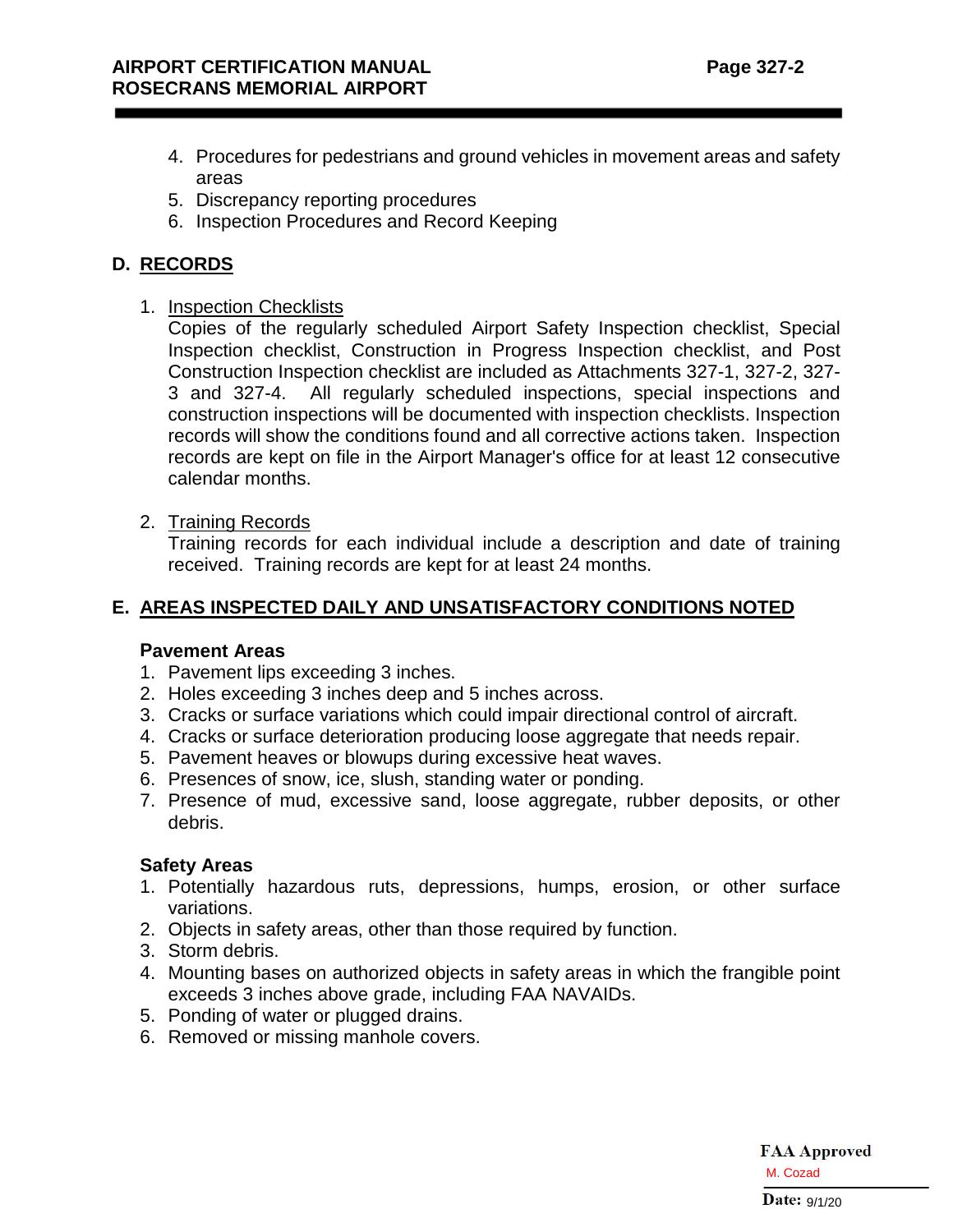7. Snowbanks in such a height that all air carrier propellers, engine pods, and wingtips shall not clear the snowbanks when the aircraft's landing gear located at any point along the full strength edge of the pavement.

## **Pavement Markings**

- 1. Markings which are not clearly visible and in good condition.
- 2. Glass beads not clearly visible at night.
- 3. Markings which are not in accordance with standards in AC 150/5340-1 (current edition) and the Marking & Sign Plan.

## **Guidance Signs**

- 1. Signs not in accordance with the Marking & Sign Plan.
- 2. Signs not in accordance with standards in AC 150/5340-18(current edition)**.**
- 3. Signs not in accordance with specifications in AC 150/5345-44(current edition).
- 4. Inoperable sign lighting.
- 5. Damaged, missing, peeling, flaking, obscured or inoperable signs.
- 6. Concrete base or frangible point more than 3 inches above grade.

## **Holding Position Markings/Signs**

- 1. Signs not in accordance with standards in AC150/5340-18(current edition) & 150/5345-44(current edition)**.**
- 2. Marking not in accordance with standards in AC 150/5340-1(current edition).
- 3. Hold markings, SPHPS, ETCL markings not clearly visible.
- 4. Glass beads not clearly visible at night.
- 5. Damaged, missing, peeling, flaking, inoperable or obscured hold signs.

## **Lighting**

- 1. Lights not in accordance with standards in AC 150/5340-30(current edition) and, current edition.
- 2. Lighting systems not maintained in accordance with Section 311 of this ACM or Appendix A, Table A-8 of 150/5340-26(current edition).
- 3. Lights obscured, dirty, missing, or out of adjustment.
- 4. Inoperable lighting system.
- 5. Pilot Control Lighting system inoperable.
- 6. More than 15% of lights out on runway edge light system for Cat 1, NPI or visual runway.
- 7. Two or more runway edge lights out in a row. (Any missing fixtures at intersections are counted as an inoperable light.)
- 8. Two or more threshold/runway end lights out on any runway end.
- 9. More than two adjacent taxiway lights out/more than 15% out in a taxiway system.
- 10. Inadequate shielding of apron, parking, and roadway lighting.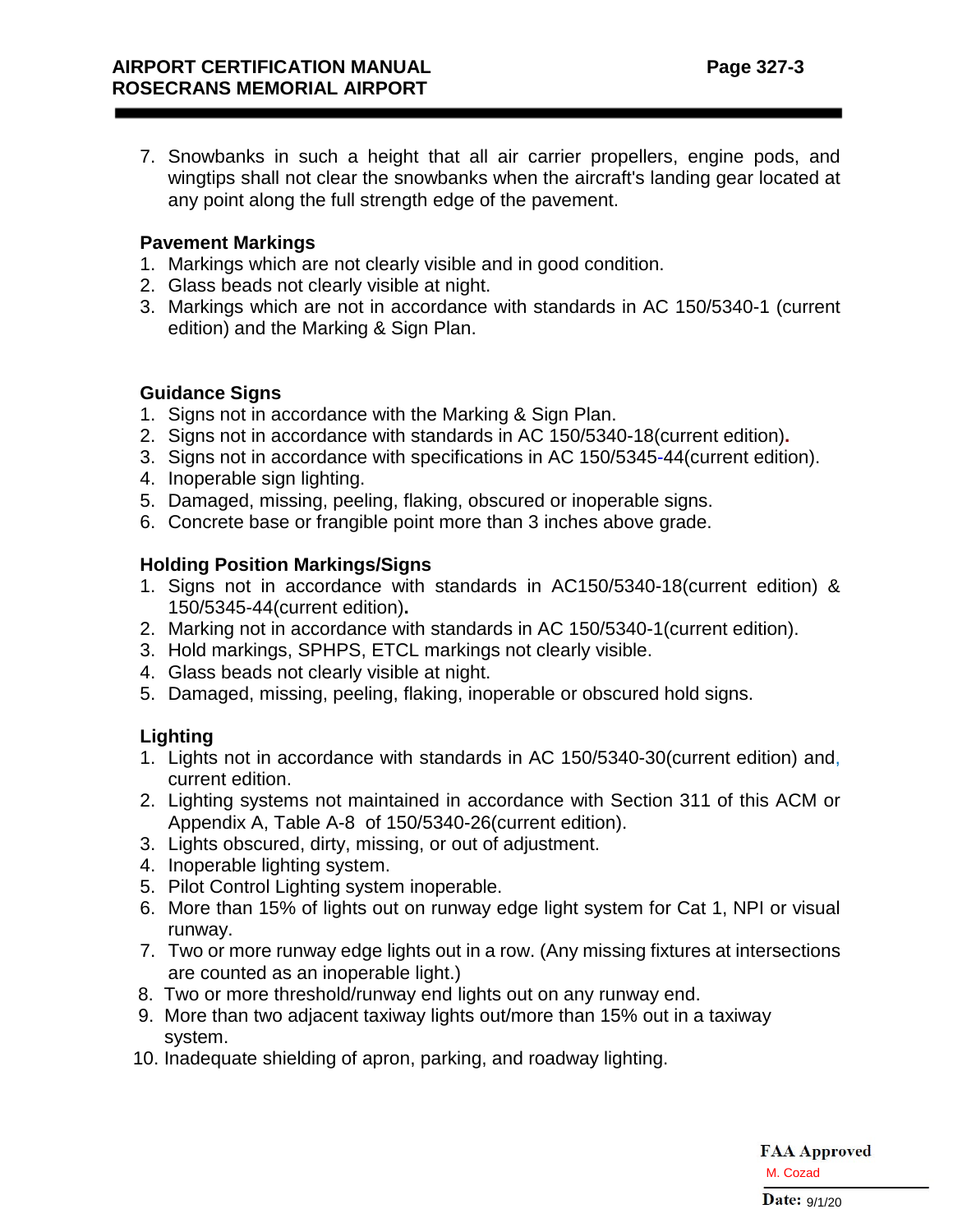### **NAVAIDS**

- 1. Inoperable rotating beacon.
- 2. Inoperable airport owned NAVAIDS, including radio controlled operation.
- 3. Inoperable FAA NAVAIDS (Notify FAA Tech Ops)
- 4. Inoperable lighting on wind direction indicators.
- 5. Deteriorated, faded, or malfunctioning wind sock.
- 6. Segmented circle not clearly visible or obscured.
- 7. Objects, vegetation, or snow that may affect NAVAID signals.

#### **Obstructions**

- 1. Inoperable obstruction lights.
- 2. New construction nearby which may affect aircraft operations or NAVAIDS.

## **Fueling Operations** (Periodic)

- 1. Inoperable bonding cables/clips.
- 2. Fire extinguishers missing on mobile fuelers and at fuel storage areas.
- 3. Fire extinguishers not sealed, charged, and in place.
- 4. Fuel leaking.
- 5. Fuel farm or fuel storage areas unlocked when unattended.
- 6. "No Smoking" signs missing.
- 7. Presence of trash or weeds in fuel storage area.

## **Airfield Construction Areas**

- 1. Barricades not in place or too high to provide adequate clearance for aircraft.
- 2. Construction warning lights inoperable.
- 3. Potential for Vehicle/Pedestrian deviations.
- 4. Marking of construction vehicle routes inadequate.
- 5. NOTAMS not current.
- 6. Construction equipment parked or operating in unauthorized areas.
- 7. Marking, lighting, or sign systems being installed contrary to FAA standards.
- 8. Potentially confusing marking/lighting/signs around construction areas
- 9. Construction activity is contrary to AC 150/5370-2(current edition).
- 10. Construction activity contrary to the Construction Safety Phasing Plan.

#### **Fencing**

- 1. Perimeter fencing down, gates open, or signs missing.
- 2. Erosion under the fence/Gaps in gate.
- 3. Apron fencing down, gates open, or signs missing.

## **Wildlife Hazards**

1. Presence of birds, deer, coyotes or other wildlife that could affect safe operations of air carrier aircraft.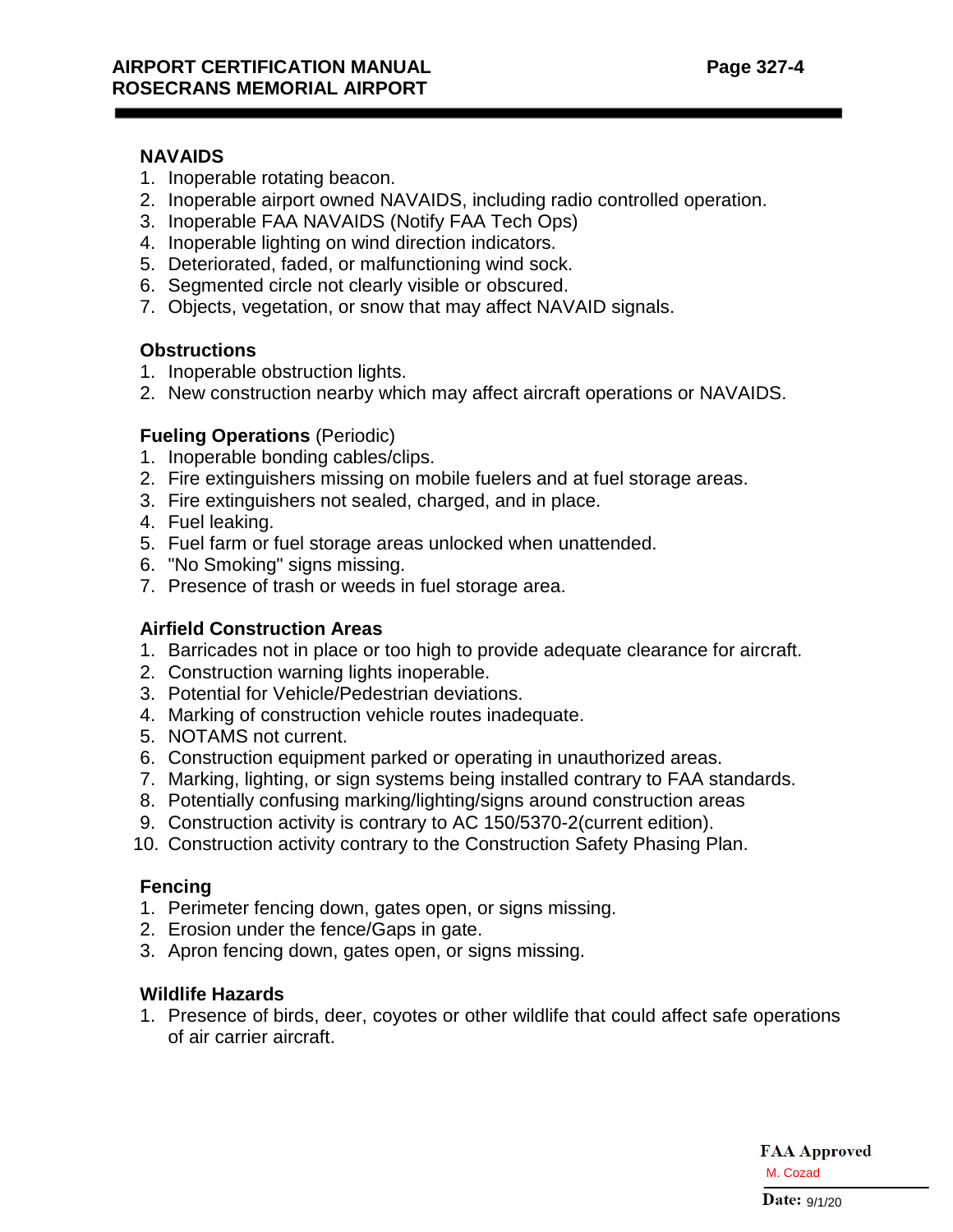## **Attachment 327-1**

## **AIRPORT SAFETY SELF-INSPECTION CHECKLIST**

**DATE**: **DAY**: **DAY**: **V** Satisfactory **X** Unsatisfactory

|                     | Day Inspector/Time: Night Inspector/Time: |   |             |                |                                        |
|---------------------|-------------------------------------------|---|-------------|----------------|----------------------------------------|
| <b>FACILITIES</b>   | <b>CONDITIONS</b>                         | D | $\mathbf N$ | <b>REMARKS</b> | <b>RESOLVED BY</b><br>(Initial & date) |
|                     | Pavement lip over 3"                      |   |             |                |                                        |
| <b>Pavement</b>     | Hole - 5" diam. 3" deep                   |   |             |                |                                        |
| <b>Areas</b>        | Cracks/spalling/heaves                    |   |             |                |                                        |
|                     | FOD: gravel/debris/sand                   |   |             |                |                                        |
|                     | Ponding/edge dams                         |   |             |                |                                        |
|                     | Ruts/humps/erosion                        |   |             |                |                                        |
| <b>Safety</b>       | Drainage/construction                     |   |             |                |                                        |
|                     | Support equipment/aircraft                |   |             |                |                                        |
| <b>Areas</b>        | Frangible bases                           |   |             |                |                                        |
|                     | Unauthorized objects                      |   |             |                |                                        |
|                     | Clearly visible/standard                  |   |             |                |                                        |
|                     | Runway markings                           |   |             |                |                                        |
| <b>Markings</b>     | Taxiway markings                          |   |             |                |                                        |
|                     | Holding position markings                 |   |             |                |                                        |
|                     | Glass beads                               |   |             |                |                                        |
|                     | Standard/IAW Sign Plan                    |   |             |                |                                        |
| <b>Signs</b>        | Obscured/inoperable                       |   |             |                |                                        |
|                     | Damaged/retroreflective                   |   |             |                |                                        |
|                     | Obscured/dirty/inoperable                 |   |             |                |                                        |
|                     | Damaged/missing/aiming                    |   |             |                |                                        |
| <b>Lighting</b>     | Lighting systems inoperable               |   |             |                |                                        |
|                     | <b>IAW FAA standards</b>                  |   |             |                |                                        |
|                     | <b>Pilot Control Lighting</b>             |   |             |                |                                        |
|                     | Rotating beacon inoperable                |   |             |                |                                        |
| <b>NAVAIDS</b>      | Wind indicators                           |   |             |                |                                        |
|                     | VASI/PAPI/REIL systems                    |   |             |                |                                        |
|                     | FAA ILS system/ALS/VGSI                   |   |             |                |                                        |
|                     | Obstruction lights operable               |   |             |                |                                        |
| <b>Obstructions</b> | New cranes not reported                   |   |             |                |                                        |
|                     | Surface conditions                        |   |             |                |                                        |
| Snow & Ice          | Snowbank clearance                        |   |             |                |                                        |
|                     | NAVAIDS/signs obscured                    |   |             |                |                                        |
|                     | Barricades/red lights                     |   |             |                |                                        |
|                     | Equipment parking/materials               |   |             |                |                                        |
| <b>Construction</b> | Complying Plans & Specs                   |   |             |                |                                        |
|                     | Confusing signs/marking                   |   |             |                |                                        |
| <b>Public</b>       | Fencing/gates/signs                       |   |             |                |                                        |
| <b>Protection</b>   | Jet blast problems                        |   |             |                |                                        |
| <b>Wildlife</b>     | Wildlife present/location                 |   |             |                |                                        |
| <b>Hazards</b>      | Complying with WHMP                       |   |             |                |                                        |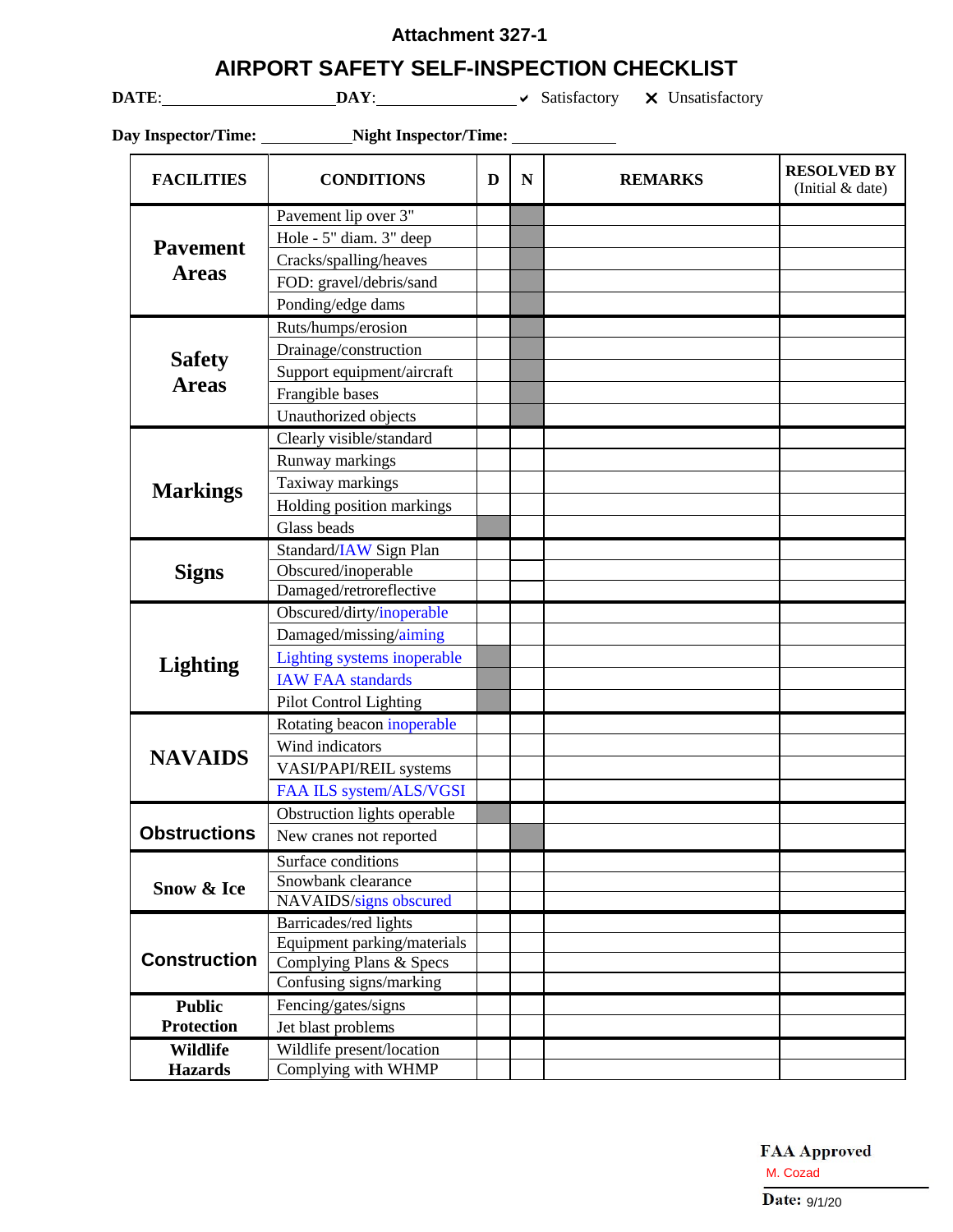#### **Attachment 327-2**

# **SPECIAL INSPECTION CHECKLIST**

| DATE:<br>TIME:                                                     |  |  | <b>INSPECTOR:</b> |  |  |
|--------------------------------------------------------------------|--|--|-------------------|--|--|
| <b>TYPE INSPECTION: Accident Weather Maintenance Snow Wildlife</b> |  |  |                   |  |  |
| <b>REASON FOR INSPECTION:</b>                                      |  |  |                   |  |  |

#### **FACILITIES CONDITIONS**  $\frac{\checkmark}{\mathrm{x}}$ **X REMARKS**(Initial & date) **Pavement Areas** FOD/débris/Ponding Cracks/heaves/blowups Surface conditions Snowbanks/windrows **Safety Areas** Ruts/surface variations Drainage/construction Débris Unauthorized objects **Markings** Clearly visible IAW FAA standards Hold Positions Glass beads **Signs** Obscured/inoperable Damaged/Missing IAW Sign & Marking Plan IAW FAA standards/spec. **Lighting**  Inoperable/damaged/missing Obscured IAW FAA standards Faulty aim/adjustment Lighting systems operational Pilot Control Lighting **NAVAIDS** Rotating beacon Wind indicators/Obst lights VASI/PAPI/REIL systems FAA ILS & approach lights **Wildlife Hazards** Wildlife present/location Complying with WHMP **Fencing** Damaged/Erosion problem **NOTAMS** Issued as appropriate/current

#### **Check Conditions Applicable to the Special Inspection**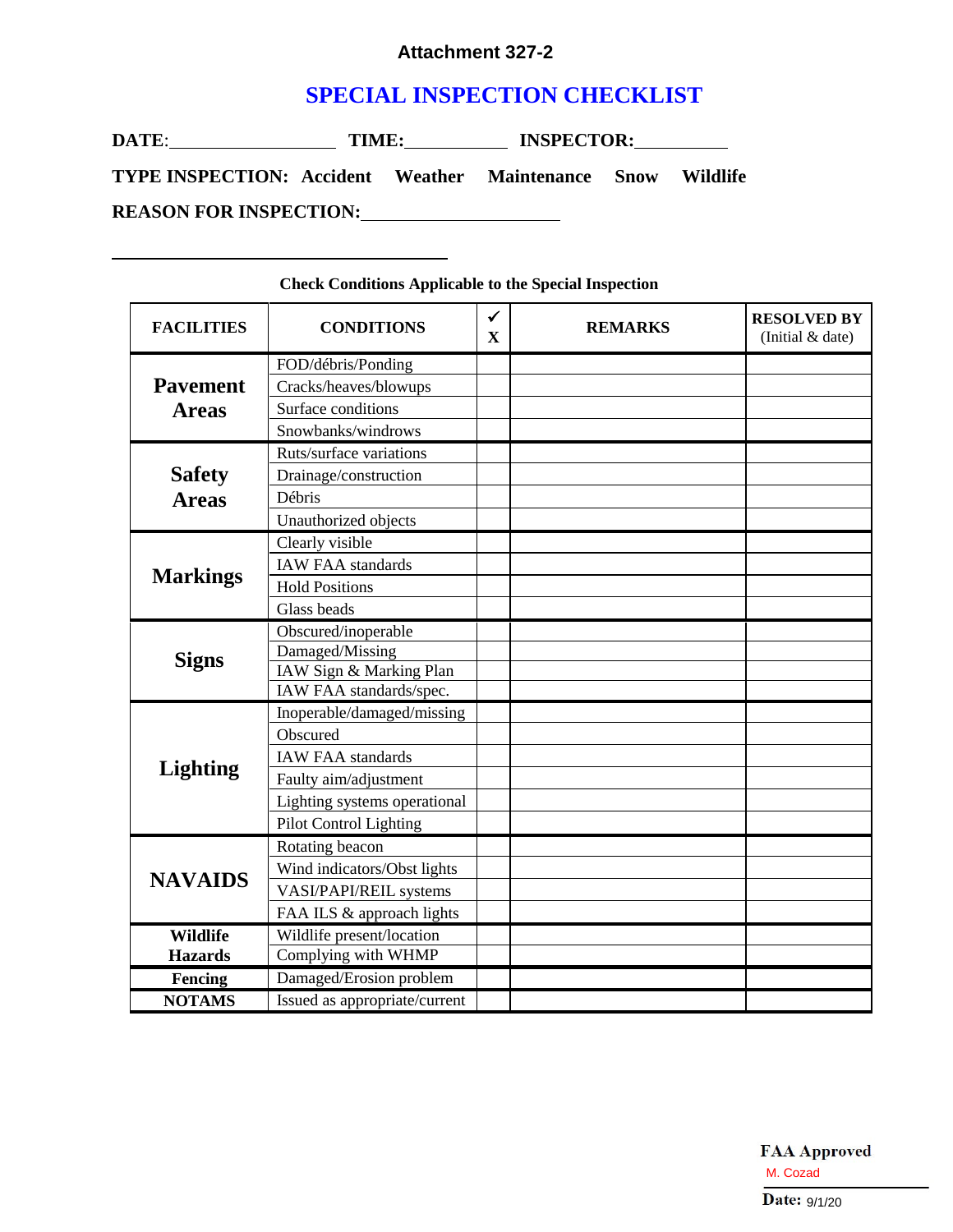# **Attachment 327-3**

|                                                                                                                                                                                                                                                                                                                              | <b>CONSTRUCTION IN PROGRESS INSPECTION CHECKLIST</b> |  |   |     |                                       |
|------------------------------------------------------------------------------------------------------------------------------------------------------------------------------------------------------------------------------------------------------------------------------------------------------------------------------|------------------------------------------------------|--|---|-----|---------------------------------------|
| Airport Name:<br>Inspection Date:                                                                                                                                                                                                                                                                                            |                                                      |  |   |     |                                       |
| ▶<br>Inspector:                                                                                                                                                                                                                                                                                                              | <b>Inspection Time:</b>                              |  |   |     | S=Satisfactory<br>U=Unsatisfactory    |
|                                                                                                                                                                                                                                                                                                                              |                                                      |  |   |     | N/A = Not Applicable Remarks Required |
| Area: Runway                                                                                                                                                                                                                                                                                                                 |                                                      |  | U | N/A | <b>REMARKS</b>                        |
| 1. Closed runway - Yellow X or lighted X properly located and functional                                                                                                                                                                                                                                                     |                                                      |  |   |     |                                       |
| 2. Temporary displaced threshold marking/lighting, marking removal is correct                                                                                                                                                                                                                                                |                                                      |  |   |     |                                       |
| 3. Partial runway closure marking/lighting, marking removal is correct                                                                                                                                                                                                                                                       |                                                      |  |   |     |                                       |
| 4. Runway Distance Remaining signs relocated or covered in appropriate<br>direction for partial runway closure                                                                                                                                                                                                               |                                                      |  |   |     |                                       |
| 5. Runway Caution Zone lighting adjusted for partial runway closure                                                                                                                                                                                                                                                          |                                                      |  |   |     |                                       |
| 6. Closed Runway Exit - Lead-off line obliterated for high speed exit and other<br>long term exit closure, Yellow X adjacent to runway, barricades at hold position,<br>runway exit signs covered, taxiway lights off or covered<br>7. Barricades - At hold position, easily collapsible, orange/white reflective, less than |                                                      |  |   |     |                                       |
| 18" high, 4' spacing or continuously linked, secured, red lights spacing 10' or less<br>8. Runway Object Free Area - No parked equipment in ROFA and no stockpiled                                                                                                                                                           |                                                      |  |   |     |                                       |
| material unless necessary and FAA approved                                                                                                                                                                                                                                                                                   |                                                      |  |   |     |                                       |
| 9. Crossing Taxiways for Closed Runway - Hold signs illuminated for night<br>operations                                                                                                                                                                                                                                      |                                                      |  |   |     |                                       |
| 10. No construction activity in RSA of active runway, unless restriction in effect for<br>smaller RSA                                                                                                                                                                                                                        |                                                      |  |   |     |                                       |
| 11. Part time runway closure - RSA meets Part 139 requirements before opening<br>- declared distance                                                                                                                                                                                                                         |                                                      |  |   |     |                                       |
| 12. Construction related <b>NOTAMS</b> issued and current                                                                                                                                                                                                                                                                    |                                                      |  |   |     |                                       |
| 13. Barricades – At Service Roads/Haul routes with direct access to Active<br>Runways                                                                                                                                                                                                                                        |                                                      |  |   |     |                                       |
| <b>Area: Closed Taxiways</b>                                                                                                                                                                                                                                                                                                 |                                                      |  |   | N/A | <b>REMARKS</b>                        |
|                                                                                                                                                                                                                                                                                                                              |                                                      |  |   |     |                                       |
| 1. Taxiway centerlines obliterated to closed areas for long term closures                                                                                                                                                                                                                                                    |                                                      |  |   |     |                                       |
| 2. Barricades are easily collapsible, have orange/white diagonal reflective stripes                                                                                                                                                                                                                                          |                                                      |  |   |     |                                       |
| and are secured<br>· Barricades are located outside TSA and are less than 18" high, not counting red                                                                                                                                                                                                                         |                                                      |  |   |     |                                       |
| lights/flags<br>• Barricade spacing for aircraft 30 ft - minimum 3 barricades for closed taxiway<br>where Const. not present                                                                                                                                                                                                 |                                                      |  |   |     |                                       |
| · Barricade spacing 4' for vehicles/equipment or continuously linked to exclude<br>pedestrians                                                                                                                                                                                                                               |                                                      |  |   |     |                                       |
| · Barricade red lights spacing 10' or less and maintained operable                                                                                                                                                                                                                                                           |                                                      |  |   |     |                                       |
| 3. Taxiway direction signs for closed taxiways do not need to be covered as they<br>provide info to pilots                                                                                                                                                                                                                   |                                                      |  |   |     |                                       |
| 4. Outbound runway destination signs covered for closed runways where<br>appropriate                                                                                                                                                                                                                                         |                                                      |  |   |     |                                       |
| 5. Orange Construction Signs - IAW standards                                                                                                                                                                                                                                                                                 |                                                      |  |   |     |                                       |
| 6. No construction activity in TSA of active taxiway, unless aircraft restriction in<br>effect for smaller TSA                                                                                                                                                                                                               |                                                      |  |   |     |                                       |
| 7. Straight Taxiway Open with excavations TSA Restrictions in place/no<br>equipment or objects in TSA                                                                                                                                                                                                                        |                                                      |  |   |     |                                       |
| 8. Taxiway object free area - Clear of equipment if necessary to protect aircraft<br>wing tip clearance                                                                                                                                                                                                                      |                                                      |  |   |     |                                       |
| 9. Taxiway lights are disconnected or covered in closed areas                                                                                                                                                                                                                                                                |                                                      |  |   |     |                                       |
| 10. Barricade red lights are adequately maintained – night inspection                                                                                                                                                                                                                                                        |                                                      |  |   |     |                                       |
| 11. Construction crossing points on active taxiways are controlled by flag<br>persons, have FOD control                                                                                                                                                                                                                      |                                                      |  |   |     |                                       |
| 12. Construction related NOTAMS issued and current<br>13. Barricades - At Service Roads/Haul routes with direct access to Active                                                                                                                                                                                             |                                                      |  |   |     |                                       |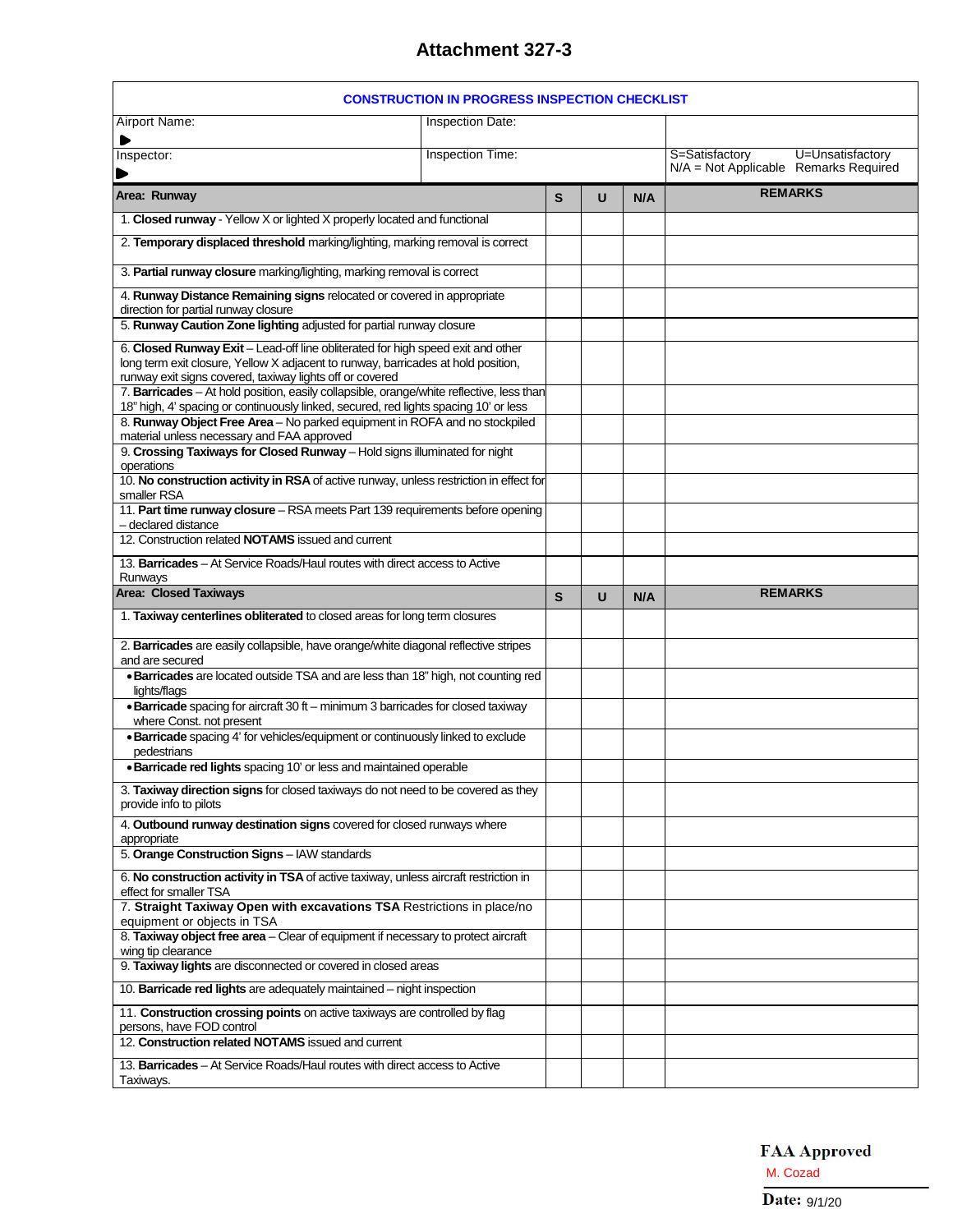| POST CONSTRUCTION INSPECTION CHECKLIST                                                                                                                         |                         |              |   |     |                        |                  |
|----------------------------------------------------------------------------------------------------------------------------------------------------------------|-------------------------|--------------|---|-----|------------------------|------------------|
| Airport Name:                                                                                                                                                  | Inspection Date:        |              |   |     |                        |                  |
| ▶<br>Inspector:                                                                                                                                                | <b>Inspection Time:</b> |              |   |     | S=Satisfactory         | U=Unsatisfactory |
|                                                                                                                                                                |                         |              |   |     | $N/A = Not Applicable$ | Remarks Required |
| Area:                                                                                                                                                          |                         | $\mathbf{s}$ | U | N/A |                        | <b>REMARKS</b>   |
| 1. Paved areas swept and free of FOD                                                                                                                           |                         |              |   |     |                        |                  |
| 2. No pavement lips over 3"                                                                                                                                    |                         |              |   |     |                        |                  |
| 3. Pavement is sufficiently drained to prevent ponding that could affect<br>directional control of aircraft or obscure markings                                |                         |              |   |     |                        |                  |
| 4. No Potentially hazardous surface variations present in the safety<br>areas/ graded                                                                          |                         |              |   |     |                        |                  |
| 5. No Objects in the safety areas except those that are required and are<br>frangibly mounted                                                                  |                         |              |   |     |                        |                  |
| 6. Safety areas are adequately drained to prevent water<br>accumulations                                                                                       |                         |              |   |     |                        |                  |
| 7. No exposed concrete bases located in the safety areas (potentially<br>hazardous surface variation)                                                          |                         |              |   |     |                        |                  |
| 8. Old markings which are no longer needed are removed IAW Marking AC<br>standards<br>9. Required markings and glass beads are provided and are IAW Marking AC |                         |              |   |     |                        |                  |
| standards<br>10. Required signs are provided and are IAW Sign AC standards/Sign & Marking                                                                      |                         |              |   |     |                        |                  |
| Plan<br>11l. Required SPHPS are provided and are IAW Marking AC standards                                                                                      |                         |              |   |     |                        |                  |
| 12. Required lighting is provided and is IAW lighting AC standards                                                                                             |                         |              |   |     |                        |                  |
| 13. Supplemental wind cone is provided at the takeoff end of runways and do                                                                                    |                         |              |   |     |                        |                  |
| not have logos                                                                                                                                                 |                         |              |   |     |                        |                  |
|                                                                                                                                                                |                         |              |   |     |                        |                  |
| Other                                                                                                                                                          |                         | S            | U | N/A |                        | <b>REMARKS</b>   |
| 1. ACM/Sign & Marking Plan updated if needed                                                                                                                   |                         |              |   |     |                        |                  |
| 2. 5010 data updated if needed                                                                                                                                 |                         |              |   |     |                        |                  |
| 3. Airport Diagram Change submitted to NFDC website if needed                                                                                                  |                         |              |   |     |                        |                  |
|                                                                                                                                                                |                         |              |   |     |                        |                  |
|                                                                                                                                                                |                         |              |   |     |                        |                  |
| <b>Remarks</b>                                                                                                                                                 |                         |              |   |     |                        |                  |
|                                                                                                                                                                |                         |              |   |     |                        |                  |
|                                                                                                                                                                |                         |              |   |     |                        |                  |
|                                                                                                                                                                |                         |              |   |     |                        |                  |
|                                                                                                                                                                |                         |              |   |     |                        |                  |
|                                                                                                                                                                |                         |              |   |     |                        |                  |
|                                                                                                                                                                |                         |              |   |     |                        |                  |
|                                                                                                                                                                |                         |              |   |     |                        |                  |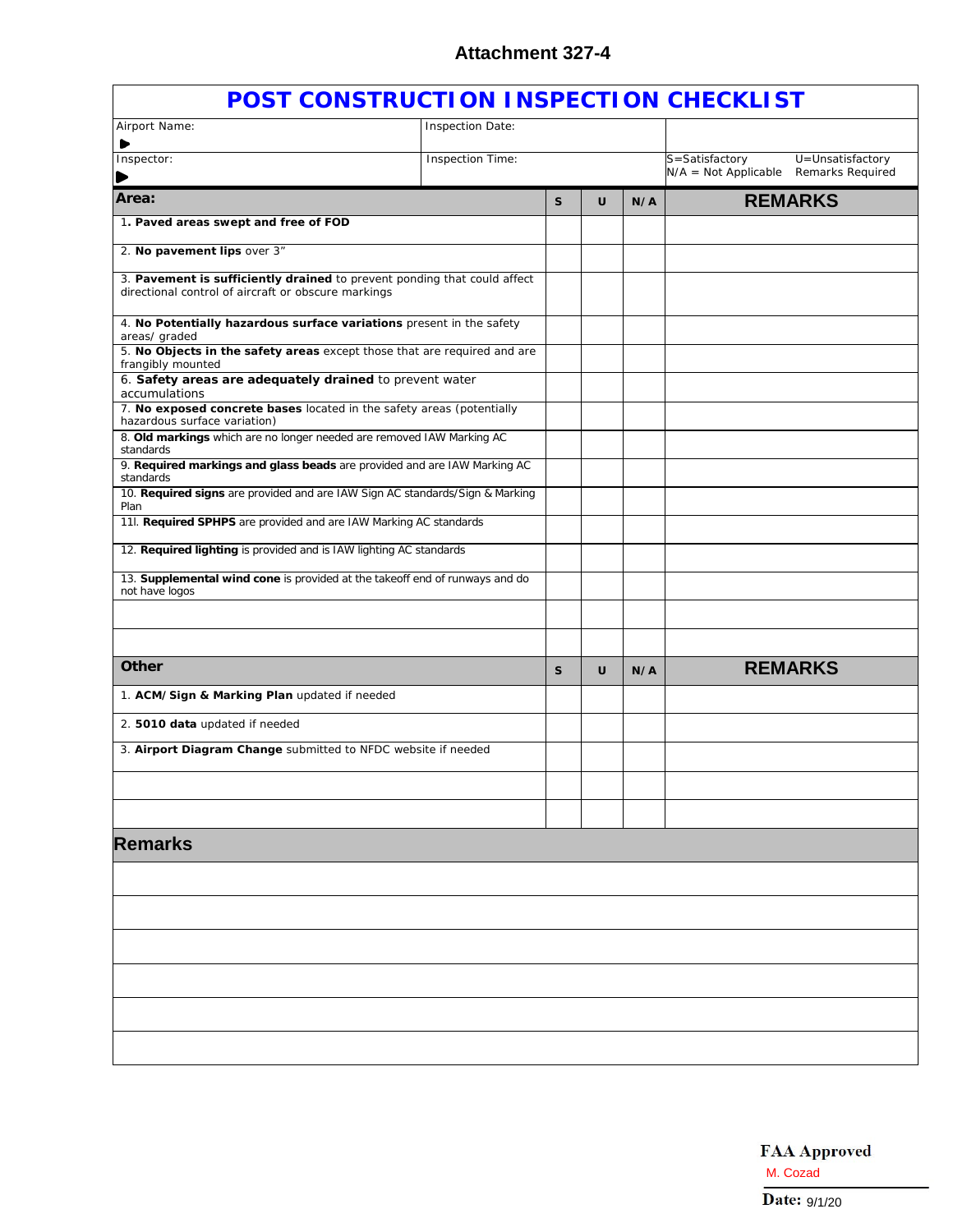## **SECTION 329 – PEDESTRIANS & GROUND VEHICLES**

### **A. LIMITING ACCESS**

#### 1. Personnel and Equipment

Pedestrians and ground vehicles, authorized by the Airport Manager, to operate on movement areas and safety areas at the airport are limited to those necessary for airport operations. All vehicles will be equipped with ATCT two-way radios and proper lighting. Those authorized include the following:

- a. Airport owned vehicles equipped with ATCT/Unicom radio.
- b. FAA Airway Facility vehicles authorized for maintenance of FAA NAVAIDs.
- c. Weather Service vehicles authorized for maintenance of weather equipment.
- d. Local Air National Guard personnel, including ATC/Radar staff, ANG Fire and Security, and Safety Officers.

Other individuals who need access to the movement areas are escorted by qualified personnel. Copies of the airport's ground vehicle procedures are distributed to all employees authorized to operate a vehicle on movement areas or areas adjacent to movement areas.

Mechanics authorized by FAA to taxi aircraft on the movement area, to reposition aircraft or conduct engine run-ups, are under the jurisdiction of the FAA Flight Standards District Office (FSDO). However, in the interest of safety, the airport has provided the airport's pedestrian/ground vehicle training program materials to the FBOs and airlines for use in training mechanics authorized to taxi aircraft on the movement area.

2. Controls

Access onto the apron is controlled by gates and signs. Access through outer perimeter gates is controlled by padlocks. Only persons authorized by the Airport Manager are issued keys. "No Trespassing - Violators shall be Prosecuted" signs are posted on all gates including outer perimeter gates.

## **B. PROCEDURES FOR GROUND VEHICLE OPERATIONS**

A Letter of Agreement with the ATCT contains procedures for air traffic control of the airport movement area and is included as Attachment 329-1. Additional ground vehicle procedures are as follows: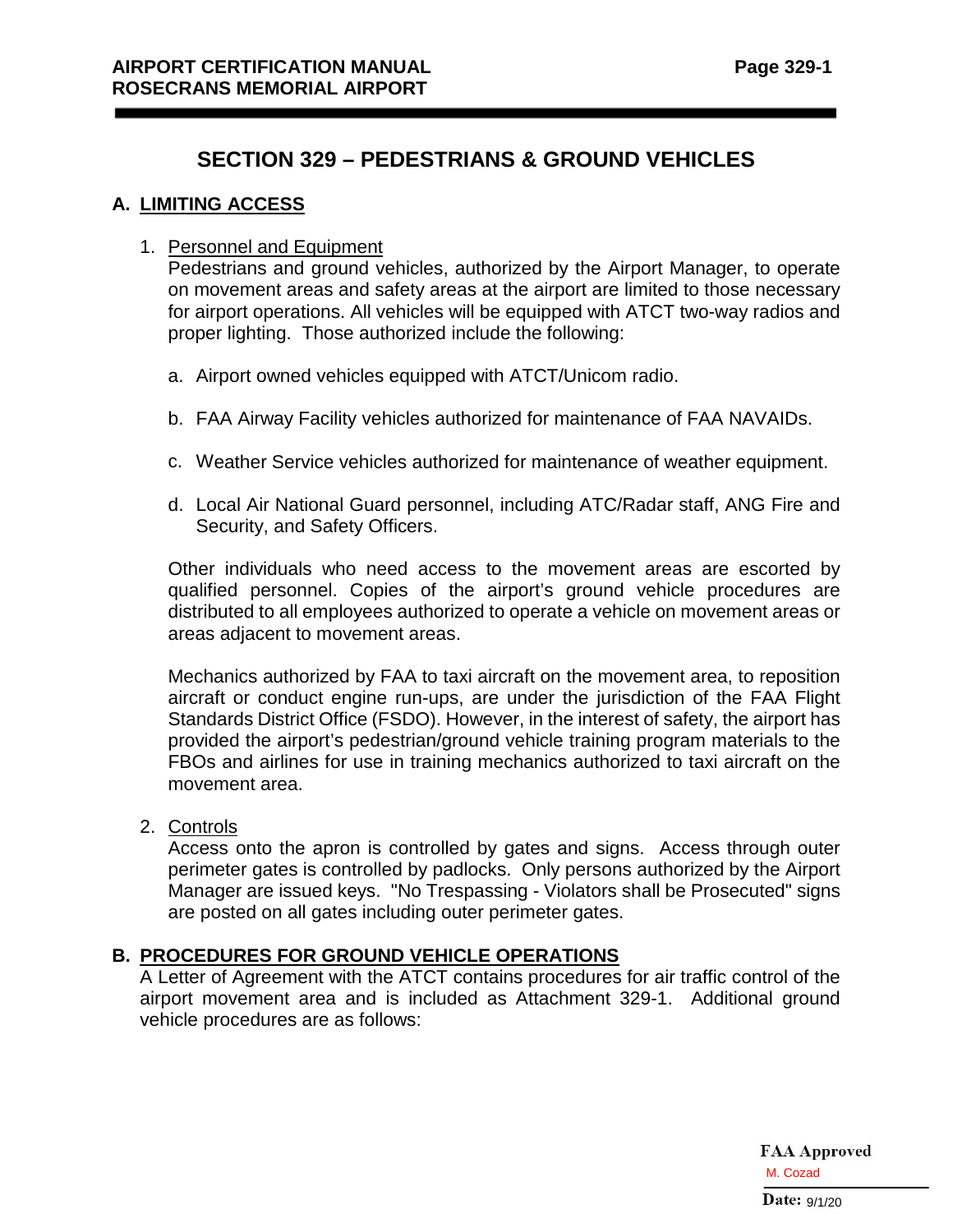- 1. Ground vehicles are required to operate under the procedures established by the Airport Manager.
- 2. Operators of vehicles on the movement areas must be trained and familiar with airport radio procedures prior to operating on movement areas or safety areas. The vehicle beacon shall be operated at all times while on movement areas.
- 3. Vehicle operators must obtain ATCT clearance before operating on the movement area and prior to operating on active runways or in runway safety areas.
- 4. During periods when the ATCT is closed, vehicle operators shall stop at all hold lines and visually check both approaches before they cross or enter an active runway. Operators shall announce their intentions on CTAF, prior to operating on or near the runways, or any portion of the defined movement areas and safety areas adjacent to the movement area.
- 5. Vehicle operators must continuously monitor the radio when on movement areas and safety areas adjacent to the movement areas.
- 6. The direction of travel on runways shall generally be with the wind, or opposite direction of the active runway, with headlights and flashers on in order to provide better viewing of the runway approach.
- 7. Aircraft have the right-of-way on movement areas and aprons. Vehicles are required to yield to all moving aircraft.
- 8. Movement areas or areas adjacent to movement areas under construction shall be closed to aircraft operations if possible. Construction equipment that must operate on active movement areas shall be controlled by flag person or radio equipped escort vehicle. Operators of construction equipment shall be briefed on their procedures for operating on or near movement areas. Construction personnel authorize to operate on the movement area without an escort must successfully complete the Airport pedestrian and ground vehicle training program.

## **C. TRAINING OF EMPLOYEES AUTHORIZED TO OPERATE ON THE MOVEMENT AREA AND SAFETY AREAS**

The Airport has prepared a Pedestrian and Ground Vehicle Operations Manual that is provided to all persons authorized to operate on the movement area and safety areas. In addition, to ensure that all persons are familiar with the ground vehicle procedures and consequences of noncompliance, the following training program has been established at the airport: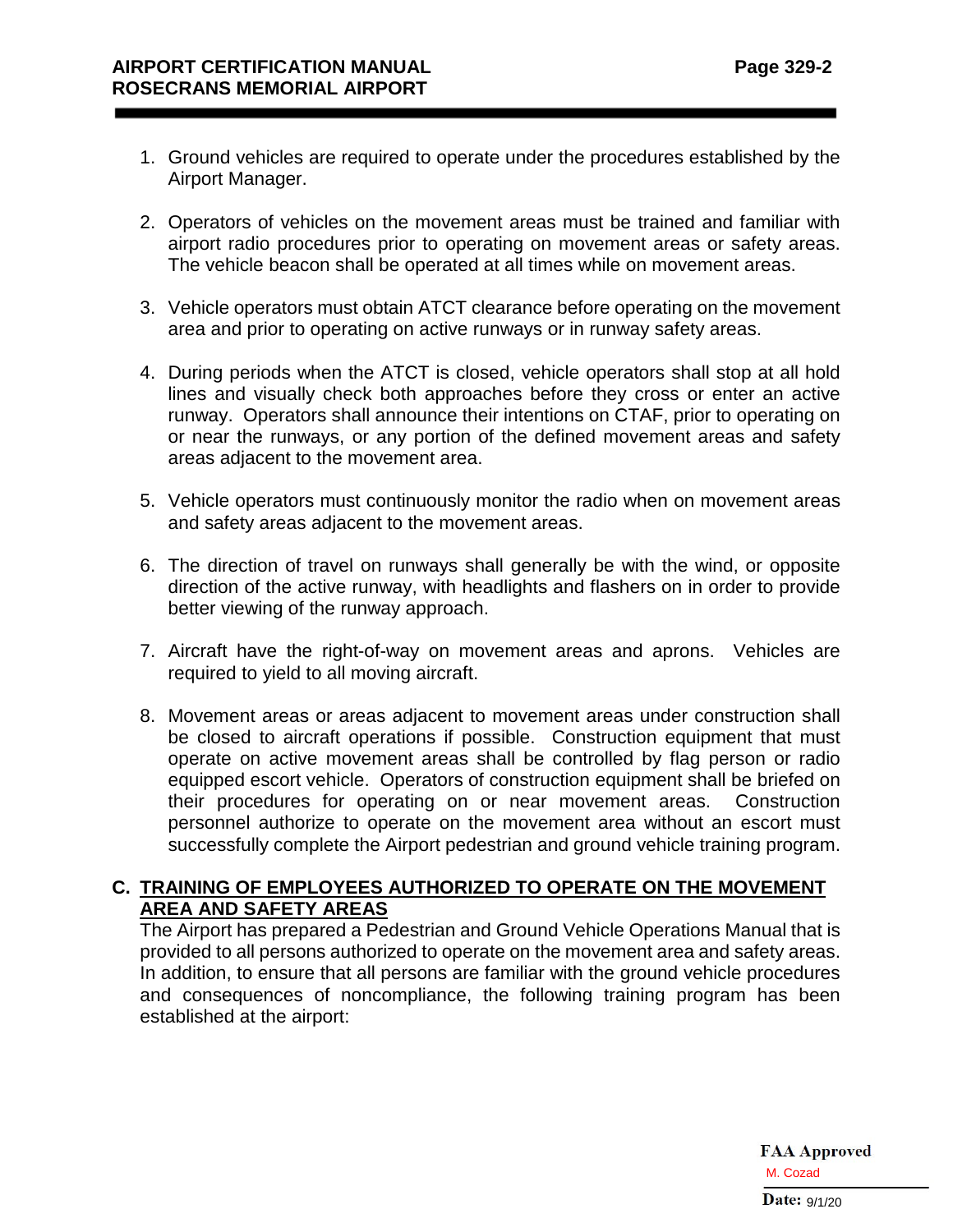- 1. New employees authorized to operate a vehicle on the movement areas are required to successfully complete a pedestrian and ground vehicle training program which includes on-the-job training and classroom training covering the following subjects:
	- a. Review of the Airport's Pedestrian and Ground Vehicle Operations Manual.
	- b. Review of the Airport pedestrian and ground vehicle procedures and consequences of noncompliance to those procedures.
	- c. Viewing FAA and other applicable training videotapes and PowerPoint presentations.
	- d. Airport familiarization and aircraft operations.
	- e. Radio communication procedures.
	- f. Reviewing the V/PD ppt briefing, reducing the potential for V/PDs and Runway Incursions.

The Airport will ensure that all persons are trained on pedestrian & ground vehicle procedures prior to the initial performance of such duties and at least once every 12 consecutive calendar months, including consequences of noncompliance, prior to moving on foot, or operating a ground vehicle, in movement areas or safety areas. All employees authorized to operate on the movement areas and safety areas must attend recurrent pedestrian and ground vehicle training at least once every 12 **consecutive calendar**  months. The classroom training and the OJT portion of the training program is conducted by the employee's manager/supervisor. Records of classroom training are maintained by the Airport Administration Office.

## **D. TRAINING OF EMPLOYEES AUTHORIZED ON THE APRON AREAS ONLY**

The Airport has prepared a PowerPoint training program that new employees authorized access onto the apron areas must attend prior to the initial performance of their duties.

### **E**. **AIR NATIONAL GUARD 139TH AIRLIFT WING FLIGHTLINE DRIVING PROGRAM**

The local ANG Airfield Manager has a Pedestrian and Ground Vehicle training program. They conduct ground vehicle training for all military, air traffic control and other personnel required to operate on the movement areas. They will provide the airport administration office a copy of vehicle training records for FAA review upon request.

## **F. CONSEQUENCES OF NON-COMPLIANCE**

Enforcement of the pedestrian and ground vehicle regulations applicable to airport employees, tenants and contractors, shall be handled by the Airport Manager or his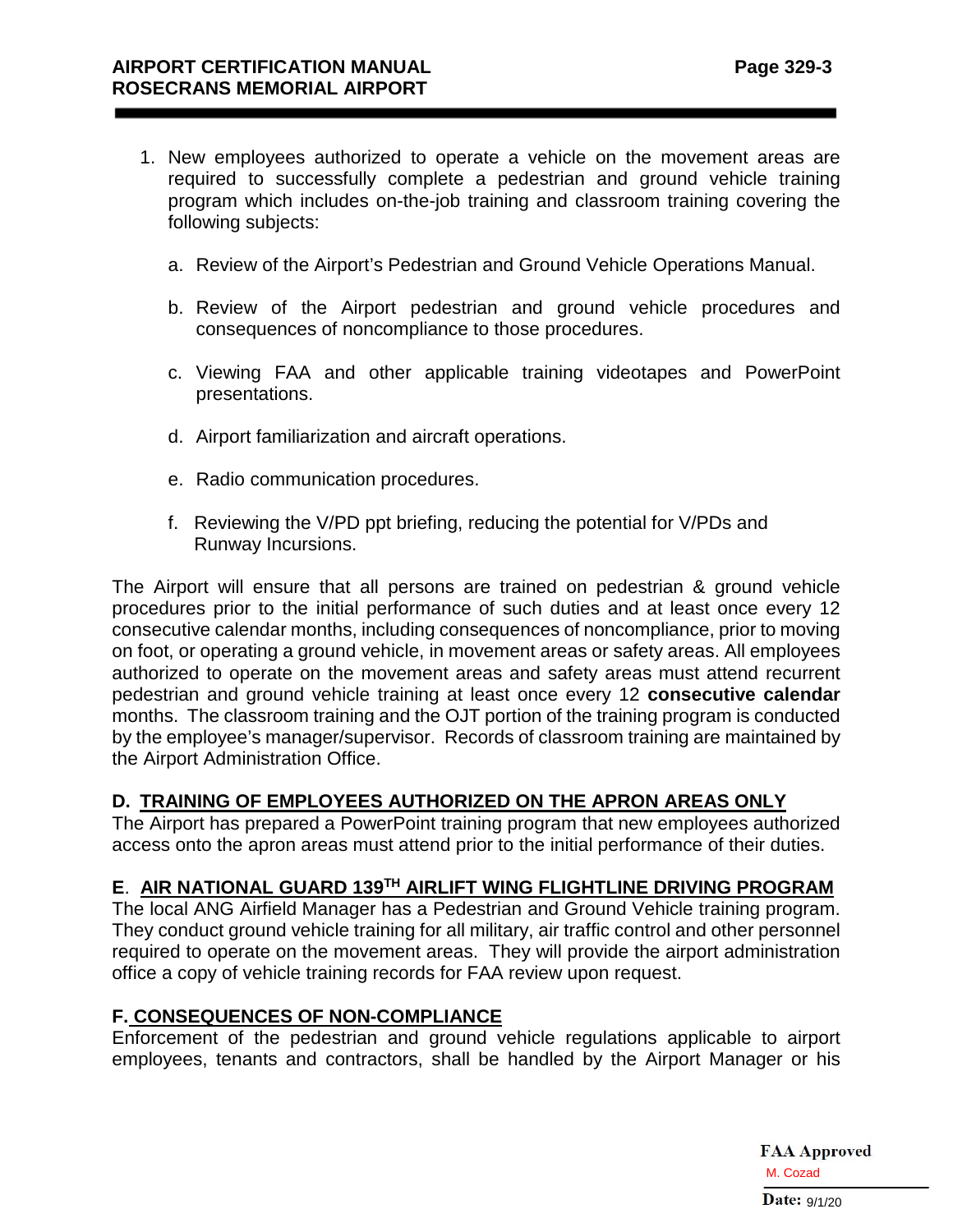designee. The Airport Manager shall take appropriate enforcement action depending on the nature and severity of the offense. The following enforcement actions are available at the discretion of the Airport Manager:

- 1. Oral reprimand
- 2. Written reprimand or warning letter
- 3. Recurrent/Remedial training
- 4. Loss of authorization to operate a vehicle on the apron or movement area.
- 5. Personnel actions for City employees

## **G. RECORDS**

1. Training

The Airport maintains a description and date of training completed by each individual operating in movement areas, safety areas or aprons. Records are maintained for 24 consecutive calendar months after the termination of an individual's access to movement areas, safety areas and aprons.

The FAA Tech Ops Office and Weather Service Office are both located off airport. These two offices conduct ground vehicle/pedestrian training at their respective locations, which includes site specific training for Rosecrans Memorial Airport. Records of ground vehicle/pedestrian training conducted by FAA Tech Ops and the Weather Service are provided to the Airport Manager annually.

#### 2. Accidents/Incidents

The Airport maintains records of accidents or incidents in the movement areas and safety areas, involving air carrier aircraft and/or ground vehicles. Records of each accident or incident are maintained for 12 consecutive calendar months from the date of the accident or incident.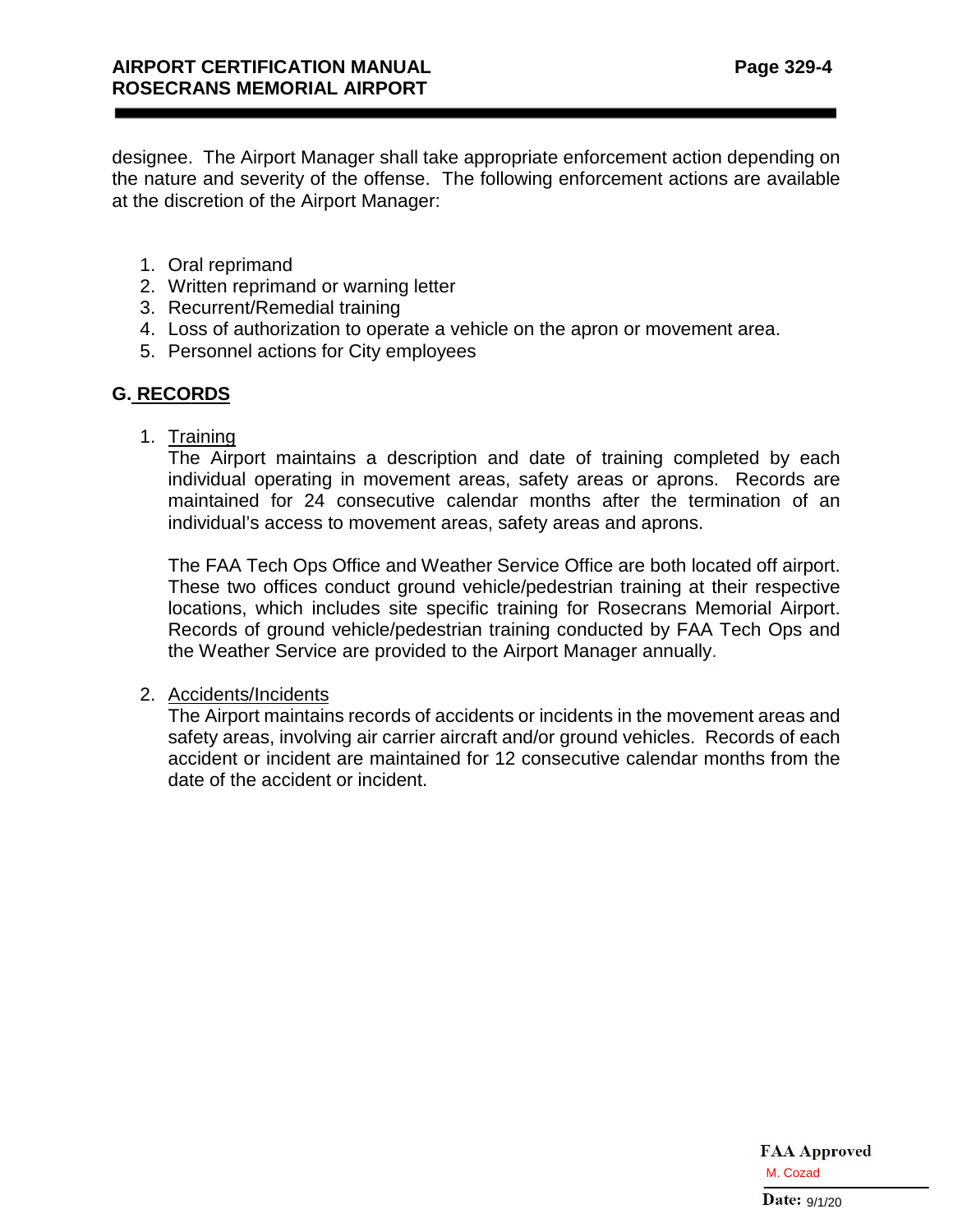# **Attachment 329-1**

## **ATCT Letter of Agreement for Control of Airport Movement Area**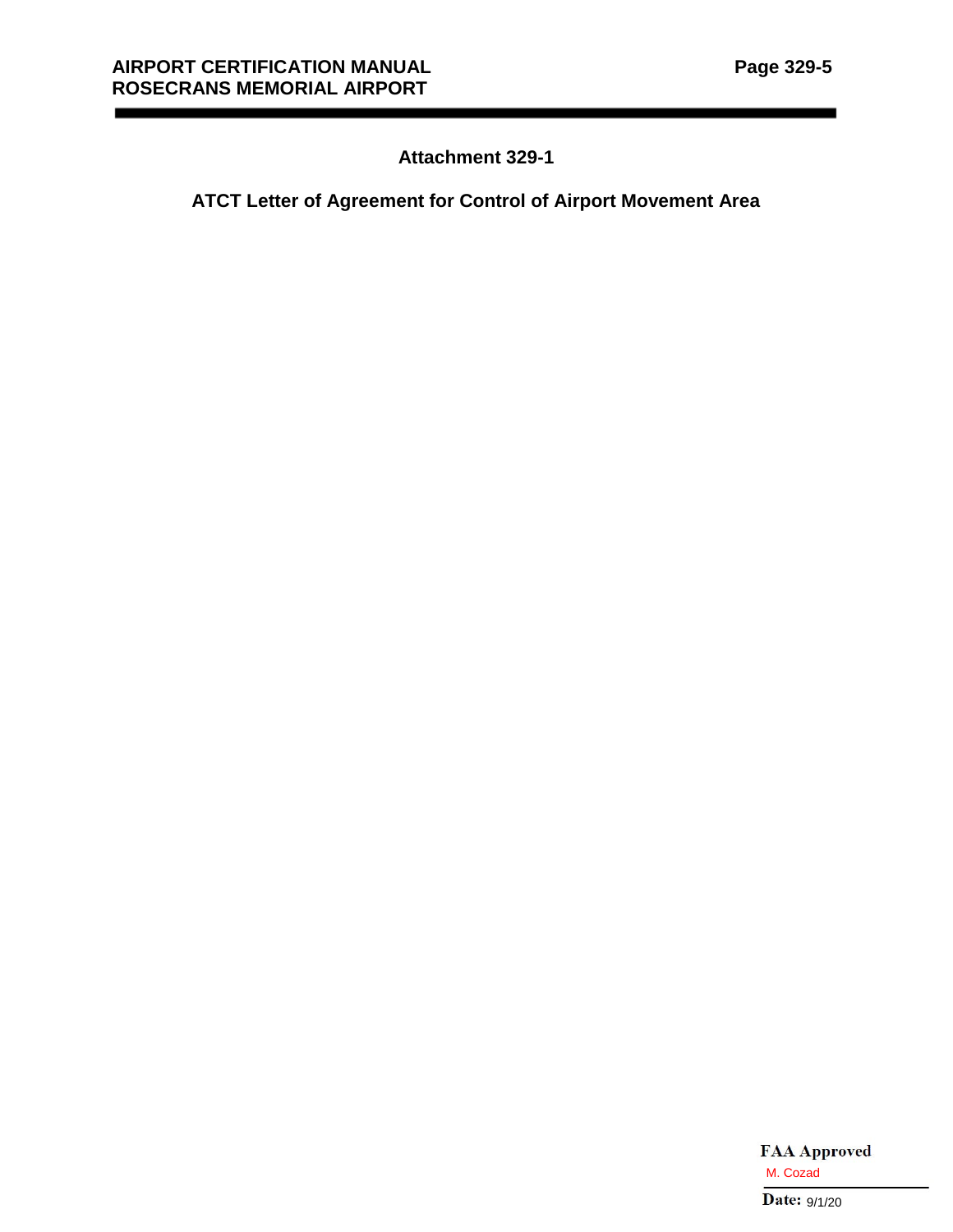# **SECTION 331 -- OBSTRUCTIONS**

## **A. GENERAL**

The Airport shall ensure that each object within the authority of the airport that has been determined by the FAA to be an obstruction is removed, marked, or lighted unless determined to be unnecessary by an FAA aeronautical study. The following obstructions are located on the airport or within the airport's authority and the related aeronautical studies conducted by the FAA:

- 1. 00-ACE-302-NRA Determination of No Hazard for a hangar construction
- 2. 02-ACE-015-NRA Determination of No Hazard for ASOS equipment on the eastside of Runway 17-35

## **B. OBSTRUCTIONS**

Obstructions within the authority of the airport that are required to be lighted are listed in Section 311 of this ACM. Obstruction lights are inspected daily and during periodic night inspections conducted by the personnel assigned self-inspection duties. Inoperable obstruction lights owned by the Airport shall be repaired by the Airport Operations Department. The airport authority will notify the appropriate owner of inoperable obstruction lights owned by others and require immediate correction.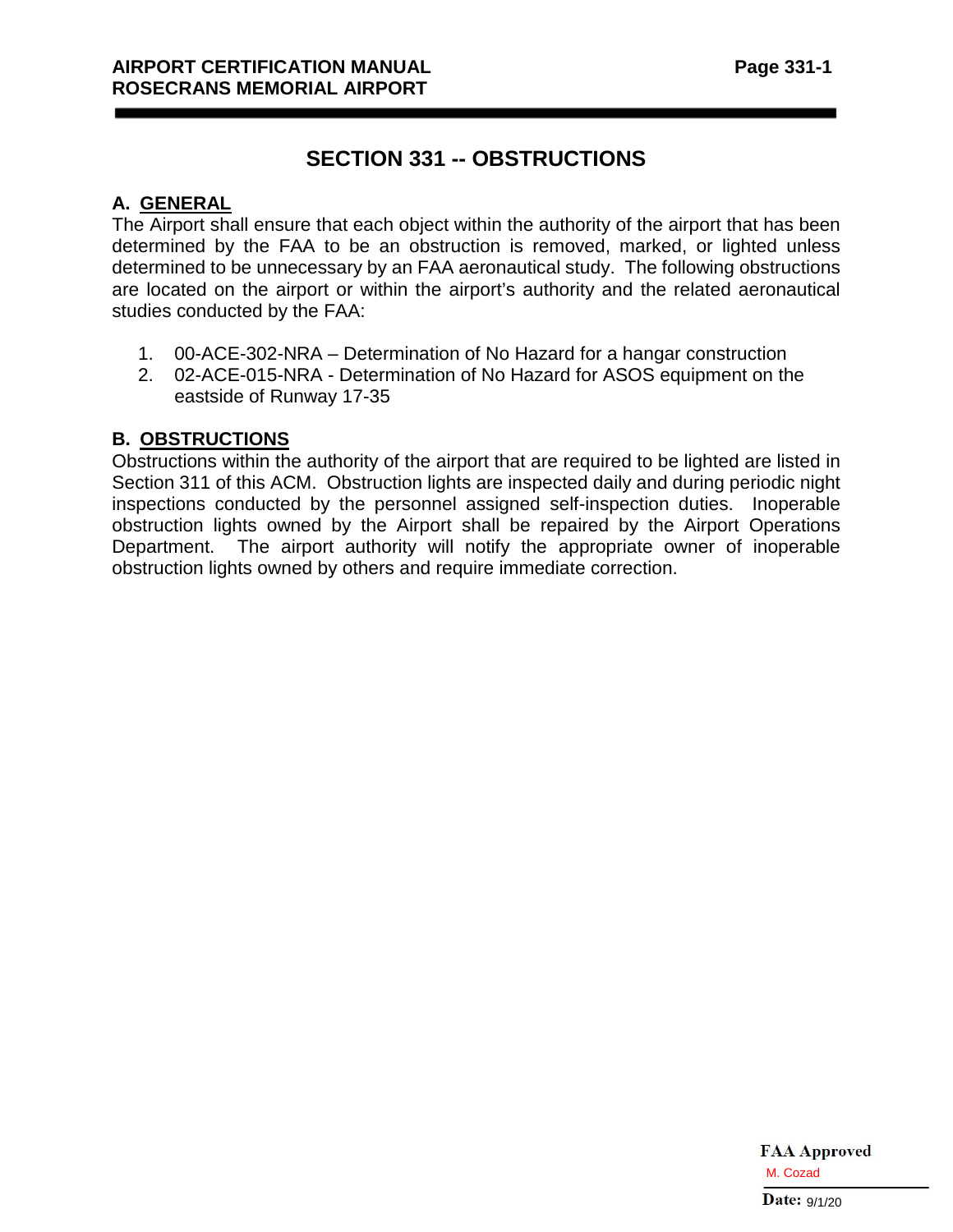# **SECTION 333 -- PROTECTION OF NAVAIDS**

## **A. CONSTRUCTION**

No facilities shall be constructed on the airport that, when determined by the FAA would degrade the operation of an electronic or visual NAVAID or air traffic control facilities. The Airport Manager shall notify the FAA if aware of any changes in construction plans or equipment. Utility plans for airport utilities are on file in the Airport Manager's office. The location of any airport utility lines in the areas of construction shall be marked by Airport Maintenance personnel prior to the start of construction. Utility lines for NAVAIDS and ILS critical areas shall be marked by the contractor under the direction of the Airport Manager or local FAA Airways Facilities personnel. Airport Maintenance staff are responsible for monitoring construction activity on the airport to prevent the interruption of visual and electronic signals of NAVAIDS.

## **B. PROTECTION AGAINST VANDALISM**

All NAVAIDS are located on airport property within the perimeter fence and are protected against vandalism and theft by the fence.

## **C. INTERRUPTION OF VISUAL AND ELECTRONIC SIGNALS OF NAVAIDS**

Interruption of visual and electronic signals of NAVAIDS is prevented, insofar as it is within the Airport's authority. The City of St. Joseph has zoning control authority around the perimeter of the airport and enforces the building height and obstruction limitations imposed by zoning around the airport.

ILS critical areas have been identified by signs and ground vehicle procedures have been established to prevent inadvertent entry into a critical area by a vehicle during IFR conditions. In addition, Airport Maintenance personnel maintain the height of grass and snow in ILS critical area below levels that may affect electronic signals of NAVAIDS.

If a NAVAID should experience signal interference or become unreliable. Airport Management shall report this to the St. Joseph Tower. Controllers will then report this outage to Midstate's OCC 1-(866)-432-2622. NOTAMS for these outages will also be issued through this procedure.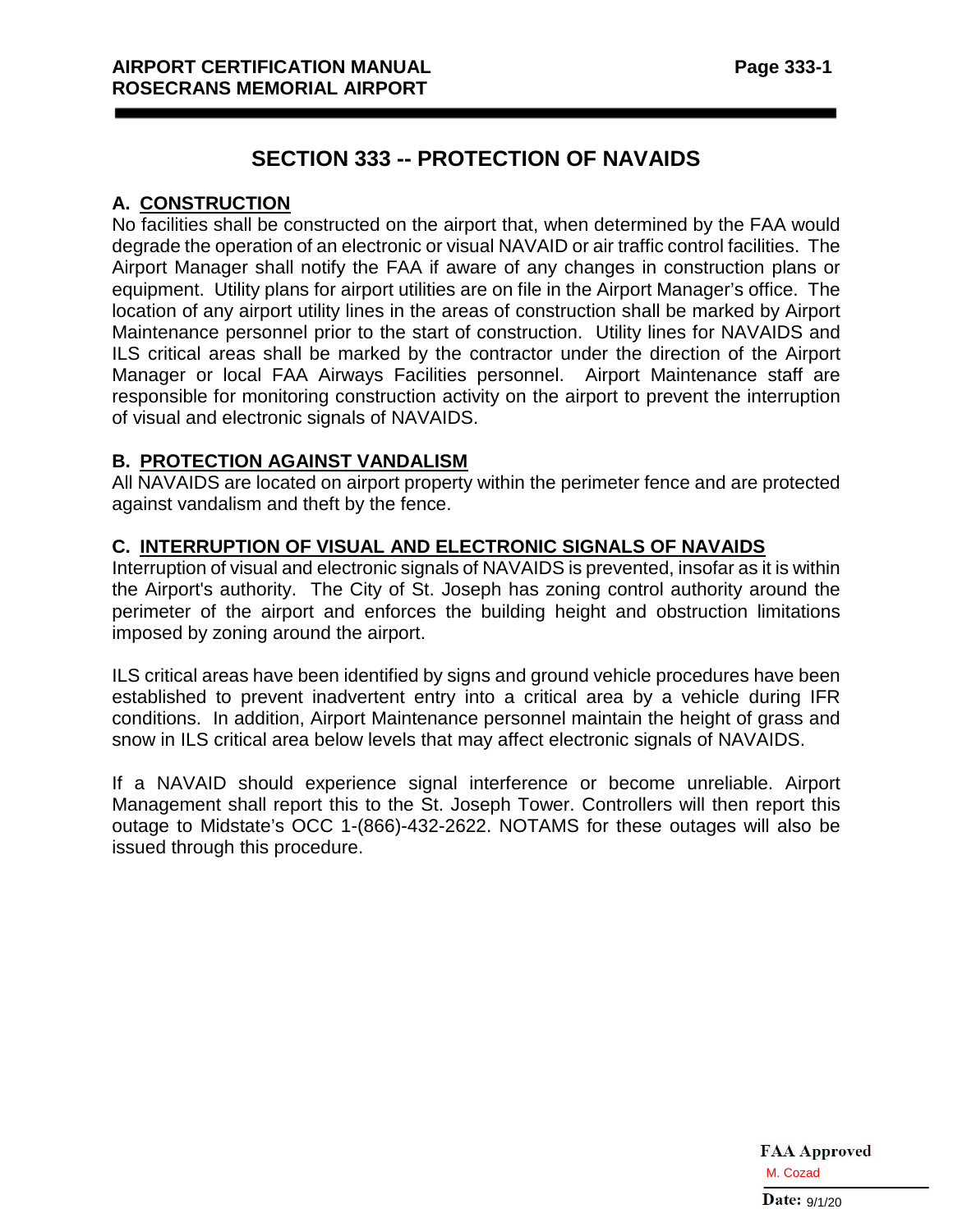# **SECTION 335 -- PUBLIC PROTECTION**

## **A. FENCING**

The airport apron areas are enclosed with four-foot chain link fence. The outer perimeter is enclosed with an eight-foot chain link fence with 3 strands of barb-wire. Fencing at the airport meets TSA requirements and shall prevent inadvertent entry onto airport property by persons or vehicles. Signs restricting access are posted on all gates and at regular intervals around the perimeter. The airport has established procedures in the Airport Security Program for controlling access onto the air operations area through perimeter gates.

## **B. ACCESS CONTROL**

Access onto apron areas is limited to persons who have a need. Procedures for controlling access onto apron areas are included in the FAA approved Airport Security Program. An airport Identification system has been established in accordance with the Airport Security Plan for persons authorized on the air operations area or portions of the AOA. Procedures for authorizing temporary access on the AOA are also addressed in the Airport Security Plan.

## **C. AIRCRAFT BLAST PROTECTION**

The Airport does not have a problem from aircraft blast. If an aircraft blast problem develops in the future, procedures shall be established and blast fence installed, if needed, to provide reasonable protection of persons and property.

## **D. INSPECTION AND MAINTENANCE**

Perimeter fencing, gates, and signs are inspected during the daily safety inspection. Gates shall be closed and locked if found open and recorded on the inspection checklist. The Airport Manager shall follow up at the tenant with control responsibility. The Airport Maintenance Department is responsible for maintaining fencing.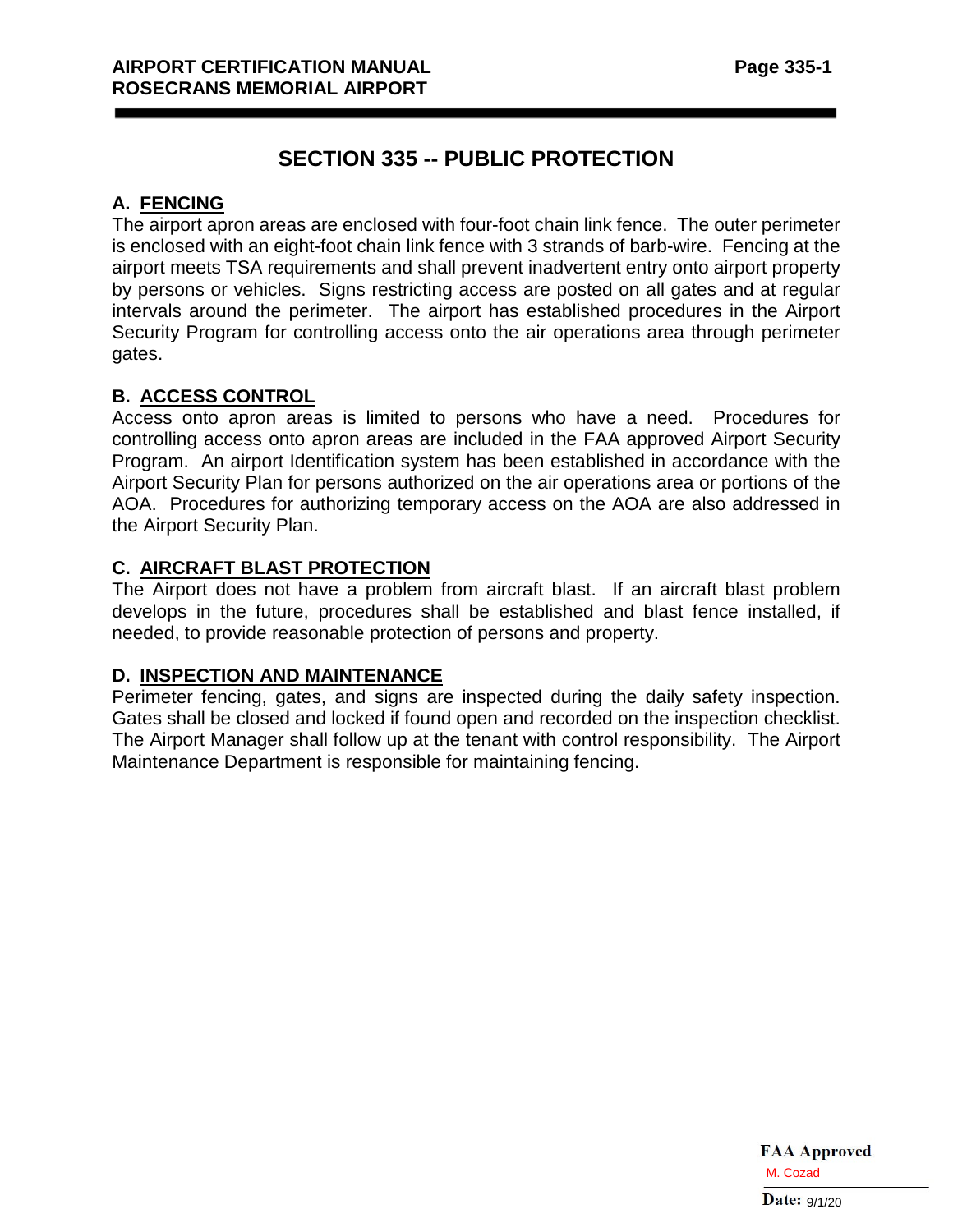# **SECTION 337 -- WILDLIFE HAZARD MANAGEMENT**

## **A. GENERAL**

The Airport shall take immediate measures to alleviate wildlife hazards whenever they are detected or reported.

- 1. Airport Safety and Maintenance personnel shall:
	- a. Watch for and report any unusual concentration of wildlife or birds that may be a hazard to aircraft operations, especially when low-flying or in the vicinity of the runways, their respective safety areas and immediate approach areas.
	- b. In circumstances when such concentration of wildlife or birds is observed, take appropriate measures to disperse the wildlife or birds and immediately advise the ATC Tower. Dispersal activities will normally be coordinated with ATC.
- 2. When the airport is aware of projects or activity that might create a wildlife hazard having a potentially adverse impact on aircraft operations, the airport shall make reasonable efforts to prevent such project from taking place. If said prevention efforts are unsuccessful or if the activity is of short duration, the airport shall initiate the airport condition reporting procedures and/or close the affected areas to aircraft operations, if required.

## **B. EVENTS TRIGGERING A WILDLIFE HAZARD ASSESSMENT**

The Airport Manager will arrange for a Wildlife Hazard Assessment to be conducted when any of the following events occurs on the airport or within 10,000 feet of the airport:

- 1. An air carrier aircraft experiences multiple wildlife strikes;
- 2. An air carrier aircraft experiences substantial damage from striking wildlife;
- 3. An air carrier aircraft experiences an engine ingestion of wildlife;
- 4. Wildlife is observed to have access to any airport movement area or flight pattern, in a size or in numbers capable of causing one of the above events.

## **C. WILDLIFE HAZARD MANAGEMENT PLAN**

The FAA determined that a Wildlife Hazard Management Plan (WHMP) was necessary at Rosecrans Memorial Airport and the plan was approved January 17, 2012. The Wildlife Hazard Management Plan is included in this ACM as Appendix C.

## **D. WILDLIFE HAZARD MANAGEMENT PLAN TRAINING**

The airport will arrange for wildlife hazard management training every 12 consecutive calendar months for airport personnel with responsibilities in the Wildlife Hazard Management Plan. The training will be conducted by a qualified wildlife damage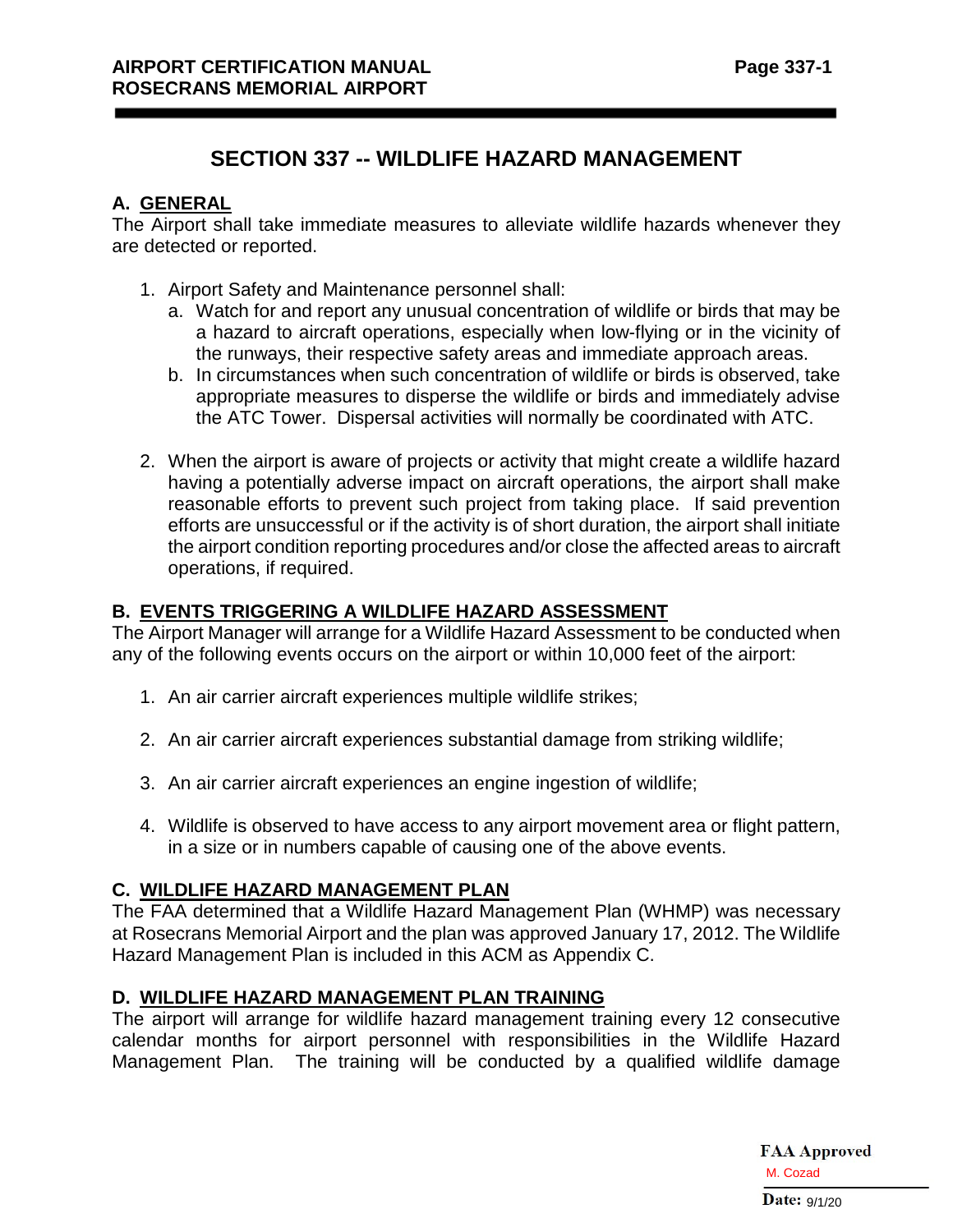management biologist. Airport employees who miss the annual wildlife training will receive training from a qualified airport employee, to provide airport personnel with the knowledge and skills needed to successfully carry out the Wildlife Hazard Management Plan.

## **E. WILDLIFE HAZARD MANAGEMENT PLAN ANNUAL REVIEW**

The WHMP will be reviewed and evaluated every 12 consecutive months during the annual training conducted by a qualified wildlife damage management biologist. In addition, a review of the WHMP will be conducted following an event described in Part 139.337(b)(1), (b)(2) or (b)(3), which includes:

- (1) An air carrier aircraft experiences multiple wildlife strikes,
- (2) An air carrier aircraft experiences substantial damage from striking wildlife.
- (3) An air carrier aircraft experiences an engine ingestion of wildlife.

The review and evaluation will be conducted for the following:

(1) The WHMP's effectiveness in dealing with known wildlife hazards on the airport and in the airport's vicinity.

(2) Aspects of the wildlife hazards described in the Wildlife Hazard Assessment that should be reevaluated.

## **F. WILDLIFE HAZARD MANAGEMENT BIOLOGIST ON STAFF**

The Air National Guard has a contract in effect with USDA Wildlife Services to handle wildlife mitigation, education and termination services at Rosecrans Memorial Airport on a full-time basis, **and is required to obtain local, state and federal wildlife control permits.**

## **G**. **DOCUMENTATION OF RECORDS**

If a new WHA is necessary, the Airport will maintain records documenting the qualifications of the airport wildlife biologist conducting the WHA, effective January 31, 2013. These records will be maintained for 10 years. If the Airport arranges for another WHA before the 10 year expiration, the airport will maintain the records of the qualifications of the airport wildlife biologist for the previous WHA for 1 year after the new WHA is completed. The Airport will require the airport wildlife biologist to include the documentation of their qualifications to conduct the WHA in the contents of the WHA Report.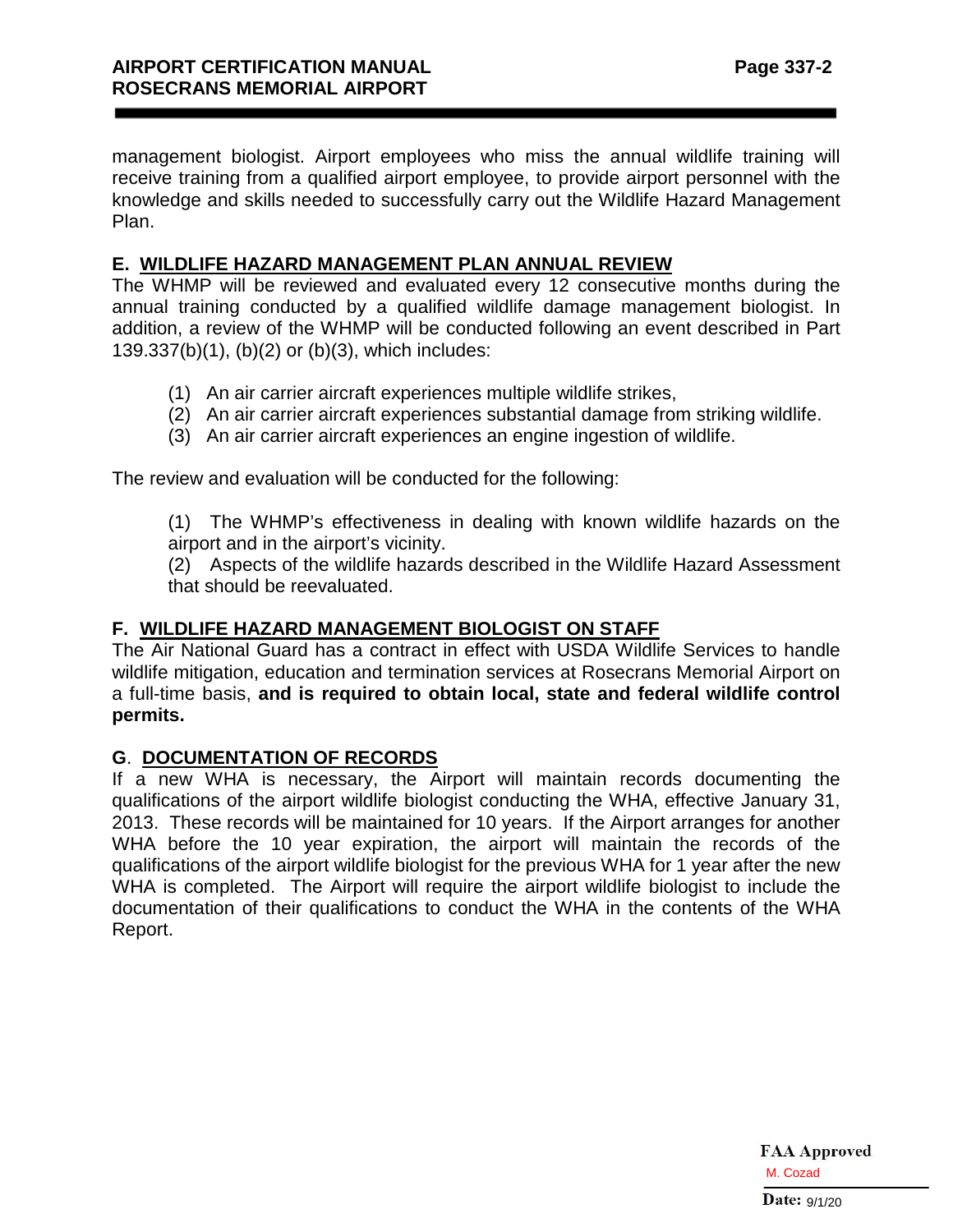## **SECTION 339 -- AIRPORT CONDITION REPORTING**

## **A. AIRFIELD SURFACE CONDITION ASSESSMENTS**

Airport maintenance personnel conduct surface condition assessments during snow and ice conditions in accordance with the Snow and Ice Control Plan in Appendix D of the ACM. Friction surveys are conducted using a Bowmonk II Airfield Friction Meter as an assessment tool to help determine when to initiate friction-enhancing treatments and to monitor the trend of increasing or decreasing friction of runways. A minimum of three friction surveys are conducted in the touchdown, midpoint, and roll out zones for each runway. The MU values are averaged for each zone and documented on on a printed RCAM form included in Attachment 339-2. Airport Operations personnel will use the Runway Condition Assessment Matrix (RCAM) method to report runway conditions when contaminants are present. After a runway condition assessment is performed by the Airport Operations personnel, condition information will be entered into the RCAM in NOTAM dissemination to the ATCT, and tenants via email from the Digital NOTAM Manager System

## **B. PERSONNEL AUTHORIZED TO ISSUE SURFACE CONDITION REPORTS**

Airport personnel in the following positions are authorized to issue surface condition reports to the AFSS, or disseminate airport conditions locally to the ATCT and airlines:

- 1. Airport Manager
- 2. Airport Operations Manager
- 3. Director of Public Works and Transportation
- 4. 139AW Airfield Management NAMT
- 5. Airport Maintenance Personnel

Names of the personnel authorized to issue NOTAMS are supplied to the Lockheed Martin Flight Services.

## **C. CONDITIONS REQUIRING A SURFACE CONDITION REPORT**

The following airport conditions that may affect the safe operations of aircraft shall be disseminated through the Digital NOTAM Manager System:

- 1. Construction or maintenance activity on movement areas, safety areas, or loading ramps and parking areas.
- 2. Surface irregularities on movement areas, safety areas, or loading ramps and parking areas.
- 3. Snow, ice, slush, or water on movement areas or loading ramps and parking areas.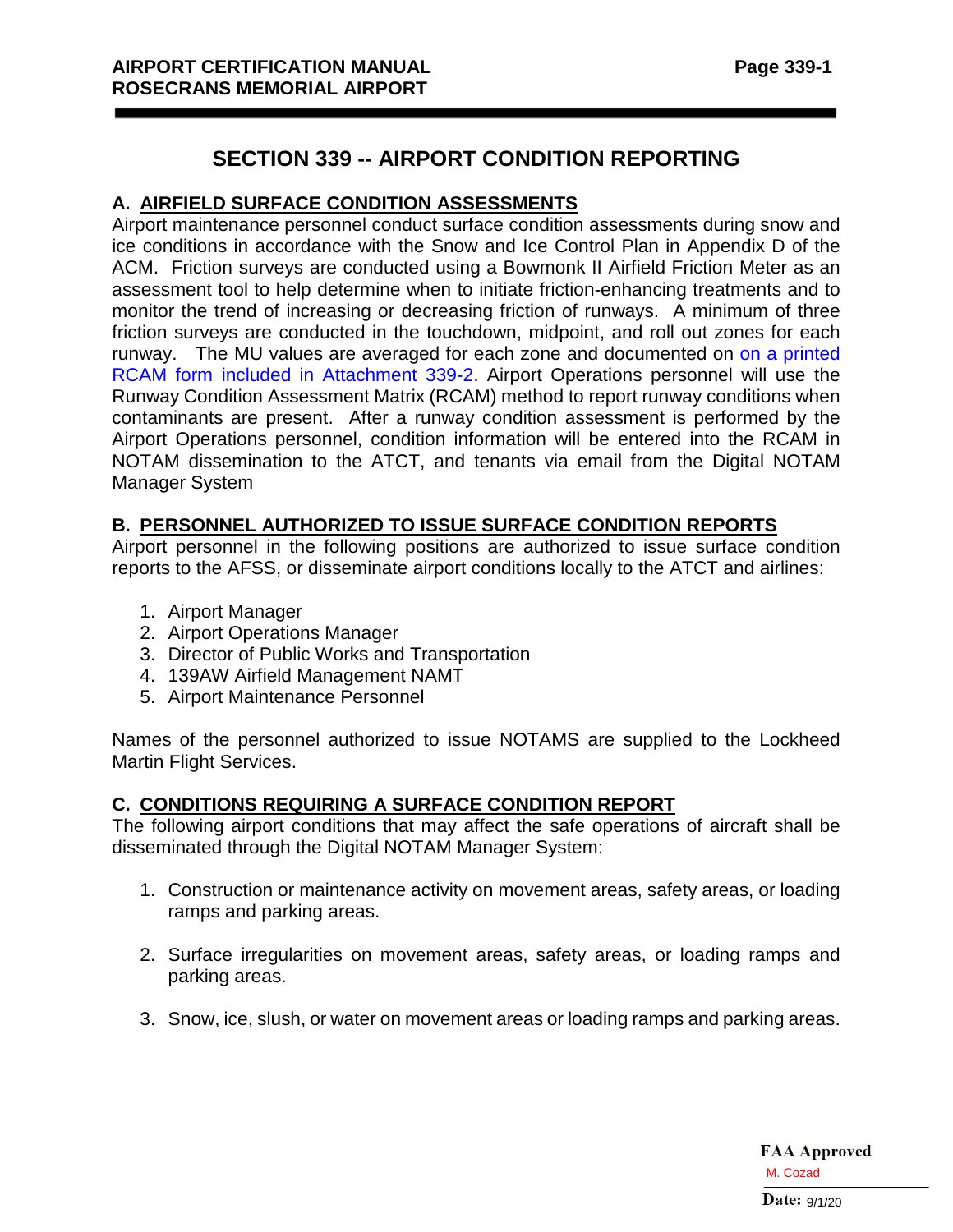- 4. Snow piled or drifted on or near movement areas in such a height that all aircraft propellers, engine pods, rotors, and wingtips may not clear the snowdrift or snow banks as the aircraft's landing gear traverses any full strength portion of the movement area.
- 5. Objects on the movement area or safety areas contrary to 139.309.
- 6. Malfunction of any required lighting system, holding position signs, surface painted holding position signs, or ILS critical area signs.
- 7. The following light outage conditions, as described in AC 150/5340-26(current edtition), shall be disseminated locally:
	- a. Less than 85% runway edge lights operable for Cat I.
	- b. Runway light outages that alter the basic pattern of the lighting system.
	- c. Two or more threshold lights out at a runway end.
	- d. Less than 85% taxiway edge lights operable.
	- e. Taxiway light outages that alter the basic pattern of the lighting system.
- 10. Potential wildlife hazards in accordance with 139.337.
- 11. Non-availability of any required rescue and firefighting capability required in 139.317 or 139.319.
- 12. A NOTAM will be issued closing a runway whenever a NIL pilot braking action report is received or whenever a NIL braking action assessment is made by the Airport Safety Office. The runway will remain closed until the NIL braking condition no longer exists.
- 13. Any other condition that may otherwise adversely affect the safe operations of aircraft.

#### **D. NOTAM/AIRPORT CONDITION REPORTING RECORDS**

The FAA Digital NOTAM Manager website is used to issue NOTAMS. The Digital NOTAM Manager website is set to issue emails to the ATCT and tenants whenever a NOTAM is issued.

Records of NOTAMS issued in the Digital NOTAM Manager System will be downloaded monthly to maintain a record of NOTAMS issued for the airport and are maintained for at least 12 consecutive calendar months.

In the event of failure of the Digital NOTAM Manager website or failure of the airport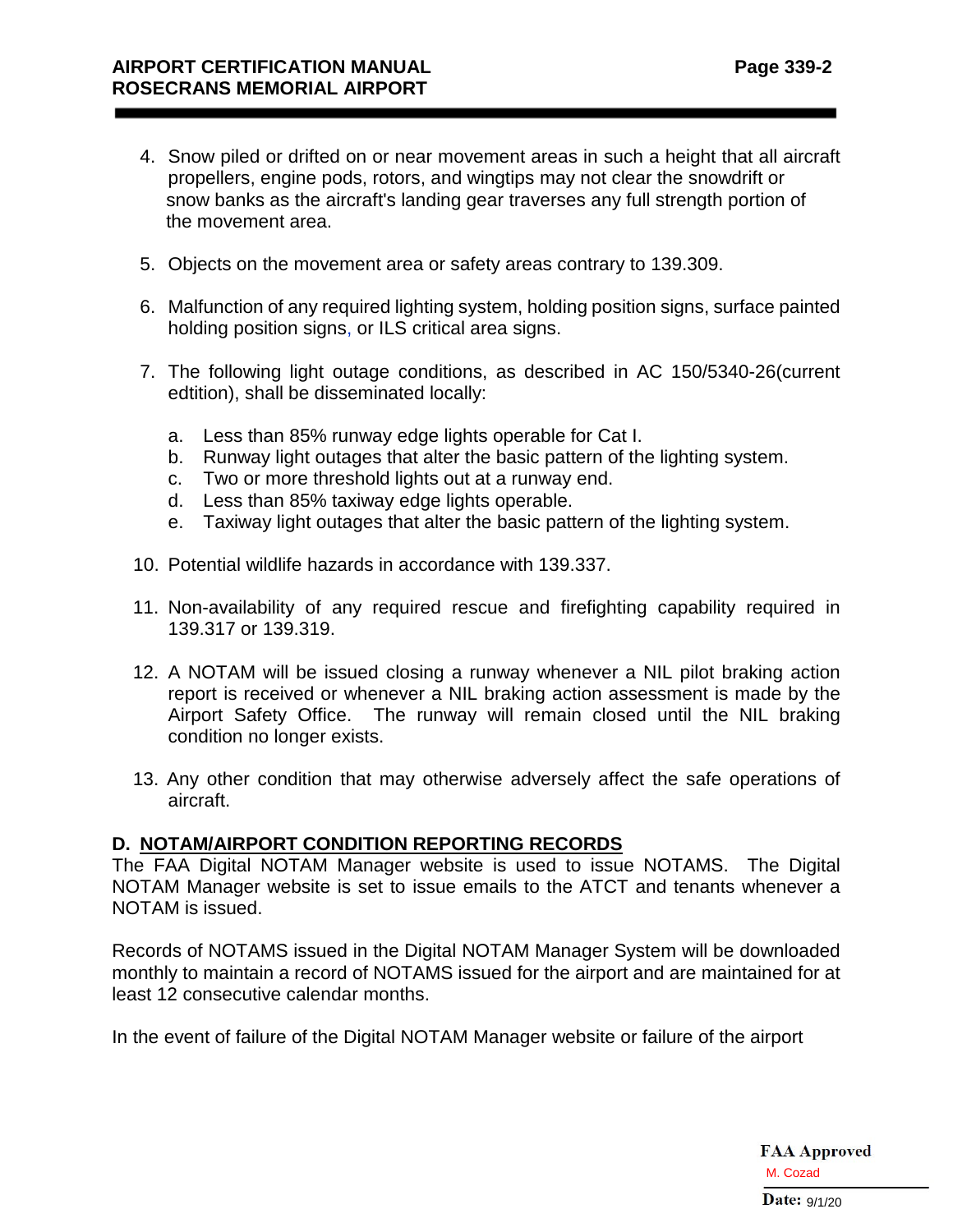Wi-Fi system, the NOTAM/Airport Condition Report form, included as Attachment 339-1, will be used as a backup and NOTAMs will be called in to Lockheed Martin.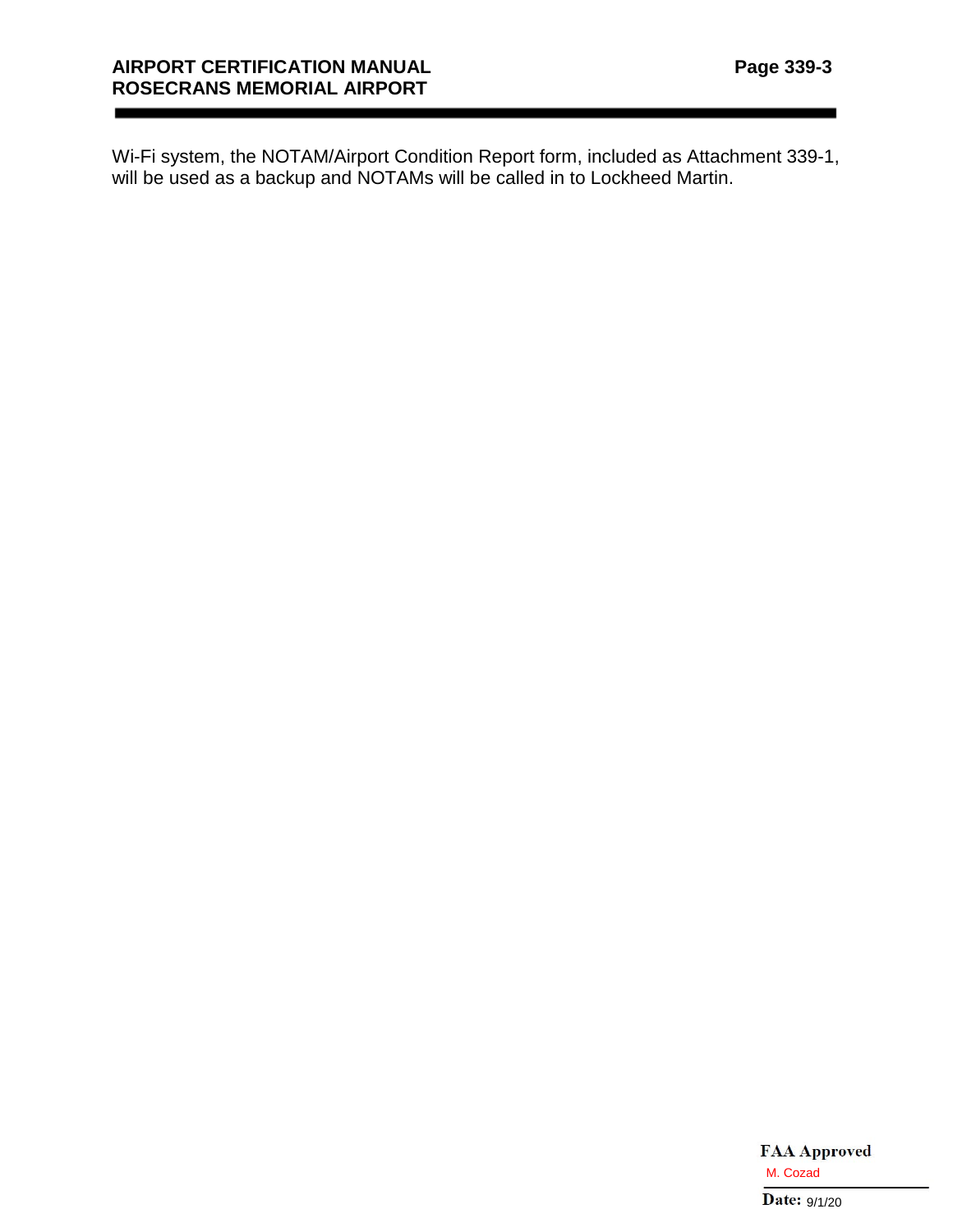| <b>Attachment 339-1</b> |  |
|-------------------------|--|
|-------------------------|--|

| <b>Backup NOTAM/Airport Condition Report Form</b>               |                                              |  |  |  |  |  |  |  |  |  |
|-----------------------------------------------------------------|----------------------------------------------|--|--|--|--|--|--|--|--|--|
|                                                                 |                                              |  |  |  |  |  |  |  |  |  |
| Date Issued: ____________                                       | <b>Issued By: ________________</b>           |  |  |  |  |  |  |  |  |  |
| Time Issued: _____________                                      |                                              |  |  |  |  |  |  |  |  |  |
| <b>NOTAM:</b>                                                   |                                              |  |  |  |  |  |  |  |  |  |
|                                                                 |                                              |  |  |  |  |  |  |  |  |  |
| <b>Notification:</b>                                            |                                              |  |  |  |  |  |  |  |  |  |
|                                                                 |                                              |  |  |  |  |  |  |  |  |  |
| <b>STJ Tower: ___________</b>                                   |                                              |  |  |  |  |  |  |  |  |  |
| FBO:<br><u> El antigo de la contenentación de la contenenta</u> |                                              |  |  |  |  |  |  |  |  |  |
| Corporate: _____________                                        |                                              |  |  |  |  |  |  |  |  |  |
| FAA AF:                                                         |                                              |  |  |  |  |  |  |  |  |  |
| <b>NOTAM Cancelled:</b>                                         | Tower Notified $\Box$<br>FBO Notified $\Box$ |  |  |  |  |  |  |  |  |  |
| Date: ____________                                              | Time: ___________                            |  |  |  |  |  |  |  |  |  |
| Cancelled By: ____________                                      |                                              |  |  |  |  |  |  |  |  |  |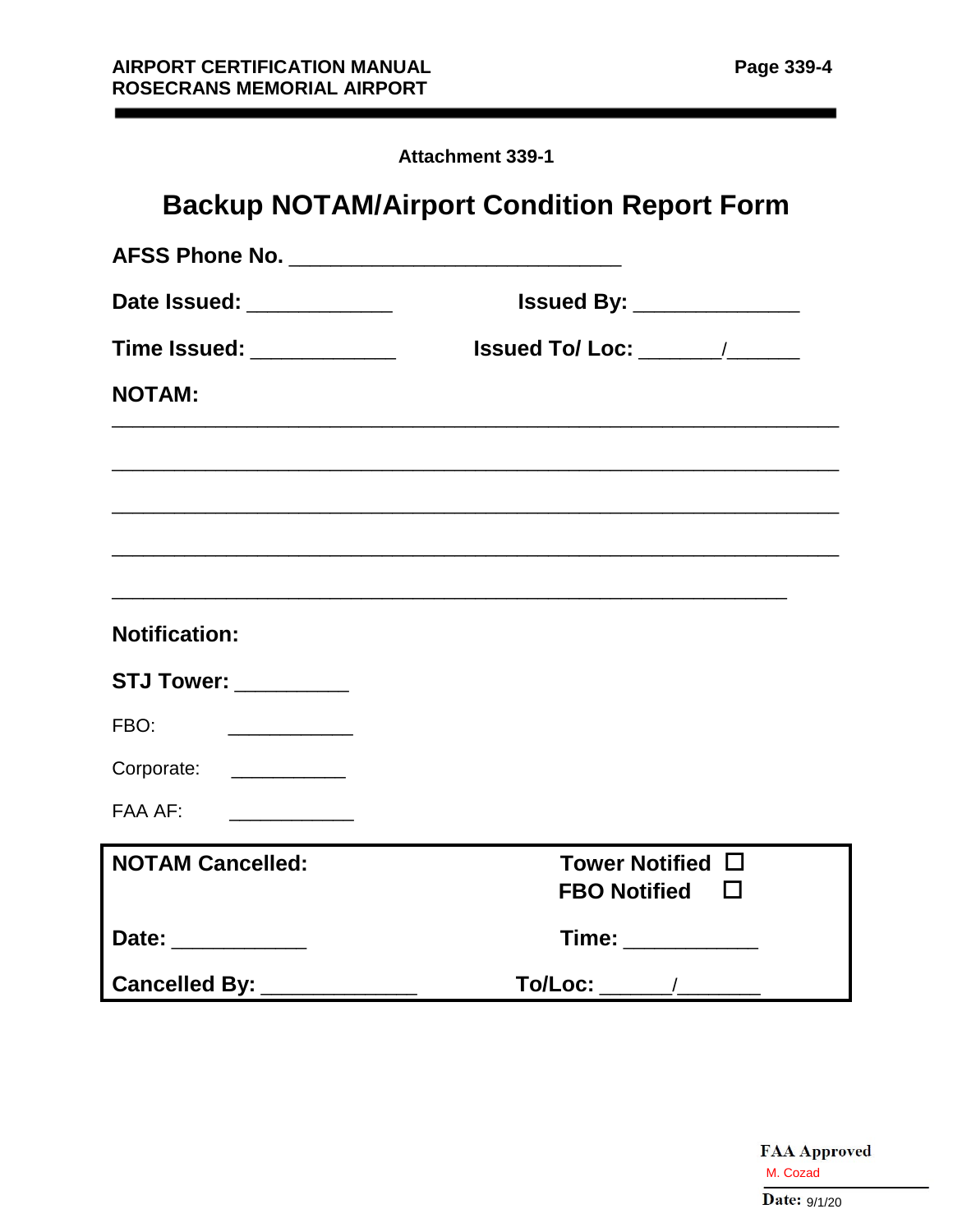## **Attachment 339-2**

| RUNWAY CONDITION ASSESSMENT MATRIX (RCAM)                                                                                                                                                                                                             |                                                          |              |                                                |                                       |                                                                                                                                                 |                                                                    |  |  |  |
|-------------------------------------------------------------------------------------------------------------------------------------------------------------------------------------------------------------------------------------------------------|----------------------------------------------------------|--------------|------------------------------------------------|---------------------------------------|-------------------------------------------------------------------------------------------------------------------------------------------------|--------------------------------------------------------------------|--|--|--|
|                                                                                                                                                                                                                                                       | <b>Assessment Criteria</b><br>Runway: Zone: TD - MP - RO |              | <b>Downgrade Assessment</b><br><b>Criteria</b> |                                       |                                                                                                                                                 |                                                                    |  |  |  |
| %Coverage:                                                                                                                                                                                                                                            | Depth:                                                   |              |                                                |                                       | Mu Values:                                                                                                                                      |                                                                    |  |  |  |
| <b>Runway Condition Description</b>                                                                                                                                                                                                                   |                                                          | Code         |                                                | Mu (µ) $1$                            | <b>Vehicle Deceleration or</b><br><b>Directional Control</b><br><b>Observation</b>                                                              | <b>Pilot</b><br><b>Reported</b><br><b>Braking</b><br><b>Action</b> |  |  |  |
| • Dry                                                                                                                                                                                                                                                 |                                                          | 6            |                                                |                                       |                                                                                                                                                 | ---                                                                |  |  |  |
| $\cdot$ Frost<br>• Wet (Includes Damp and 1/8 inch depth or<br>less of water)<br>1/8 inch (3mm) depth or less of:<br>• Slush<br>• Dry Snow<br>• Wet Snow                                                                                              |                                                          | 5            |                                                | $\bullet$<br>$\mathbf{Q}$<br>' Higher | Braking deceleration is<br>normal for the wheel<br>braking effort applied AND<br>directional control is<br>normal.                              | Good                                                               |  |  |  |
| 5º F (-15°C) and Colder outside air temperature:<br>• Compacted Snow                                                                                                                                                                                  |                                                          | 4            | 39                                             |                                       | Braking deceleration OR<br>directional control is<br>between Good and<br>Medium.                                                                | Good<br>to<br><b>Medium</b>                                        |  |  |  |
| • Slippery When Wet (wet runway)<br>• Dry Snow or Wet Snow (Any depth) over<br><b>Compacted Snow</b><br>Greater than 1/8 inch (3mm) depth of:<br>• Dry Snow<br>• Wet Snow<br>Warmer than 5º F (-15°C) outside air<br>temperature:<br>• Compacted Snow |                                                          | 3            | $\vec{0}$<br>မွ                                | 29                                    | Braking deceleration is<br>noticeably reduced for the<br>wheel braking effort applied<br>OR directional control is<br>noticeably reduced.       | <b>Medium</b>                                                      |  |  |  |
| Greater than 1/8 (3mm) inch depth of:<br>• Water<br>• Slush                                                                                                                                                                                           |                                                          | $\mathbf{2}$ |                                                | 5                                     | Braking deceleration OR<br>directional control is<br>between Medium and Poor.                                                                   | Medium<br>to<br>Poor                                               |  |  |  |
| $\bullet$ Ice <sup>2</sup>                                                                                                                                                                                                                            |                                                          | 1            |                                                | 21                                    | Braking deceleration is<br>significantly reduced for the<br>wheel braking effort applied<br>OR directional control is<br>significantly reduced. | Poor                                                               |  |  |  |
| $\bullet$ Wet Ice $^2$<br>• Slush over Ice<br>• Water over Compacted Snow <sup>2</sup><br>• Dry Snow or Wet Snow over Ice 2                                                                                                                           |                                                          | 0            | 20 or Lower                                    |                                       | Braking deceleration is<br>minimal to non-existent for<br>the wheel braking effort<br>applied OR directional<br>control is uncertain.           | Nil                                                                |  |  |  |

## **RUNWAY CONDITION ASSESSMENT MATRIX (RCAM)**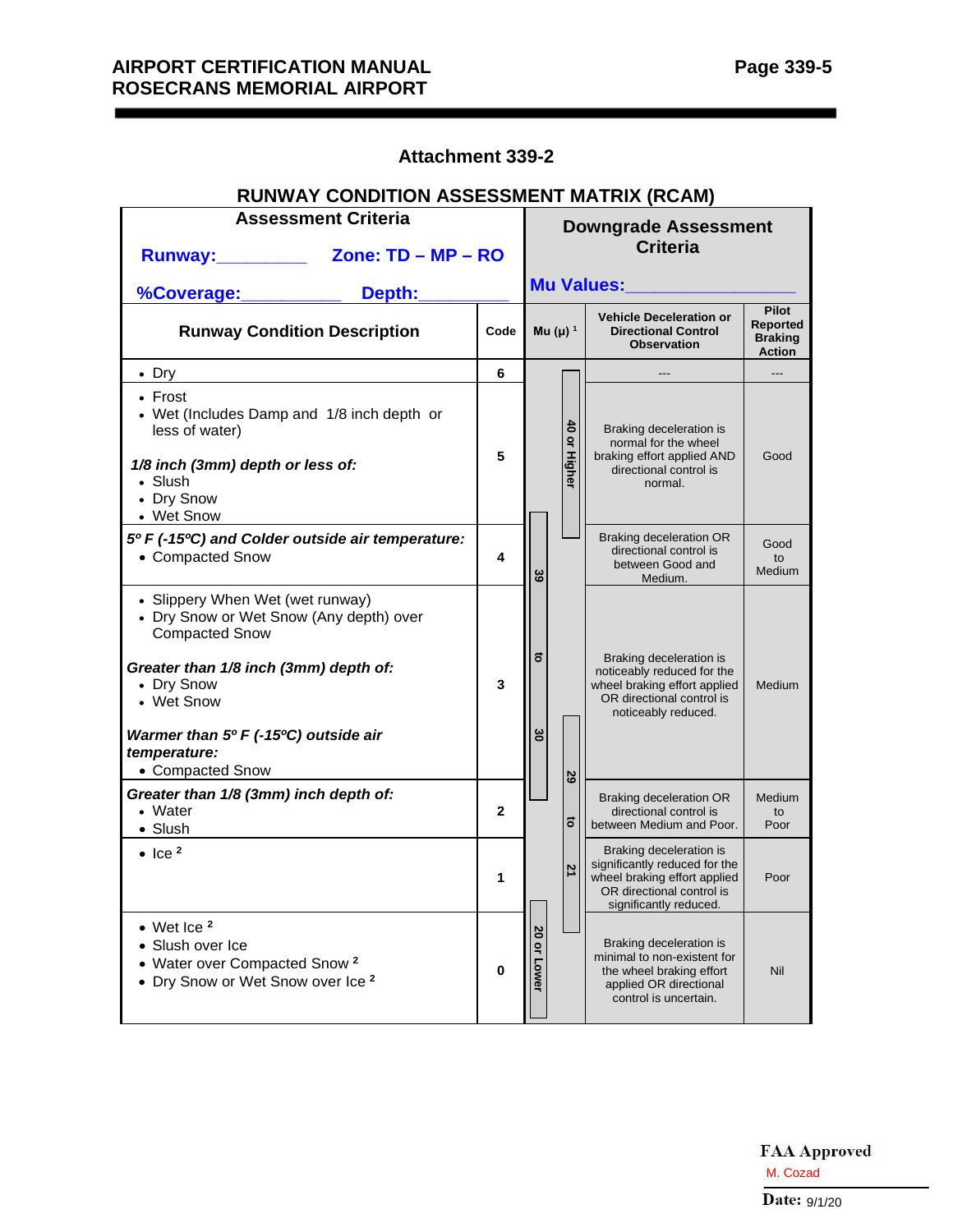#### **Attachment 339-2 (CONTINUED)**

#### **RUNWAY CONDITION ASSESSMENT MATRIX (RCAM) (CONTINUED)**

1 The correlation of the Mu  $(\mu)$  values with runway conditions and condition codes in the Matrix are only approximate ranges for a generic friction measuring device and are intended to be used only to downgrade a runway condition code; with the exception of circumstances identified in Note 2. Airport operators should use their best judgment when using friction measuring devices for downgrade assessments, including their experience with the specific measuring devices used. 2 In some circumstances, these runway surface conditions may not be as slippery as the runway condition code assigned by the Matrix. The airport operator may issue a higher runway condition code (but no higher than code 3) for each third of the runway if the Mu value for that third of the runway is 40 or greater obtained by a properly operated and calibrated friction measuring device, and all other observations, judgment, and vehicle braking action support the higher runway condition code. The decision to issue a higher runway condition code than would be called for by the Matrix cannot be based on Mu values alone; all available means of assessing runway slipperiness must be used and must support the higher runway condition code. This ability to raise the reported runway condition code to a code 1, 2, or 3 can only be applied to those runway conditions listed under codes 0 and 1 in the Matrix.

The airport operator must also continually monitor the runway surface as long as the higher code is in effect to ensure that the runway surface condition does not deteriorate below the assigned code. The extent of monitoring must consider all variables that may affect the runway surface condition, including any precipitation conditions, changing temperatures, effects of wind, frequency of runway use, and type of aircraft using the runway. If sand or other approved runway treatments are used to satisfy the requirements for issuing this higher runway condition code, the continued monitoring program must confirm continued effectiveness of the treatment.

Caution: Temperatures near and above freezing (e.g., at  $26.6^{\circ}$  F (-3 $^{\circ}$ C) and warmer) may cause contaminants to behave more slippery than indicated by the runway condition code given in the Matrix. At these temperatures, airport operators should exercise a heightened level of runway assessment, and should downgrade the runway condition code if appropriate.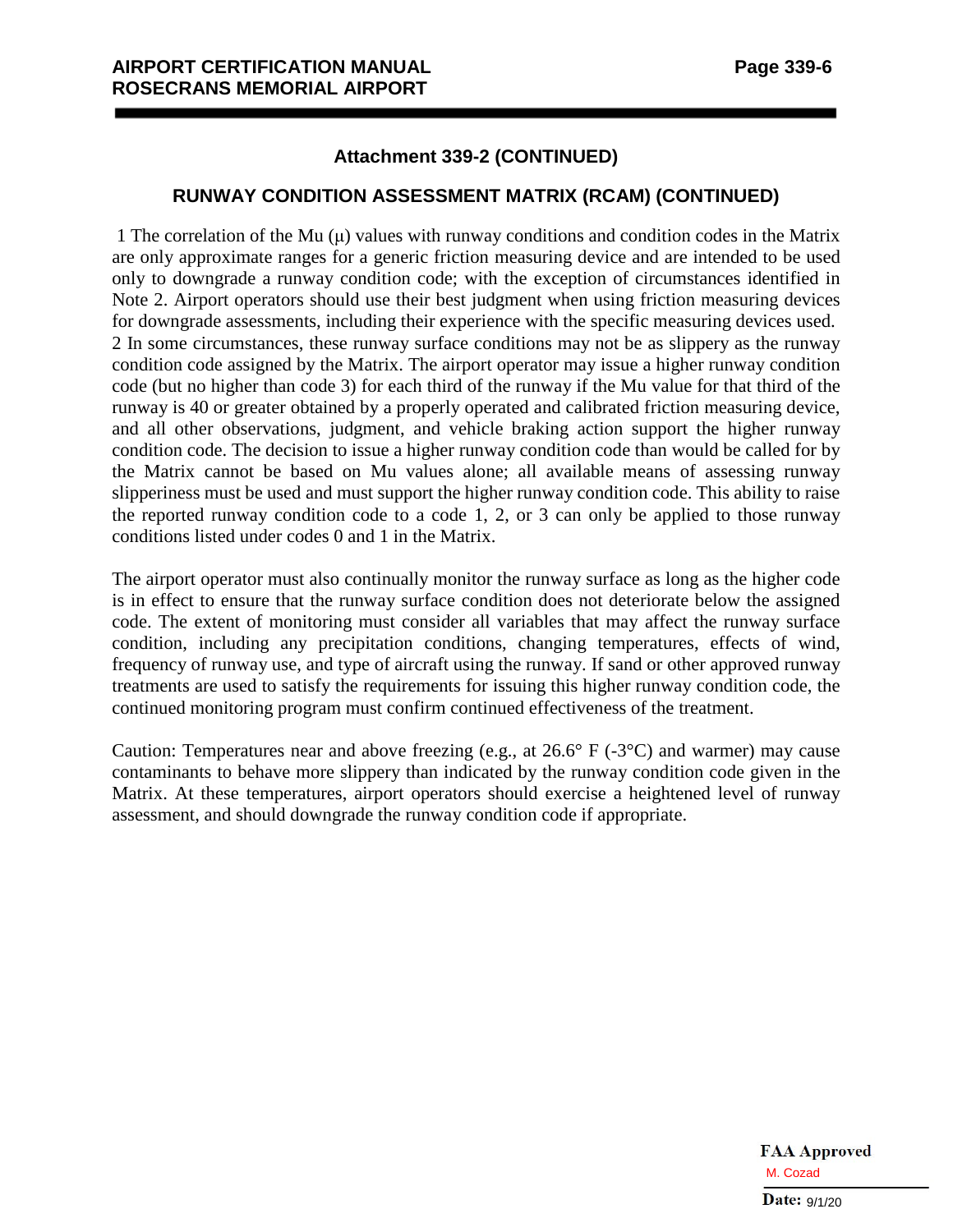# **SECTION 341 -- IDENTIFYING, MARKING, & LIGHTING CONSTRUCTION & UNSERVICEABLE AREAS**

## **A. MARKING/LIGHTING OF CONSTRUCTION AREAS**

Each construction area and unserviceable area on or adjacent to a movement area that may be used by air carrier aircraft shall be marked and, if appropriate, lighted in a manner acceptable to the Administrator. Plans and specifications involving marking/lighting of construction areas and unserviceable areas shall be submitted to FAA for approval for AIP-funded projects. Advisory Circular 150/5370-2, current edition, and the findings of the FAA aeronautical study, shall be used as guidance for marking, and lighting where appropriate, construction areas and temporary unserviceable areas. Permanent unserviceable or closed areas shall be marked in accordance with marking standards in AC 150/5340-1, current edition, *Standards for Airport Markings*.

## **B. MARKING/LIGHTING OF CONSTRUCTION EQUIPMENT**

Construction equipment and each construction roadway that may affect the safe movement of aircraft on the airport shall be marked and, if appropriate, lighted in a manner acceptable to the Administrator. Plans and specifications involving marking and lighting of construction equipment and construction roadways shall be submitted to the FAA for approval on AIP funded projects. Advisory Circular 150/5370-2, current edition, and the findings of the FAA aeronautical study, shall be used as guidance for marking, lighting where appropriate, construction equipment and roadways.

## **C. MARKING/LIGHTING OF AREAS ADJACENT TO NAVAIDS**

Any area adjacent to a NAVAID that could cause derogation of the signal or failure of the NAVAID, if traversed, shall be marked and, if appropriate, lighted in a manner acceptable to the Administrator. Marking, and lighting, when appropriate, of areas adjacent to NAVAIDS shall be accomplished by the contractor under the direction of the Airport Manager. The Airport Maintenance staff is responsible for monitoring construction activity on the airport to prevent construction equipment from traversing any areas adjacent to NAVAIDS that could cause derogation of signals.

## **D. PROCEDURES FOR AVOIDING DAMAGE TO UTILITIES**

Utility plans for airport utilities are on file in the Airport Manager's office. The location of any airport utility lines in the areas of construction shall be marked by the appropriate owner agencies prior to the start of construction. The Airport Maintenance staff is responsible for monitoring construction activity on the airport to prevent the interruption of utilities.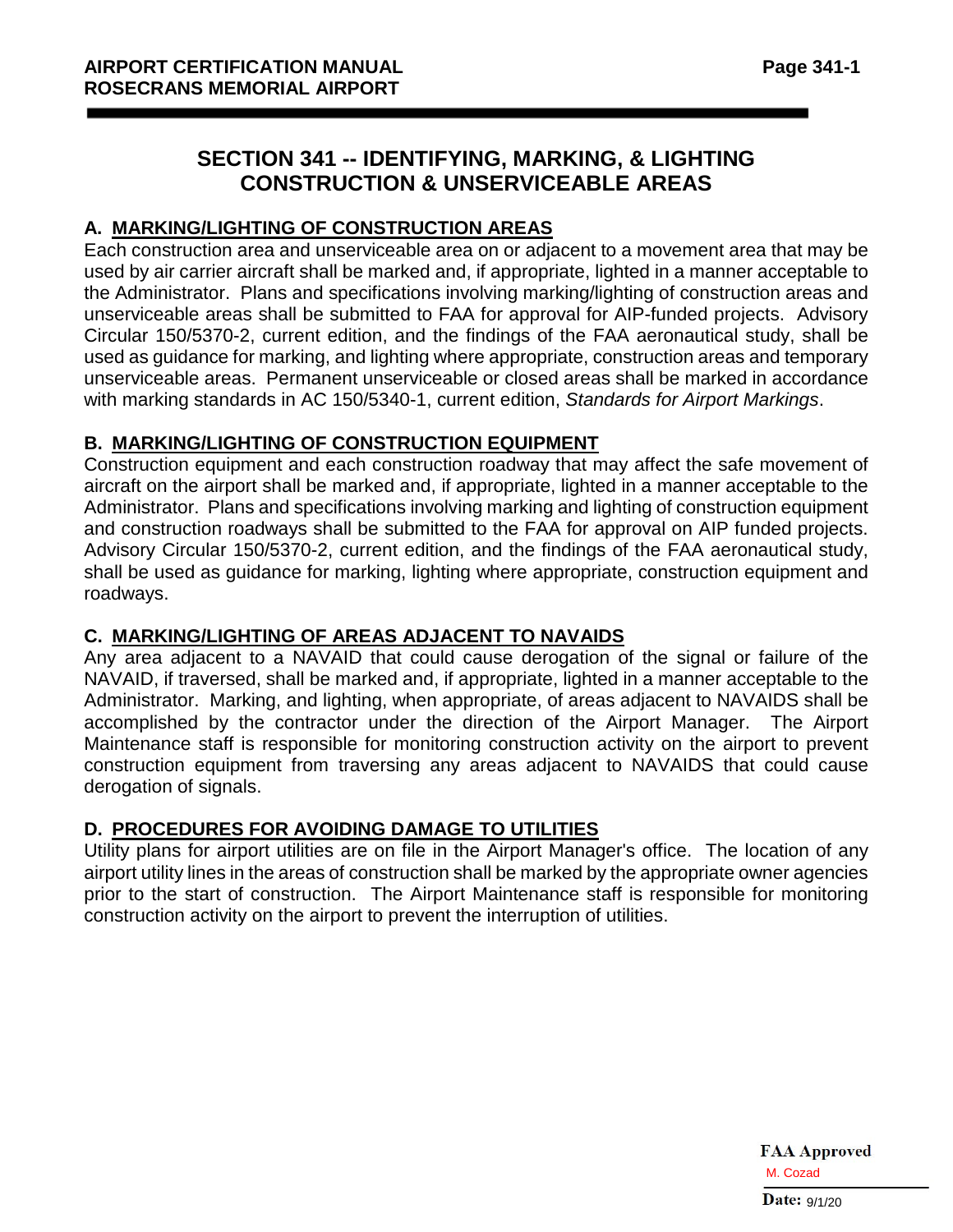# **SECTION 343 – Non-Complying Conditions**

## **A. HALT AIR CARRIER ACTIVITY WHEN UNSAFE CONDITIONS EXIST**

Unless otherwise authorized by the administrator, whenever the requirements of subpart D of 14 CFR Part 139 cannot be met to the extent that uncorrected unsafe conditions exist on the airport, the certificate holder must limit air carrier operations to those portions of the airport not rendered unsafe by those conditions.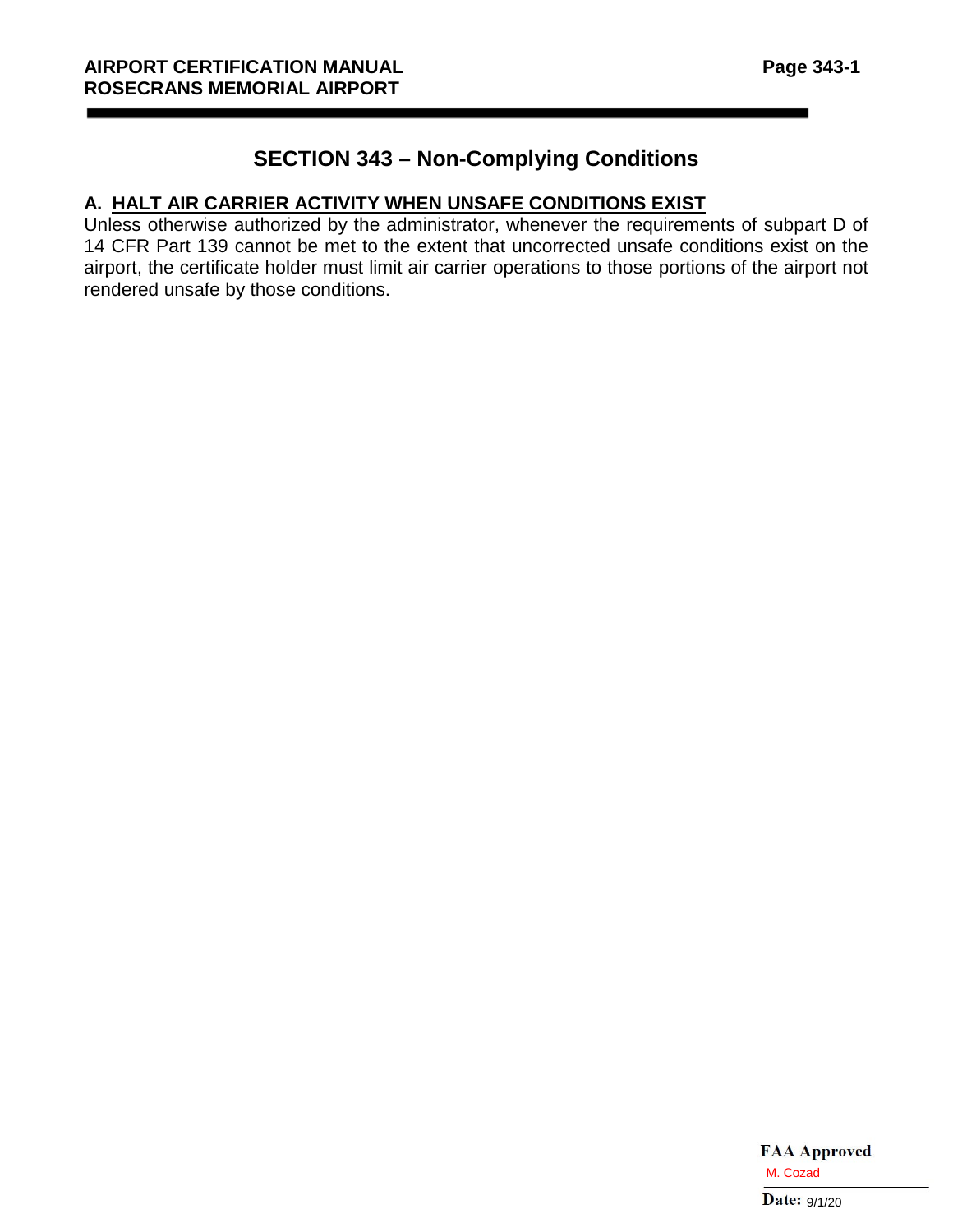# **APPENDIX A MARKING AND SIGN PLAN**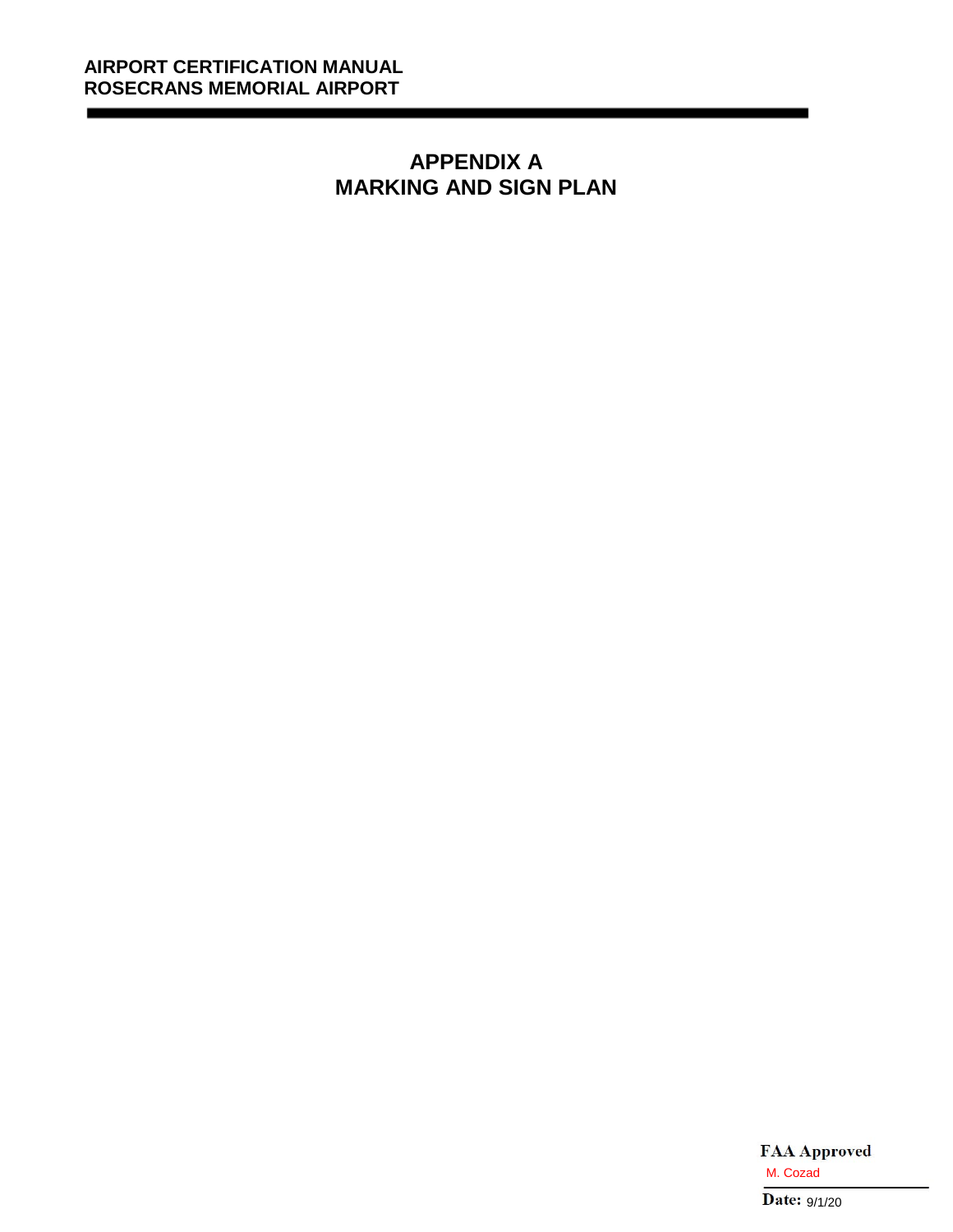# **APPENDIX B AIRPORT EMERGENCY PLAN AND GRID MAP**

**FAA Approved** M. Cozad<br>Date:  $9/1/20$ 

\_\_\_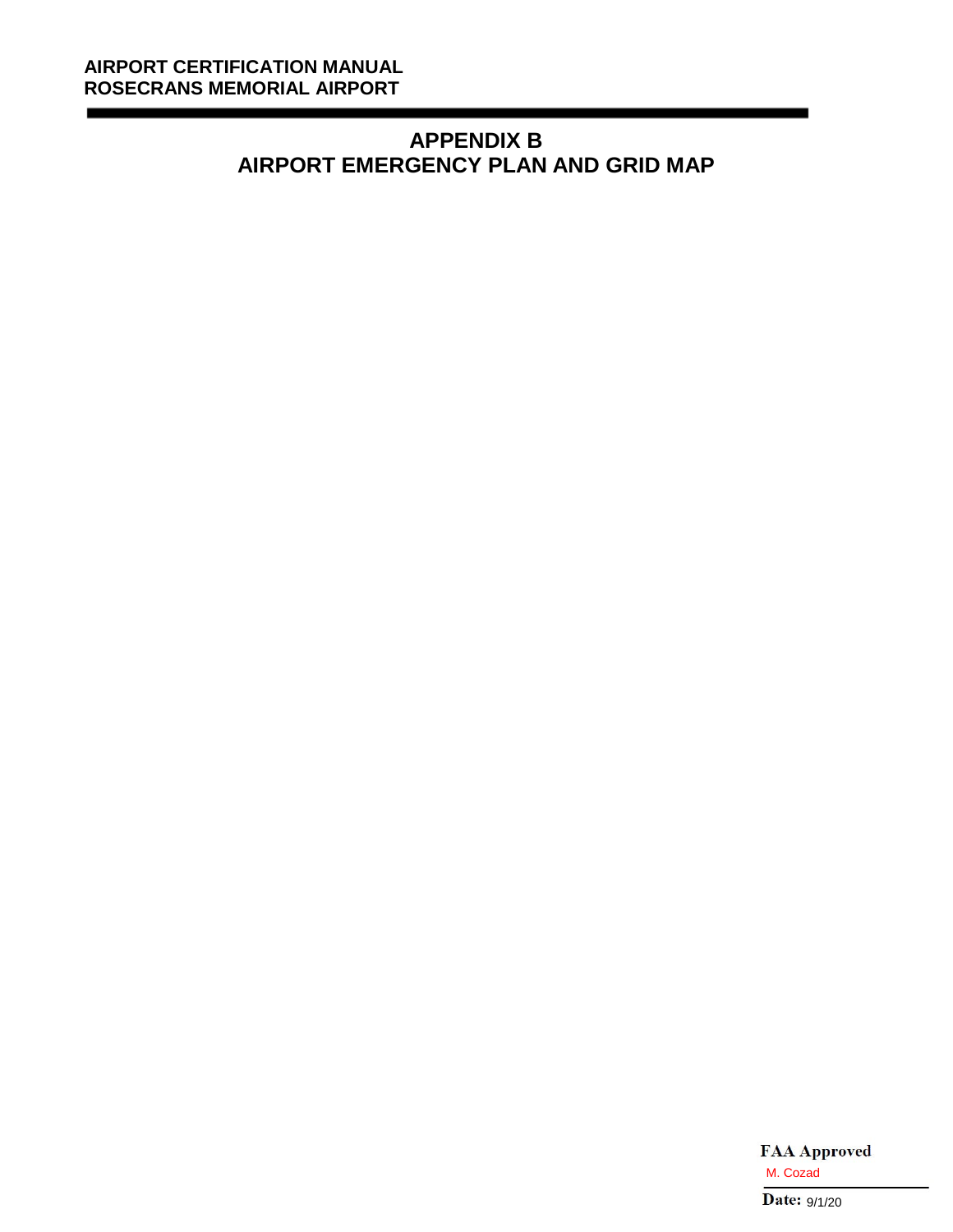\_\_\_

# **APPENDIX C WILDLIFE HAZARD MANAGEMENT PLAN**

\_\_\_